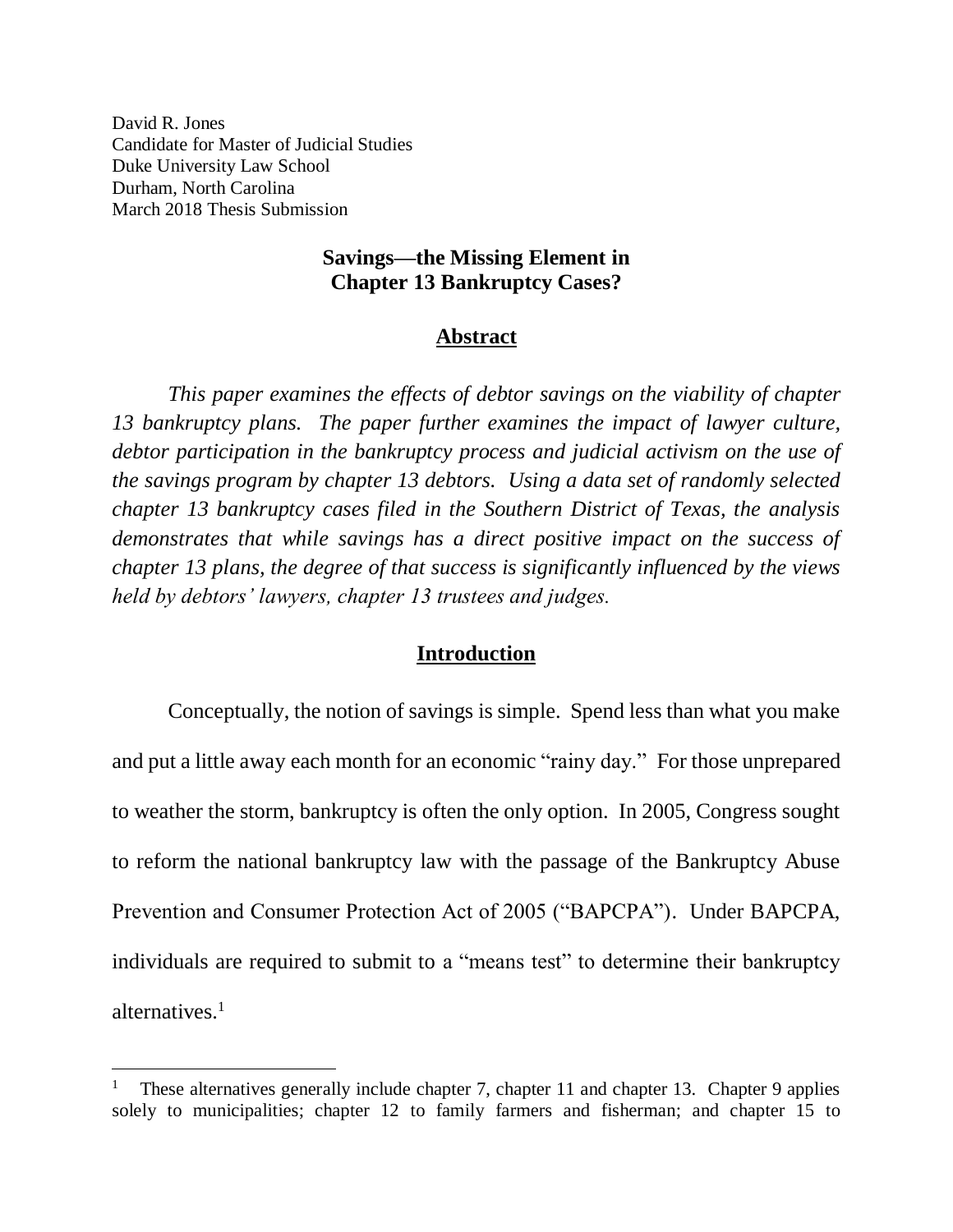<span id="page-1-0"></span>One of the primary goals of BAPCPA is to force individual debtors toward chapter 13 and away from chapter  $7<sup>2</sup>$ . The underlying premise behind this policy is that debtors should pay as much as they can in exchange for a discharge of their debts.<sup>3</sup> Under chapter 13, debtors are required to devote their "projected disposable income" for five years<sup>4</sup> toward repayment of their creditors under a debt repayment plan. If a monthly plan payment is missed, debtors are subject to having their cases dismissed and left with few protections from creditors other than to file another bankruptcy case.<sup>5</sup> For the few debtors that successfully complete their chapter 13 plan, they are rewarded with a discharge of all debts<sup>6</sup> that existed at the time of the

international bankruptcy proceedings. As explained below, chapter 7 and chapter 13 are the only practical alternatives for most individual debtors.

<sup>2</sup> For an analysis of chapter 7 versus chapter 13 filings pre-BAPCPA and post-BAPCPA, *see* Stephen Sather, *The Great Bankruptcy Rush of 2005 and its Aftermath: The View from Texas*, AM. BANKR. INST. J. 34 (Sept. 25, 2006); *see also* David Gray Carlson, *Means Testing: The Failed Bankruptcy Revolution of 2005*, 15 AM. BANKR. INST. L. REV. 223, 227. (Spring 2007) (asserting that BAPCPA has had no effect on the availability of chapter 7 to high income debtors).

<sup>3</sup> *See infra* Statement of President Bush at note [31.](#page-8-0)

<sup>&</sup>lt;sup>4</sup> Under limited circumstances, a below-median debtor may be required to make payments of projected disposable income for as little as three years. As this situation does not often occur, and to avoid unnecessarily complicating matters, all plan terms are assumed to be five years.

<sup>5</sup> *See* Tony Mecia, *Beyond Bankruptcy: What Happens When You Fail Chapter 13*, Credit Card News (October 29, 2015) (available at *www.creditcards.com*) (noting the importance of an individual's credit score and that it may be impossible to repair a credit score if a bankruptcy case is dismissed).

<sup>&</sup>lt;sup>6</sup> This statement is an overgeneralization for the sake of simplicity. The scope of the discharge that a debtor receives in chapter 13 is limited by statute. *See* 11 U.S.C. § 1328.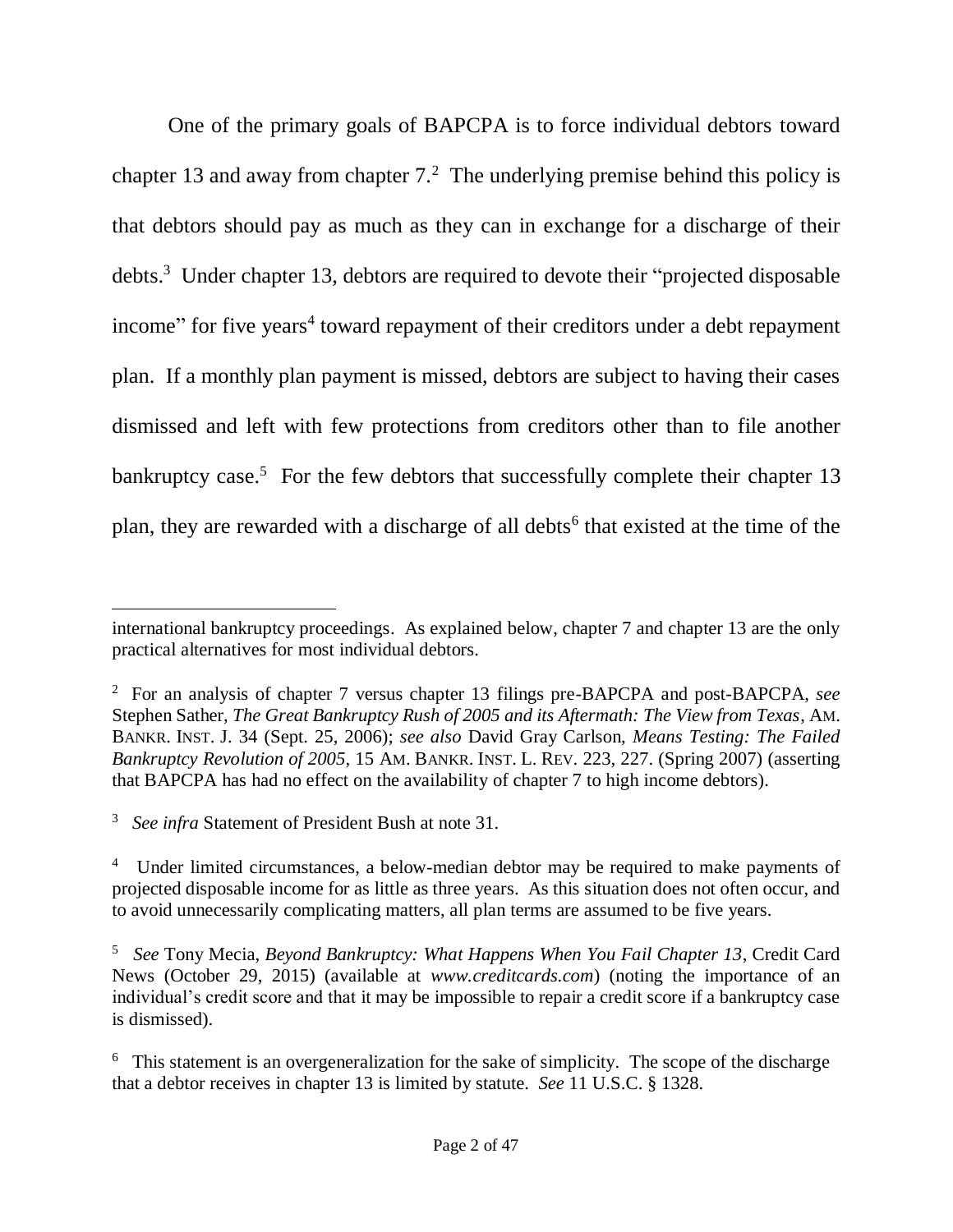bankruptcy filing. These debtors, however, are too often returned to the *status quo ante* of a paycheck-to-paycheck existence with another mortgage payment due within thirty days.<sup>7</sup> It is not surprising that approximately 38% of all chapter 13 cases filed in 2016 were filed by debtors that had filed at least one chapter 13 case in the previous eight years. $8<sup>8</sup>$ 

Inherent in the "projected disposable income" approach<sup>9</sup> implemented under BAPCPA is the premise that debtors live in a static financial environment for the entirety of a five-year plan term. Common sense suggests otherwise. Over time, a debtor's income will vary for a variety of reasons, including reduced hours, unpaid leave to care for children, medical emergencies and temporary job loss. On the expense side, unanticipated events such as car and home repairs, uninsured medical treatment and natural disasters<sup>10</sup> routinely occur. The impact of these events is heightened for those debtors who are required to pay all of their disposable income

 $7$  Due to the practicalities of the process, it is not uncommon for several months to pass between the plan completion date and the closure date of a chapter 13 case. Orders requiring debtors to resume making monthly mortgage payments directly to lenders often come 45-60 days after the date the first post-plan completion mortgage payment is due.

<sup>8</sup> 2016 Report of Statistics Required by the Bankruptcy Abuse Prevention and Consumer Protection Act of 2005 (available at *www.uscourts.gov/statistics reports/bapcpa report 2016*).

<sup>9</sup> *See infra* note [55.](#page-13-0)

<sup>&</sup>lt;sup>10</sup> For instance, the damage caused by Hurricane Katrina was estimated to be \$108 billion with at least \$41 billion uninsured. *See* Richard Knabb et al., HURRICANE KATRINA: AUGUST 23 – 30, 2005, TROPICAL CYCLONE REPORT, United States National Oceanic and Atmospheric Administration's National Weather Service. (December 20, 2005).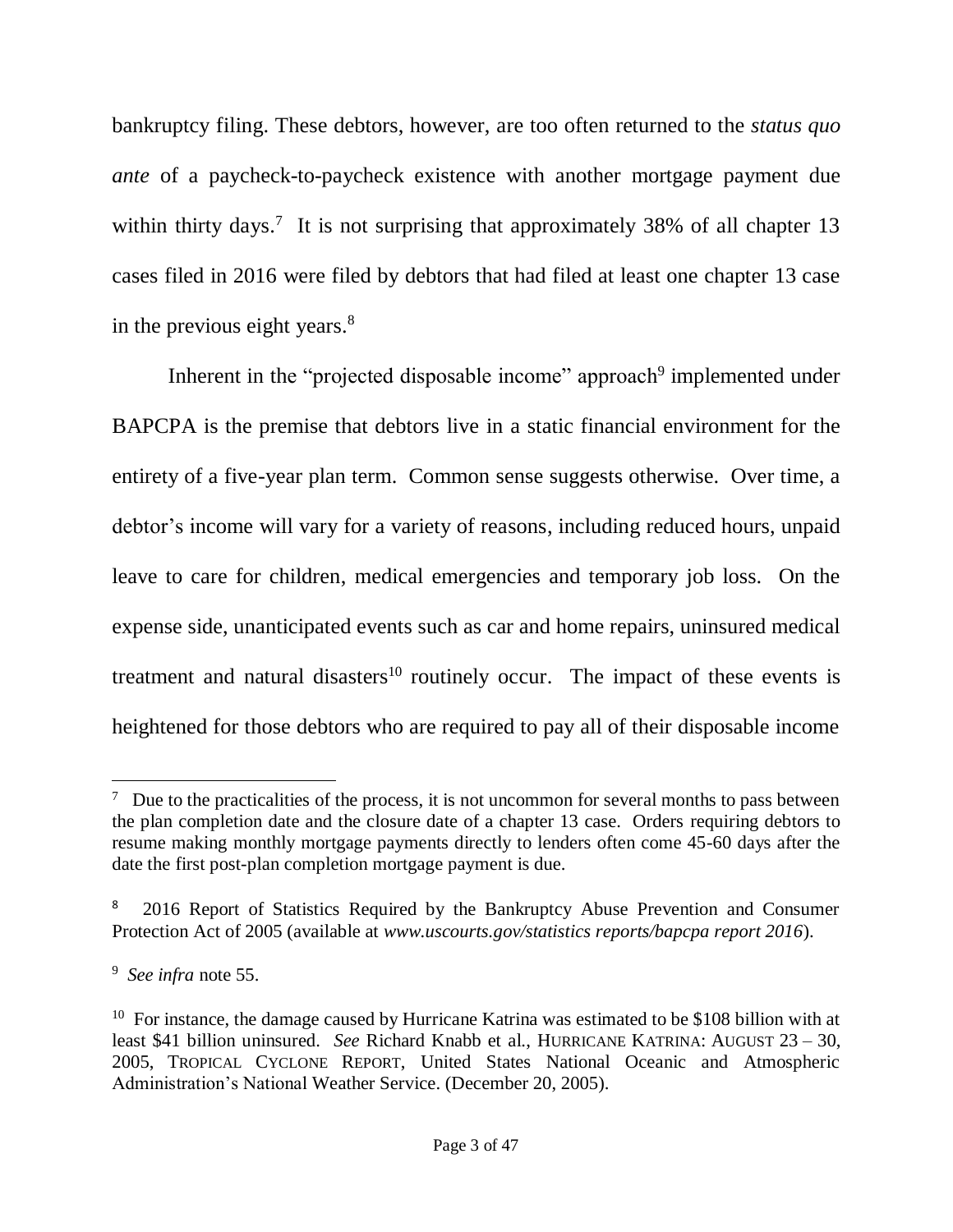to the chapter 13 trustee based on a historical calculation that does not anticipate or allow for these unforeseen events.

In an effort to increase the feasibility and ultimate success<sup>11</sup> of chapter 13 plans under BAPCPA, the bankruptcy court for the Southern District of Texas implemented a voluntary savings program in 2015 to provide a vehicle for debtors to weather the unexpected negative financial events that occur during the term of a chapter 13 plan. Under this program, debtors may devote a small portion of their monthly plan payments to a savings account maintained by the chapter 13 trustee. There are no set minimum or maximum deposit amounts. The deposit amounts may vary from month to month. The program was designed to provide debtors with maximum flexibility to craft a plan suited to enhance their particular circumstances. The appropriateness of a proposed savings plan is reviewed on a case-by-case basis. Accumulated savings are available for withdrawal by debtors during the plan term to address unanticipated emergency situations. One important feature of the

<sup>&</sup>lt;sup>11</sup> At this point, it would not be unfair to question why anyone other than the debtor would care about the success of a consumer bankruptcy case. The potential financial impact of a change in the aggregate success of consumer bankruptcy cases, however, is huge. For consumer bankruptcy cases filed in 2016, debtors reported aggregated assets of \$72 billion and liabilities of \$191 billion. *See* 2016 Report of Statistics Required by the Bankruptcy Abuse Prevention and Consumer Protection Act of 2005 (available at *www.uscourts.gov/statistics reports/bapcpa report 2016*). At any point in time, five years' worth of cases are pending. The financial impact is unmistakable whether measured in terms of market interest rate sensitivity, consumer debt portfolio pricing or actual recoverable distributions.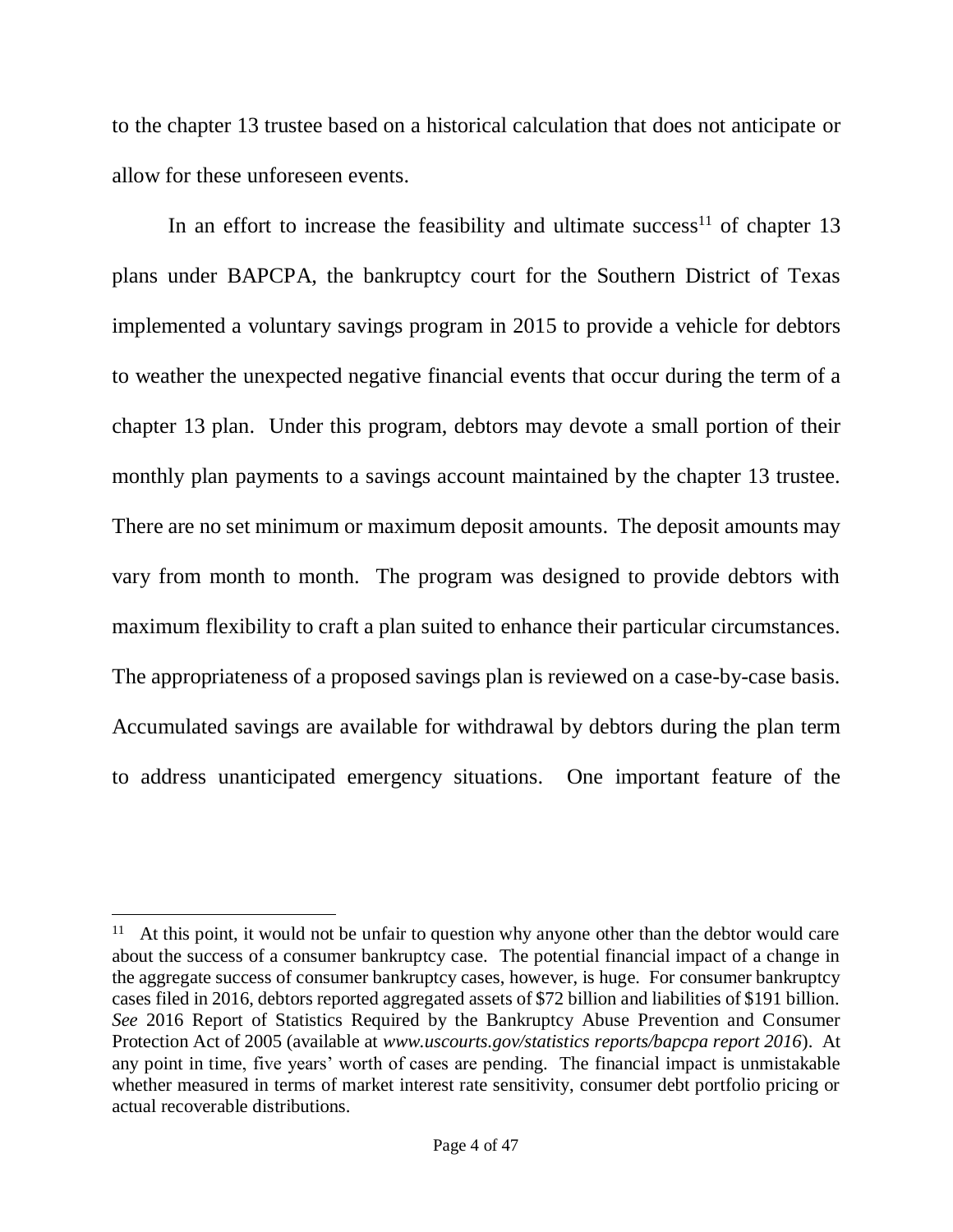program is that any funds remaining in the savings account at the conclusion of the chapter 13 case are returned to the debtors.

This paper examines the impact of the savings program on chapter 13 bankruptcy cases filed in the Southern District of Texas since the program's implementation. Included in this examination are the effects of debtors' counsel, chapter 13 trustees and judges on the utilization of the savings program by chapter 13 debtors. Part I of this paper will provide a historical context for the passage of BAPCPA. Part II will examine the legal basis for the creation of the savings program and the specific text of the relevant provisions of the Southern District of Texas form chapter 13 plan. Part III will analyze the results of an empirical study of a sample of chapter 13 bankruptcy cases filed in the Southern District of Texas since the implementation of the savings plan provision. Part IV will discuss the impact of debtors' counsel, chapter 13 trustees and judges on debtors' use of the savings program. Part V concludes the paper with a discussion of potential changes to the program and recommendations to increase use of the program.

## **Part I – Historical Framework**

The authority of Congress to promulgate a system of national bankruptcy laws rests in the Constitution itself.<sup>12</sup> Over a decade later in response to the Depression

<sup>&</sup>lt;sup>12</sup> U.S. CONST. art.1, § 8, cl. 4. ("The Congress shall have the Power to establish an uniform Rule of Naturalization, and uniform Laws on the subject of Bankruptcies throughout the United States.").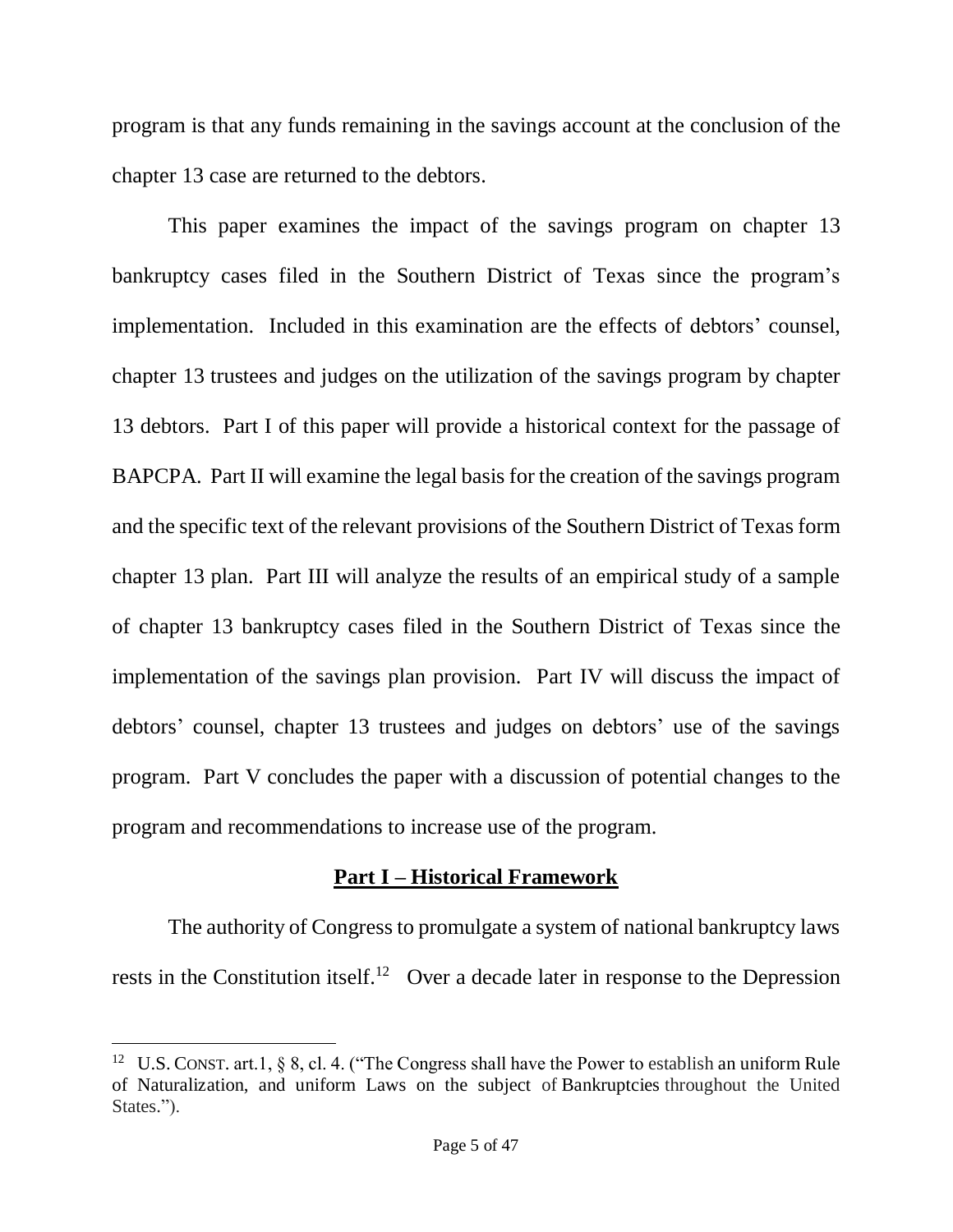of 1793, Congress passed the first national bankruptcy law, The Bankruptcy Act of 1800.<sup>13</sup> This initial attempt at a national bankruptcy law closely followed 16<sup>th</sup> century English law and provided only for involuntary bankruptcy proceedings against merchant debtors.<sup>14</sup> Treatment of debtors was harsh and likened debtors to criminals. 15 In response to numerous complaints, the 1800 Act was repealed in 1803 with the enactment of bankruptcy laws being left to the discretion of the states.<sup>16</sup> An inconsistent scheme of patchwork laws and practices subsequently developed that provided little relief to debtors. 17

<sup>13</sup> *See* Act of Apr. 4, 1800, ch. 19, 2 Stat. 19, repealed by Act of Dec. 19, 1803, ch. 6, 2 Stat. 248. For historical perspective, *see* David A. Skeel, Jr., *The Genius of the 1898 Bankruptcy Act*, *Faculty Scholarship*. Paper 720 (1999) (available at *http://scholarship.law.upenn.edu/faculty scholarship /720*).

<sup>14</sup> David A. Skeel, Jr., *The Genius of the 1898 Bankruptcy Act*, *Faculty Scholarship*. Paper 720 (1999) (available at *http://scholarship.law.upenn.edu/faculty scholarship /720*).

<sup>15</sup> *Id. See also* Lauren Sylvester, *Redefining Disposable Income in Chapter 13 Plans: Moving Forward into a "New Era in the History of Bankruptcy Law"*, 42 J. MARSHALL L. REV. 1107, 1108-09 (2009). Mercifully, the death penalty was omitted in favor of prison terms from one to ten years. *See* Act of Apr. 4, 1800, ch. 18, 2 Stat. 26-27.

<sup>16</sup> *See* Act of Dec. 19, 1803, ch. 6, 2 Stat. 248. In 1819, the Supreme Court barred states from granting discharges of claims held by citizens of other states. *McMillan v. McNeill*, 17 U.S. 209 (1819).

<sup>17</sup> *See* Charles Tabb, *The History of the Bankruptcy Laws in the United States*, 3 AM. BANKR. INST. L. REV. 5, 15-16 (1995).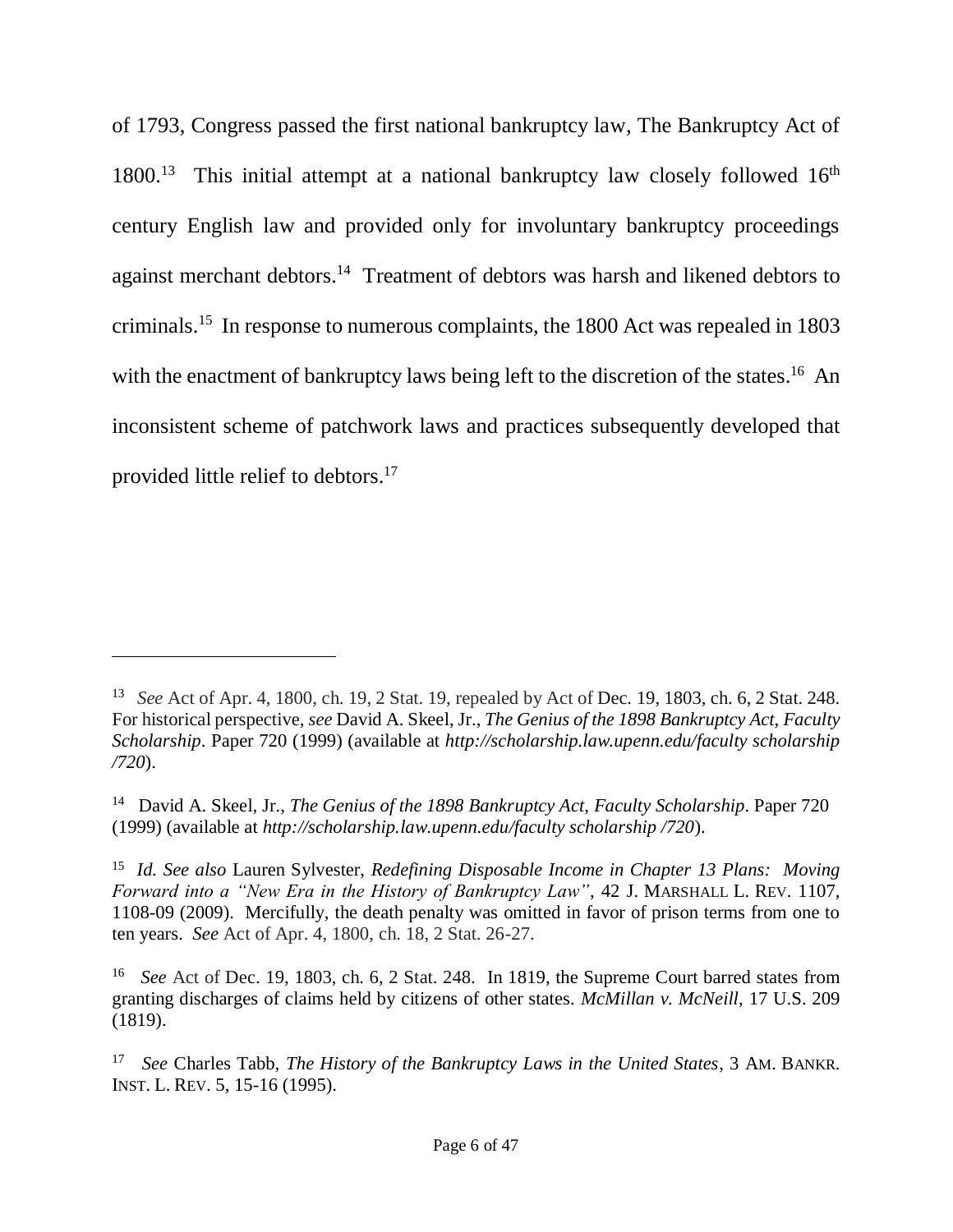After the financial crisis of 1837, Congress tried again to implement a national bankruptcy law with The Bankruptcy Act of  $1841<sup>18</sup>$  For the first time, individual debtors were allowed to file voluntary bankruptcy petitions and receive a discharge of their debts.<sup>19</sup> Treatment of debtors, however, remained harsh.<sup>20</sup> Even so, creditors reacted negatively, arguing that the new law was too permissive and costly.<sup>21</sup> In response, and with the pending financial crisis averted, Congress repealed the 1841 Act in  $1843.^{22}$ 

Subsequent to the financial hardships brought about by the Civil War, Congress tried for a third time in 1867 with the passage of The Bankruptcy Act of 1867.<sup>23</sup> The 1867 Act fared no better than its predecessors and was repealed in 1878 in the face of similar criticisms. $24$ 

20 *Id*.

 $\overline{a}$ 

22 *See* Act of Mar. 3, 1843, ch. 82, 5 Stat. 614.

<sup>18</sup> *See* Act of Aug. 1 9, 1841, ch. 9, 5 Stat. 440, *repealed by* Act of Mar. 3, 1843, ch. 82, 5 Stat. 614.

<sup>19</sup> *See* David A. Skeel, Jr., *The Genius of the 1898 Bankruptcy Act*, *Faculty Scholarship*. Paper 720 (1999) (available at *http://scholarship.law.upenn.edu/faculty scholarship /720*).

<sup>21</sup> *See* David A. Skeel, Jr., *The Genius of the 1898 Bankruptcy Act*, *Faculty Scholarship*. Paper 720 (1999) (available at *http://scholarship.law.upenn.edu/faculty scholarship /720*).

<sup>23</sup> *See* Act of Mar. 2, 1867, ch. 176, 14 Stat. 517, *repealed by* Act of June 7, 1878, ch. 160, 20 Stat. 99.

<sup>24</sup> *See* Act of June 7, 1878, ch. 160, 20 Stat. 99. Historians suggest that the ebb and flow of national bankruptcy laws was primarily due to political sentiment. In response to financial downturns, the public demanded national bankruptcy policy and statutes were passed. Once the crisis subsided, federal intervention was no longer needed and the statutes were repealed with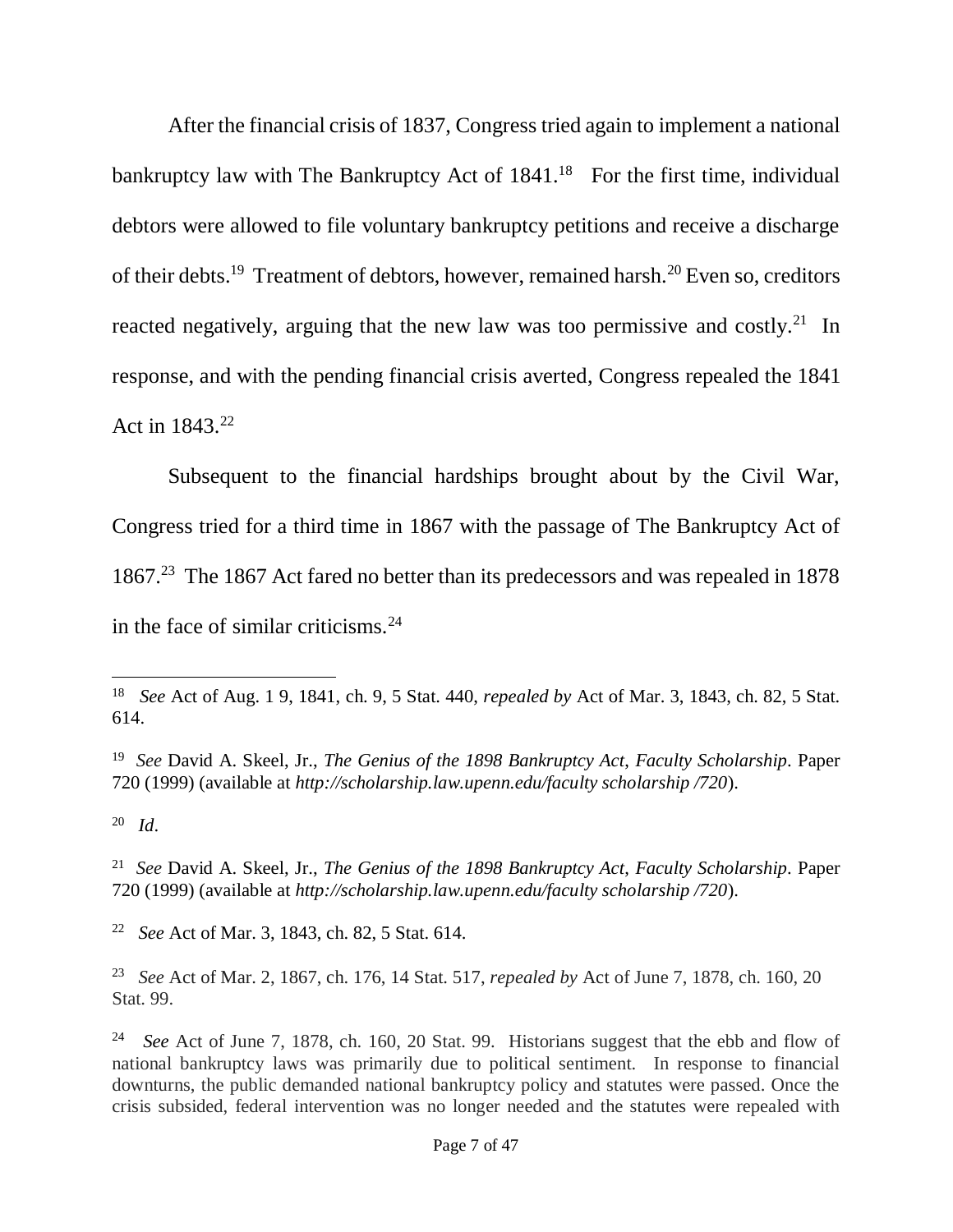In July, 1898, Congress passed The National Bankruptcy Act of 1898.<sup>25</sup> Although subsequently amended on numerous occasions, the 1898 Act is the foundation for modern bankruptcy law as we know it. 26 The Bankruptcy Code was created by one of those amendments, the Bankruptcy Reform Act of 1978.<sup>27</sup>

The 1898 Act reversed the prior harsh views of debtors and recognized bankruptcy as an unfortunate outcome of commercial misfortune for which a degree of compassion was appropriate.<sup>28</sup> Even the Supreme Court recognized this policy in the 1934 case of *Local Loan Co. v. Hunt* in which Justice Sutherland penned the

<sup>25</sup> The National Bankruptcy Act of July 1, 1898, chap. 541, 30 Stat. 544.

<sup>26</sup> *See* David A. Skeel, Jr., *The Genius of the 1898 Bankruptcy Act*, *Faculty Scholarship*. Paper 720 (1999) (available at *http://scholarship.law.upenn.edu/faculty scholarship /720*); Charles Tabb, *The History of the Bankruptcy Laws in the United States*, 3 AM. BANKR. INST. L. REV. 5, 23-26 (1995).

control being left to the individual states. S*ee* David A. Skeel, Jr., *The Genius of the 1898 Bankruptcy Act*, *Faculty Scholarship*. Paper 720 (1999) (available at *http://scholarship.law.upenn.edu/faculty scholarship /720*). A particular problem suffered by the 1867 Act was the perceived view by many southerners of "carpet bagging" federal judges responsible for administering the law. *Id.*; *See also* Charles Tabb, *The History of the Bankruptcy Laws in the United States*, 3 AM. BANKR. INST. L. REV. 5, 18-19 (1995).

<sup>&</sup>lt;sup>27</sup> The Bankruptcy Reform Act of 1978, Pub. L. 95–598, 92 Stat. 2549 (November 6, 1978). The 1978 Act also created the modern version of the bankruptcy court, although full implementation did not occur until 1984 due to the Supreme Court's decision in *Northern Pipeline Construction Co. v. Marathon Pipeline Co.*, 458 U.S. 50 (1982) and the passage of reactive legislation by Congress in the Federal Judgeship Act of 1984, Pub. L. No. 98-353, 98 Stat. 336 (July 10, 1984). Prior to the enactment of the 1978 Act, administrators of the bankruptcy process were referred to as referees and possessed little authority.

<sup>28</sup> *Id.* at 1109, n.12.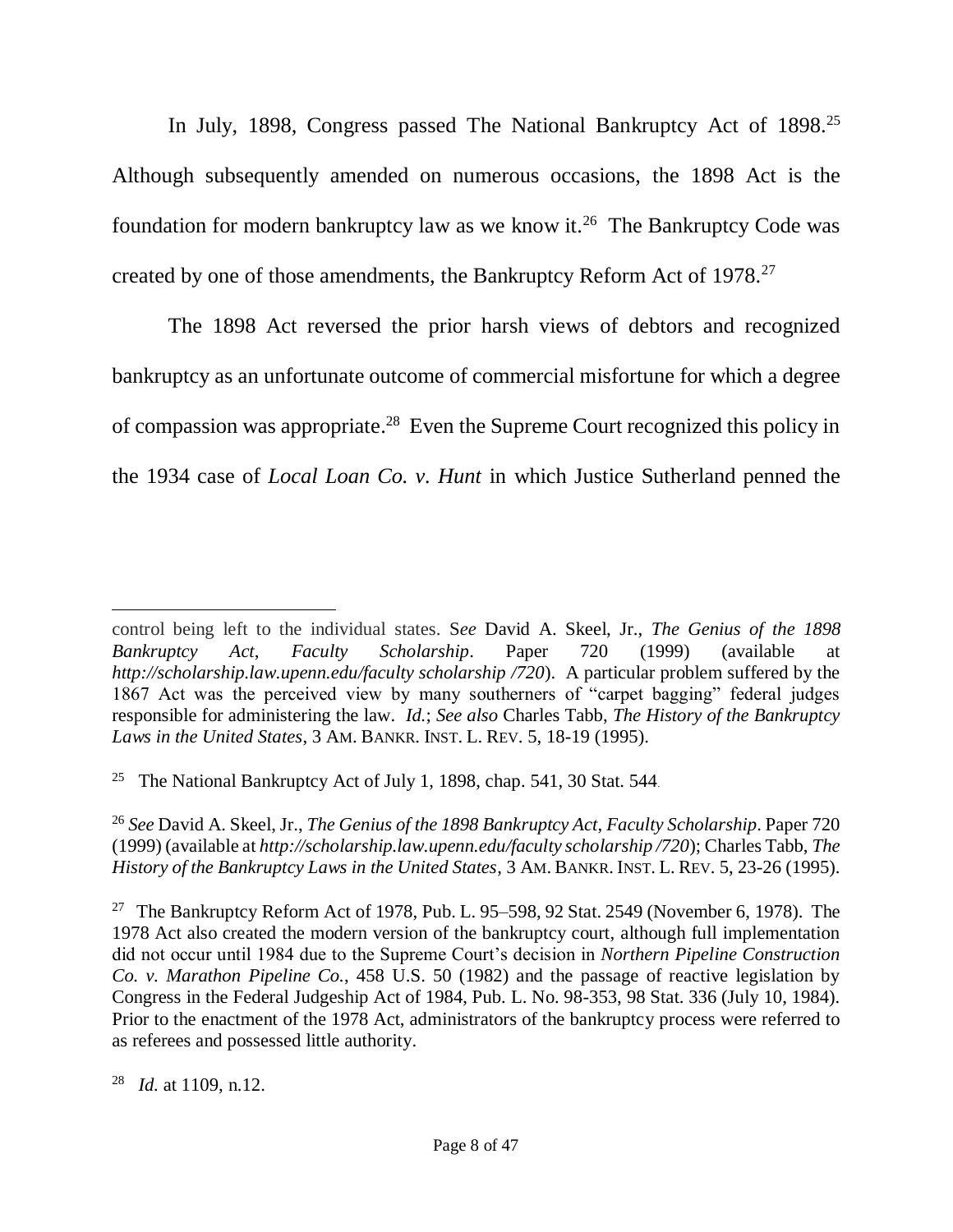following oft-quoted passage that is generally regarded as the genesis of the notion

that bankruptcy provides a "fresh start" to debtors:

[The] purpose of the [Bankruptcy] act has been again and again emphasized by the courts as being of public and private interest, in that it gives to the honest but unfortunate debtor who surrenders for distribution the property which he owns at the time of the bankruptcy, a new opportunity in life and a clear field for future effort, unhampered by the pressure and discouragement of preexisting debt.<sup>29</sup>

This national pro-debtor policy continued until April 20, 2005 when BAPCPA

was signed into law by President George W. Bush.<sup>30</sup> In noting the intent and wide

ranging effects of BAPCPA, President Bush stated, in part, that:

[B]ankruptcy should always be a last resort in our legal system. If someone does not pay his or her debts, the rest of society ends up paying them. In recent years, too many people have abused the bankruptcy laws. They've walked away from debts even when they had the ability to repay them. . . . The bill I sign today helps address this problem. Under the new law, Americans who have the ability to pay will be required to pay back at least a portion of their debts. . . . This practical reform will help ensure that debtors make a good-faith effort to repay as much as they can afford. <sup>31</sup>

<span id="page-8-0"></span>In its debate about the need for bankruptcy reform, the House Judiciary

Committee was more direct—

<sup>29</sup> David Gray Carlson, *Means Testing: The Failed Bankruptcy Revolution of 2005*, 15 AM. BANKR. INST. L. REV. 223, 224 (Spring 2007), quoting *Local Loan Co. v. Hunt*, 292 U.S. 234, 244 (1934).

<sup>&</sup>lt;sup>30</sup> Pub. L. No. 109-8, 119 Stat. 23 (2005). The majority of the law's provisions took effect on October 17, 2005. *See* S. 256, 109th Cong. § 1501 (2005).

<sup>&</sup>lt;sup>31</sup> https://georgewbush-whitehouse.archives.gov/news/releases/2005/04/20050420-5.html.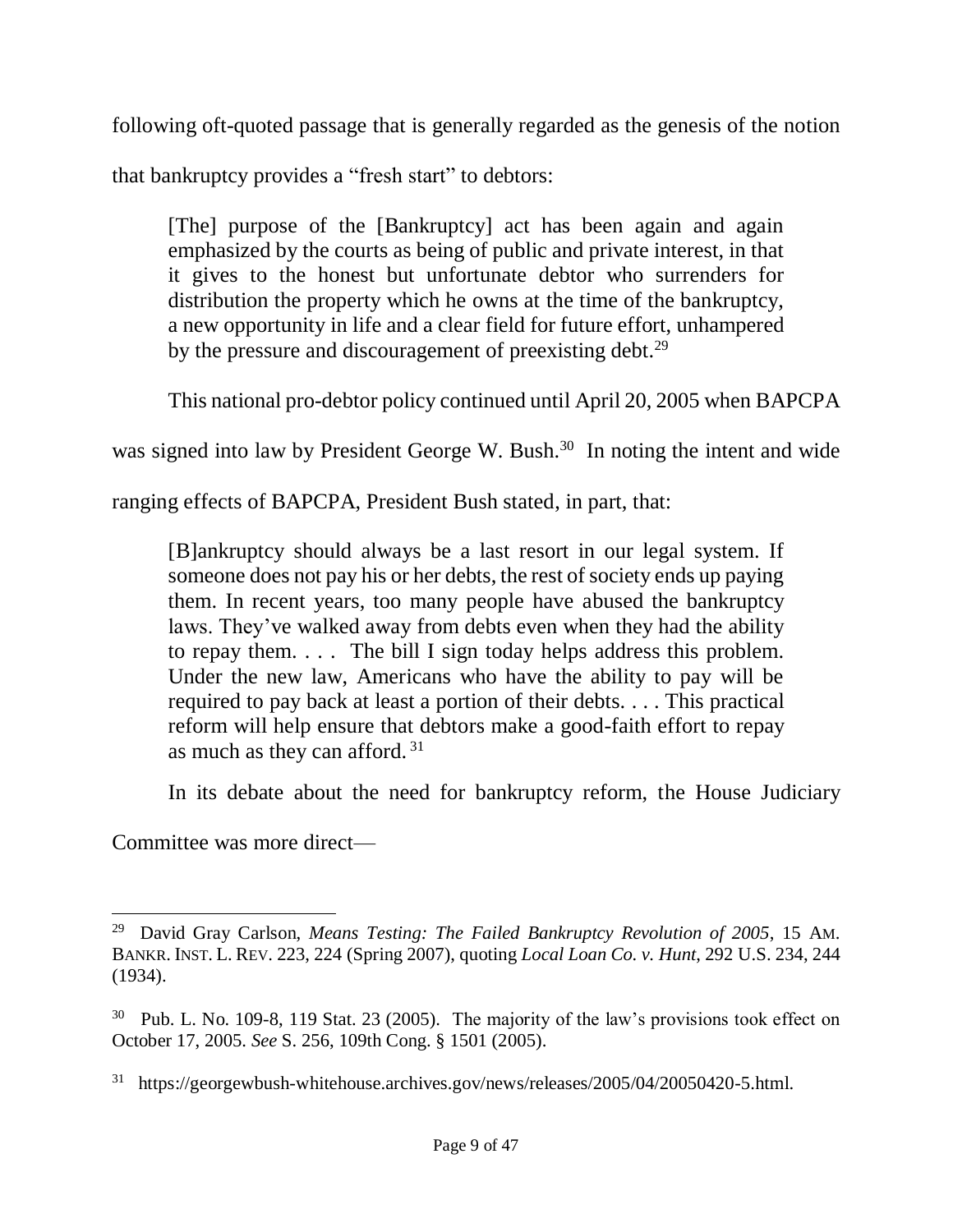Shoplifting is wrong; . . . Bankruptcy is a moral as well as an economic act. There is a conscious decision not to keep one's promises. It is a decision not to reciprocate a benefit received, a good deed done on the promise that you will reciprocate. Promise-keeping and reciprocity are the foundation of an economy and healthy civil society.<sup>32</sup>

Under modern bankruptcy law, an individual debtor generally has two practical options—chapter 7 or chapter  $13<sup>33</sup>$  Under chapter 7, a debtor surrenders her non-exempt property to an independent trustee.<sup>34</sup> The trustee then liquidates the property and distributes the proceeds to creditors in accordance with a statutory distribution scheme.<sup>35</sup> The trustee is paid sixty dollars from the statutory filing fee plus a commission from any liquidation proceeds as compensation.<sup>36</sup> Absent a formal objection, the debtor is entitled to a discharge of her debts<sup>37</sup> sixty days after

<sup>32</sup> H.R. Rep. No. 31, 109th Cong., 1st Sess. (2005); *see also* Sara Sternberg Greene, *The Failed Reform; Congressional Crackdown on Repeat Chapter 13 Bankruptcy Filers,* 89 AM. BANKR. L.J. 241 (Spring 2015).

 $33$  An individual debtor is also entitled to file chapter 11. 11 U.S.C. § 109(d). An individual chapter 11 case is problematic, however, for many reasons including cost of the process and controlling precedent regarding application of the absolute priority rule. *See Dill Oil Co. v. Stephens (In re Stephens)*, 704 F. 3d 1279 (10th Cir. 2013); *In re Lively*, 717 F. 3d 406 (5th Cir. 2013); *Maharaj v. Stubbs & Perdue, P.A (In re Maharaj)*, 681 F.3d 558 (4th Cir. 2012).

<sup>34</sup> *See* 11 U.S.C. §§ 541, 704.

<sup>35</sup>  *See* 11 U.S.C. § 726.

<sup>36</sup> *See* 11 U.S.C. §§ 326 (commission) and 330(b) (\$60 fee).

<sup>37</sup> The discharge covers all debts that arose before the date the bankruptcy case was filed as well as certain debts that arise after the filing but which the Bankruptcy Code deems to have arisen prior to the filing date. 11 U.S.C. § 727(b). Certain categories of debts, however, are excluded. 11 U.S.C. § 523.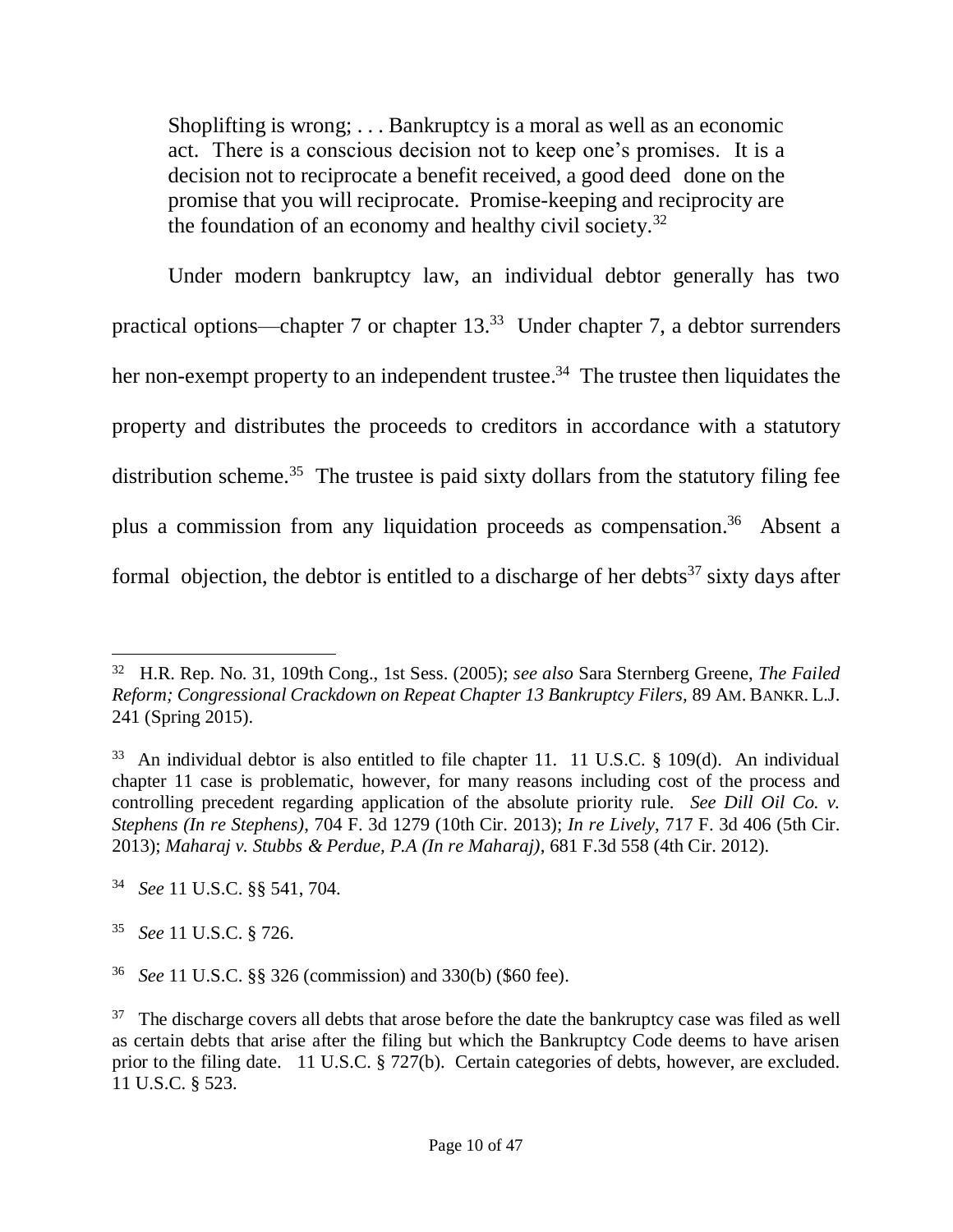the first scheduled date for the meeting of creditors under 11 U.S.C § 341 even though the case may last significantly longer.<sup>38</sup> Subject to a few limited exceptions, any property received by the debtor after the case is filed is retained by the debtor free of any claim of the chapter 7 trustee or pre-bankruptcy creditors.<sup>39</sup>

Under BAPCPA, an individual debtor filing chapter 13 is required to make monthly payments of her projected disposable income<sup>40</sup> over a term of 60 months<sup>41</sup> pursuant to a written plan.<sup>42</sup> The debtor retains all of her property and receives a discharge only upon completion of all payments required under her plan.<sup>43</sup> The chapter 13 trustee is paid a statutory commission of no more than 10% of the distributions made under the debtor's plan.<sup>44</sup> One primary difference between

42 11 U.S.C. § 1321.

 $\overline{a}$ 

43 11 U.S.C. § 1328.

<sup>38</sup> 11 U.S.C. § 727; FED. R. BANKR. P. 4004.

<sup>39</sup>  *See* 11 U.S.C. § 541(a). By way of example, a debtor that buys a winning lottery ticket on her way to the courthouse to file a chapter 7 bankruptcy case would be required to turn the winning lottery ticket over to the trustee while the debtor that buys the same winning ticket on her way home from the courthouse after the case is filed would get to keep the winnings free of any claims of creditors or the bankruptcy trustee, assuming of course, that the dollar that purchased the winning ticket was not in her pocket on her way to the courthouse.

<sup>40</sup> *See* 11 U.S.C. § 1325(b).

<sup>41</sup> As previously mentioned in note [4,](#page-1-0) *supra*, under certain circumstances, the plan term can be less than 60 months but never longer. *See* 11 U.S.C. § 1322(d).

<sup>&</sup>lt;sup>44</sup> 11 U.S.C. § 330; 28 U.S.C. § 586(e). The calculation is fairly complex but in general, the fee is an allocation of the total costs of a chapter 13 trustee's operation subject to a 10% ceiling. *See* Laughlin, Kathleen A., *The Standing Chapter 13 Trustee's Percentage Fee: Solving an Algebraic Equation*, 24 CREIGHTON L. REV. 823 (1991). This approach can result in debtors in smaller or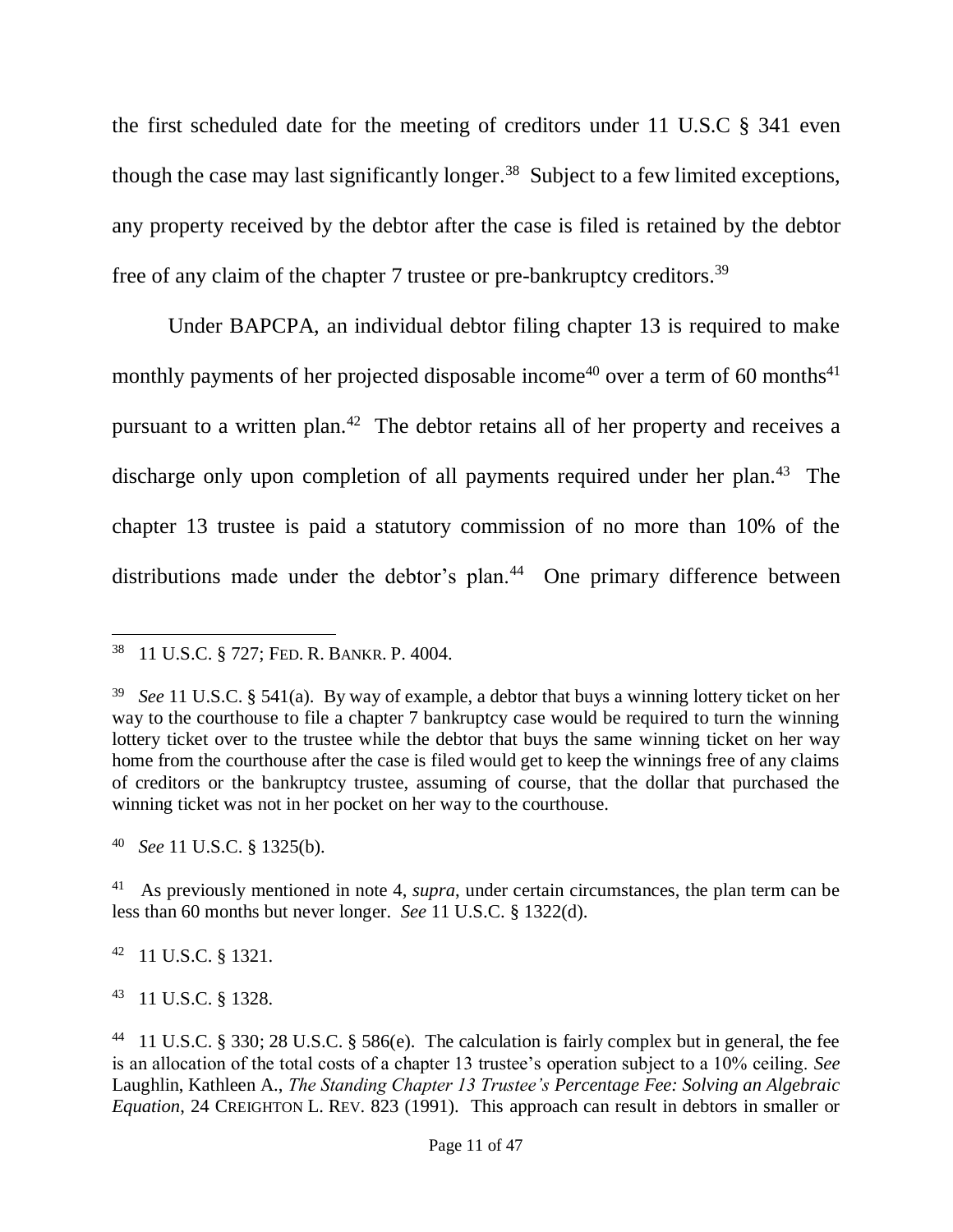chapter 7 and chapter 13 in the fee calculation is that in chapter 13, the debtor generally bears the cost of the trustee's commission. 45

Prior to 1984, a debtor's selection of chapter 7 versus chapter 13 was a strategic decision tailored to the needs of the individual debtor. This choice was limited in 1984 when Congress enacted 11 U.S.C. § 707(b) which provided for either dismissal or conversion to chapter 13 of a chapter 7 case that constitutes an "abuse of the provisions of this chapter [7]."<sup>46</sup> The determination of whether abuse existed has generally focused on the debtor's ability to repay a portion of her debts from future income.<sup>47</sup> A presumption of abuse exists if the debtor's current monthly income less allowable expenses multiplied by sixty is not less than the lesser of (i) twenty-five percent of the debtor's nonpriority unsecured debts or \$7,475, whichever is greater; or (ii) \$12,475.<sup>48</sup>

48 11 U.S.C. § 707(b)(2).

less efficiently run jurisdictions paying more than debtors in larger or more efficiently run jurisdictions.

<sup>&</sup>lt;sup>45</sup> There are certain situations when the amount of the debtor's monthly plan payment required by applicable law would not be affected by the chapter 13 trustee's statutory fee. In such a case, one can legitimately argue that general unsecured creditors bear the cost of the fee as in a chapter 7 case. These situations do not often occur but they do exist.

<sup>46</sup> For a discussion of the implementation of § 707(b), *see* David Gray Carlson, *Means Testing: The Failed Bankruptcy Revolution of 2005*, 15 AM. BANKR. INST. L. REV. 223, 225-27. (Spring 2007).

<sup>47</sup> *See* Susan Jensen, *A Legislative History of the Bankruptcy Abuse Prevention and Consumer Protection Act of 2005*, 79 AM. BANKR. L.J. 485, 492-93 (Summer 2005).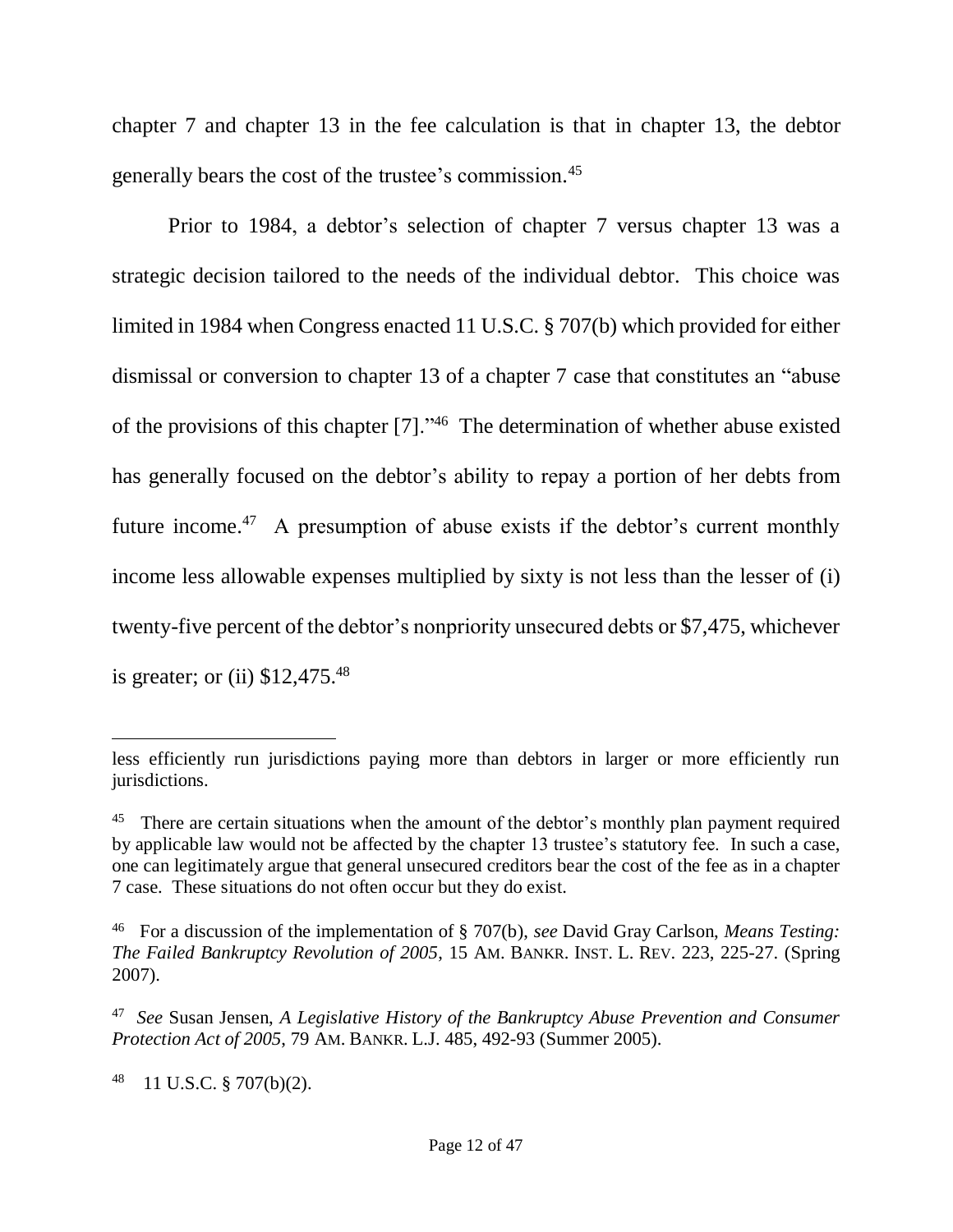The language of § 707(b) formalized a judge's discretion to dismiss or convert a chapter 7 case based on the circumstances of the particular case.<sup>49</sup> With the passage of BAPCPA, however, the discretion available to a judge under § 707(b) yielded to the mechanical application of the means test.

The means test is set forth in current versions of 11 U.S.C. §§ 707 and 1325.

The process begins with the requirement that a debtor file certain financial

information with the Court.<sup>50</sup> Bankruptcy Rule  $1007(b)(6)$  requires that

[a] debtor in a chapter 13 case shall file a statement of current monthly income, prepared as prescribed by the appropriate Official Form, and, if the current monthly income exceeds the median family income for the applicable state and household size, a calculation of disposable income made in accordance with §1325(b)(3), prepared as prescribed by the appropriate Official Form.

FED. R. BANKR. P. 1007. Current monthly income under BAPCPA is defined as the average of all income earned by a debtor in the six-month period preceding the

bankruptcy filing.<sup>51</sup> Disposable income is defined as a debtor's current monthly

 $\overline{a}$ <sup>49</sup> While a certain amount of discretion is appropriate, the dangers of leaving total discretion to the judge to determine "what is too much" are obvious. The intersection of a particular judge's ideological makeup and a debtor's lifestyle choice is destined to produce unpredictability, a lack of transparency and inconsistent results. By way of example, does a judge who is married, devotedly religious and a career government servant view an unmarried exotic dancer with two children seeking to retain two \$35,000 vehicles differently than an unmarried judge with significant net worth and a long history in private practice prior to taking the bench? Theoretically, both learned judges should reach consistent, but perhaps not exact, conclusions. Common sense suggests to the contrary.

<sup>&</sup>lt;sup>50</sup> The failure to timely file all of the information required by 11 U.S.C. § 521 results in the automatic dismissal of the case. *See* 11 U.S.C. § 521(i).

 $51$  11 U.S.C. § 101(10A).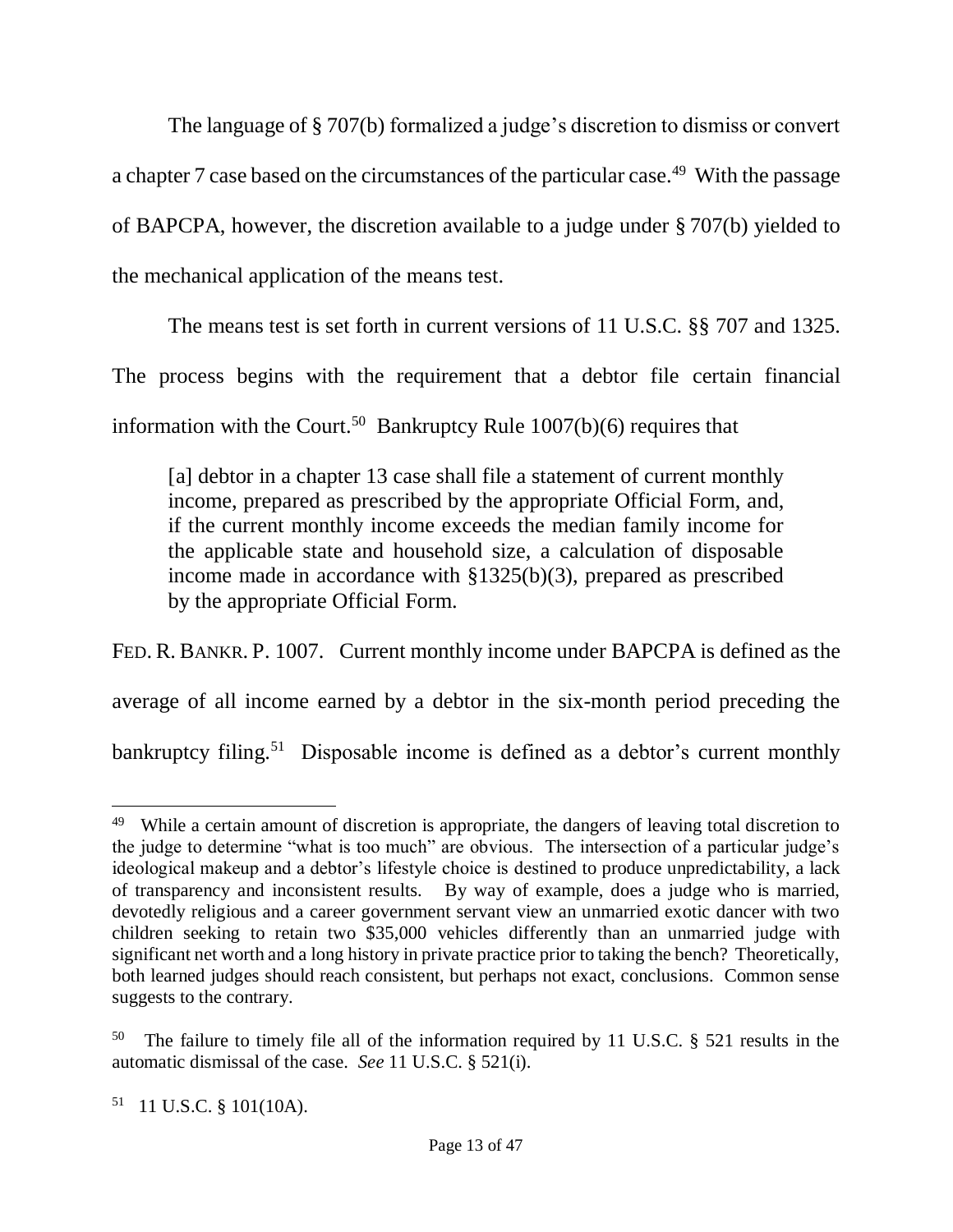income, not including child support, foster care and disability payments, less reasonable living expenses.<sup>52</sup> The process then starts to get complicated as debtors are treated differently based on whether their income is above or below the median family income for a comparably-sized family in their resident state.<sup>53</sup>

Section 1325(b) requires the commitment of all of a debtor's *projected* disposable income during the plan period.<sup>54</sup> BAPCPA provides no statutory definition or guidance on the impact of the word "projected." As currently developed, projected disposable income is accepted as a forward looking requirement based on a six-month historical average of a debtor's income.<sup>55</sup> This

<span id="page-13-0"></span> $\overline{a}$ 

54 11 U.S.C. § 1325(b)(1).

 $52$  11 U.S.C. § 1325(b)(2).

<sup>&</sup>lt;sup>53</sup> The calculations contained in Official Form B22C are complex. An attorney representing a debtor would never attempt to complete the form without the use of a computer program specifically designed to perform the calculations. *Pro se* debtors are at a significant disadvantage because the available software is expensive and good alternatives that produce correct results are extremely rare.

<sup>55</sup> For a discussion of these concepts, *see* Chelsey Tulis, *Get Real: Reframing the Debate Over How to Calculate Projected Disposable Income in § 1325(B)*, 83 AM. BANKR. L.J. 345 (2009). Also, courts have struggled with the meaning of the term "projected." Some courts applied a mechanical approach with no variance for future considerations. Other courts applied a more forward-thinking approach to account for known future changes. In 2010, the Supreme Court adopted the forward-looking approach and held that projected disposable income is calculated by starting with the historical calculation and making adjustments for **known** future changes. *See Hamilton v. Lanning*, 130 S.Ct. 2464 (2010). The issue of unforeseeable events remains unaddressed.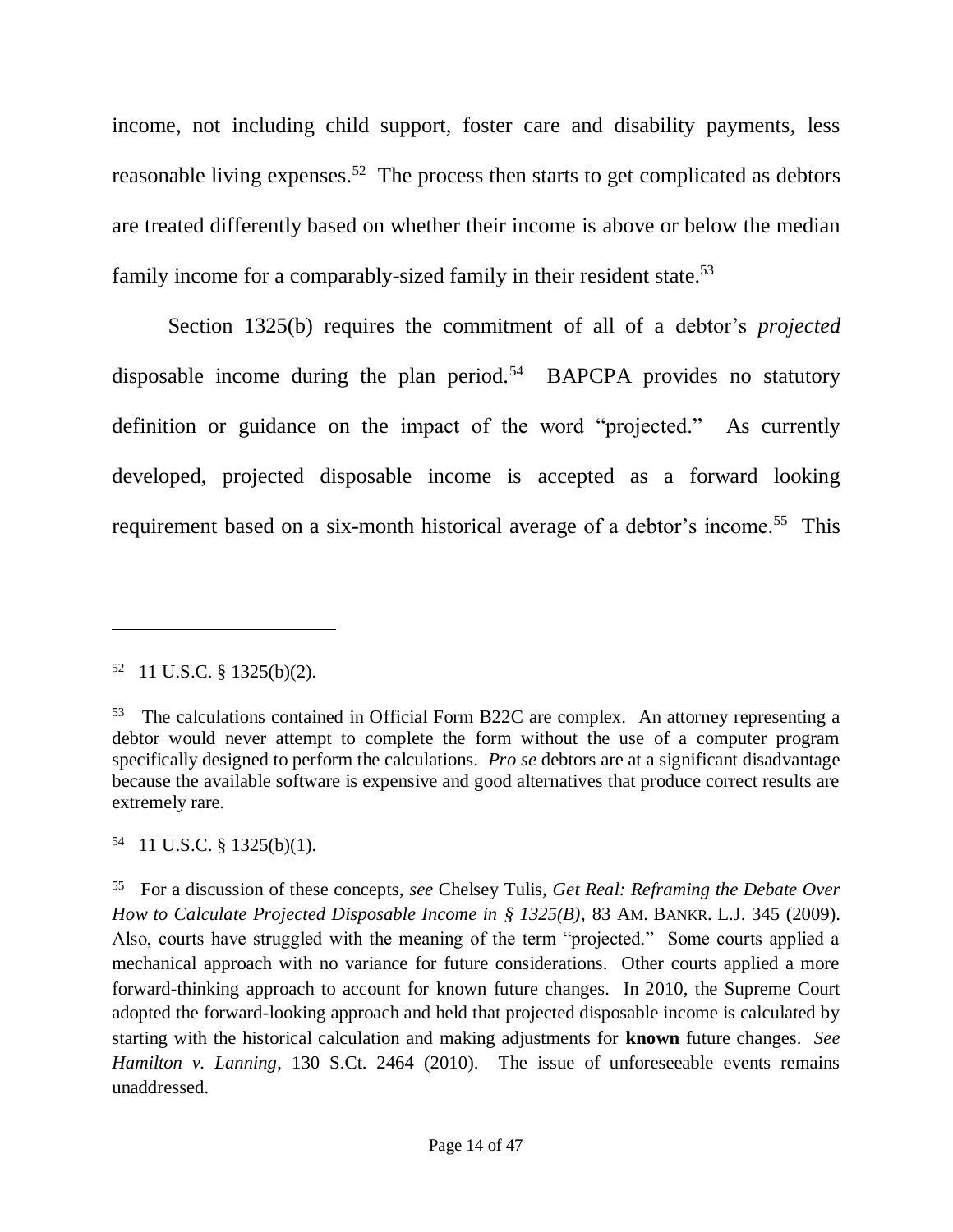process differs from past practice when the metric was just disposable income measured by the difference between Schedules I and J.<sup>56</sup>

The current structure under BAPCPA leaves the individual chapter 13 debtor in the position of being able to succeed in a chapter 13 plan only if (i) the debtor's income is steady or rising; and (ii) the debtor encounters no significant unanticipated financial events during the plan term; or worse, the debtor creates a cushion by ignoring the oath attached to the official forms and inappropriately manipulates monthly expense numbers. Rather than leave debtors exposed to these risks, the bankruptcy court for the Southern District of Texas decided on an innovative approach designed to implement debtor savings as part of the chapter 13 process.

## **Part II – The Savings Plan**

For the twelve month period ending March 31, 2017, the Administrative Office of the U.S. Courts reported that 298,348 new chapter 13 cases were filed.<sup>57</sup> It is estimated that approximately two-thirds of these cases will fail.<sup>58</sup> The primary

<sup>56</sup> Schedule I reflects a debtor's income while Schedule J reflects a debtor's expenses at the time of the bankruptcy filing. *See* Official Form B106I (Schedule I) (http://www.uscourts.gov/forms/individual-debtors/schedule-i-your-income-individuals) and Official Form B106J (Schedule J) (http://www.uscourts.gov/forms/individual-debtors/ schedulej-your-expenses-individuals).

<sup>57</sup> *See U.S. Bankruptcy Courts - Business and Nonbusiness Cases Filed, by Chapter of the Bankruptcy Code Table*, Administrative Office of the U.S. Courts, Table F-2 (available at uscourts.gov).

<sup>58</sup> Katherine Porter, *The Pretend Solution: An Empirical Study of Bankruptcy Outcomes*, 90 TEX. LAW REV. 103, 113 (November 2011).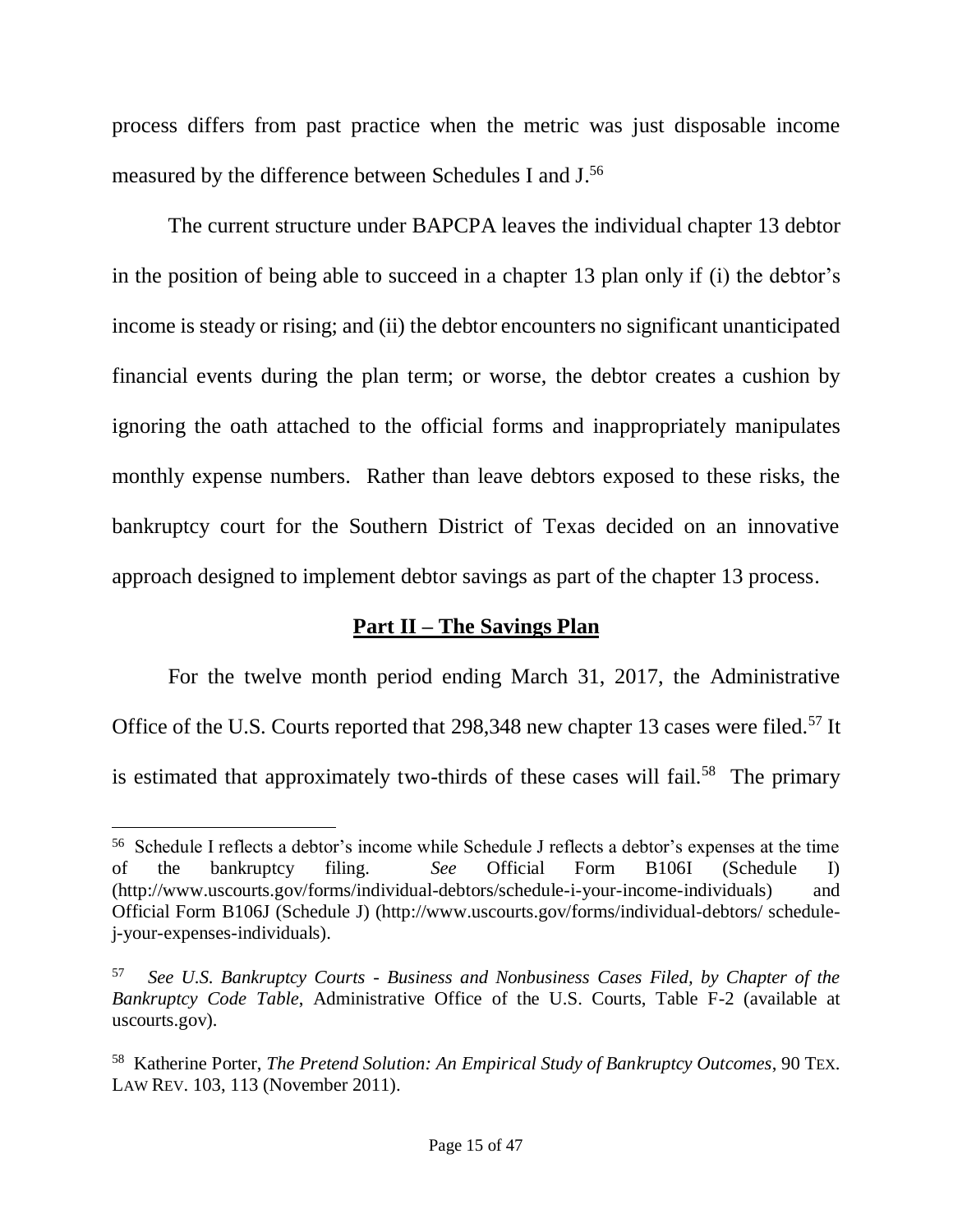reason for failure is nonpayment of the monthly plan payments.<sup>59</sup> In recognition of this reality, the bankruptcy court for the Southern District of Texas undertook an coordinated effort to find a solution consistent with the Bankruptcy Code that would increase the success of chapter 13 plans.

Beginning in 2012, the court began to study the underlying reasons why chapter 13 cases fail and to examine potential solutions. Initially, alternatives were suggested by the court and incorporated into individual plans on an *ad hoc* basis with receptive attorneys. The impact of the chosen alternative was then informally observed and incorporated into subsequent cases.

During this process, the court identified a number of criteria that any solution must address. First, the solution had to provide an economic buffer to allow debtors to survive unexpected financial distress. Second, the solution had to provide the individual debtor with a demonstrative and immediate benefit to entice participation. Third, the debtor's bar had to be receptive to the solution. Inherent in the court's

<sup>&</sup>lt;sup>59</sup> In 2016, the failure to make plan payments accounted for approximately 53% of all dismissals of chapter 13 cases. *See BAPCPA Report – 2016, Table 6, U.S. Bankruptcy Courts – Chapter 13 individual Debtor Cases with Primarily Consumer Debts closed by Dismissal or Plan Completion During 12-Month Period Ending December 31, 2016,* Administrative Office of the U.S. Courts (available at uscourts.gov). Personal experience suggests that the percentage is significantly higher for post-confirmation dismissals.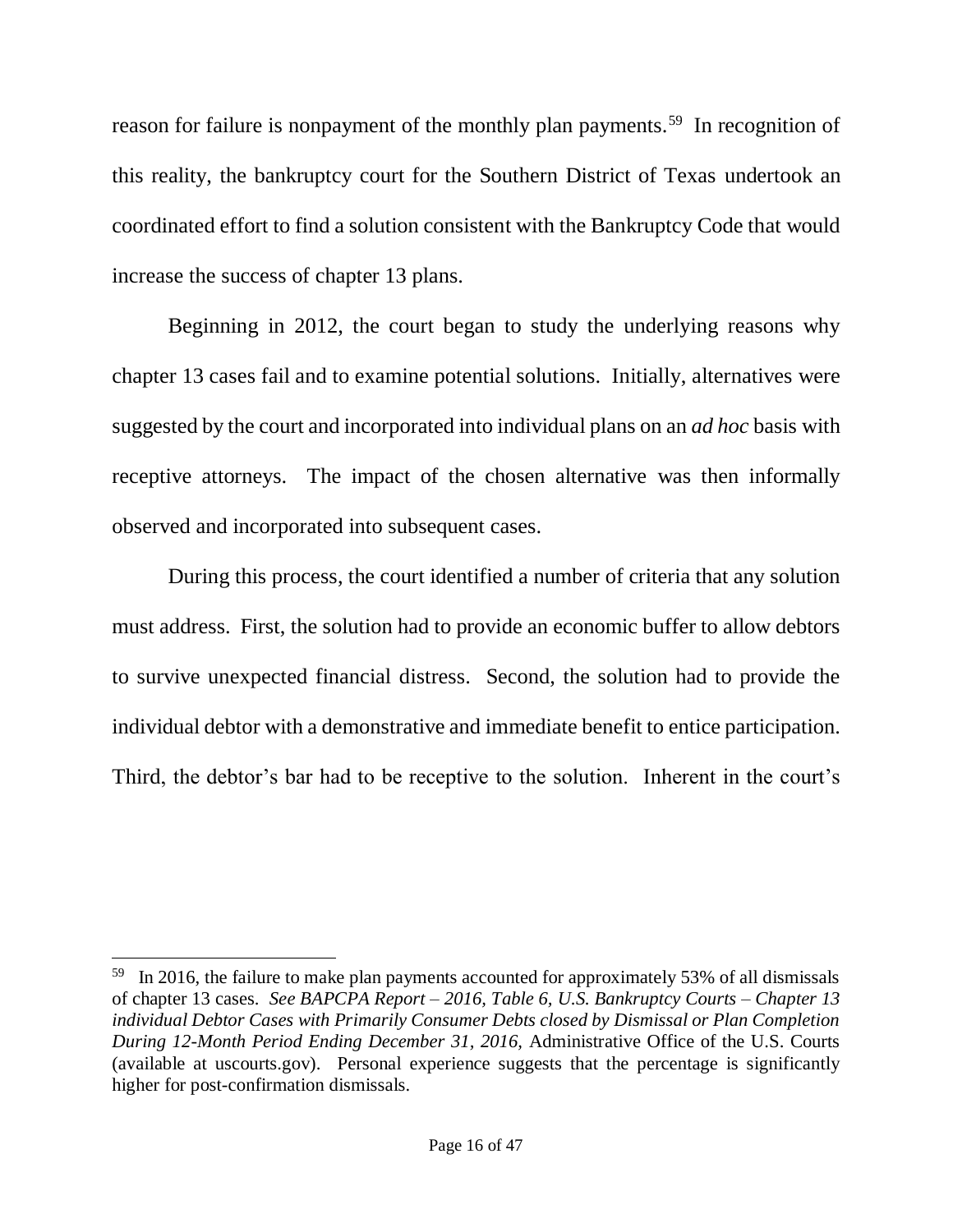analysis was the assumption that chapter 13 trustees would uniformly support the provision and its implementation.<sup>60</sup>

These considerations led to the court's adoption in 2014 of a savings program to be incorporated into its prescribed chapter 13 form plan.<sup>61</sup> Participation in the program is voluntary and is invoked simply by inserting an amount to be allocated to savings in the relevant paragraph using the "check the box" methodology. The amount allocated to savings does not have to be consistent and can even be a single event structured to capture unique occurrences such as the receipt of a tax refund.

The current savings provision reads as follows:<sup>62</sup>

**21. Emergency Savings Fund.** Line 21 of Schedule J (the Debtor(s)' expense budget) includes a provision for an emergency savings fund by the Debtor(s). Deposits into the Emergency Savings Fund will be made to the Trustee. Withdrawals from the Emergency Savings Fund may be made by application to the Court, utilizing the form application from the Court's website. Withdrawals should be requested only in an emergency. The form application need only be served electronically, and only to persons subscribing to the Court's CM/ECF electronic noticing system. An application will be deemed granted on the  $15<sup>th</sup>$  day after filing unless (i) an objection has been filed; or (ii) the Court has set a hearing on the application. The Debtor(s) may request emergency consideration of any

 $\overline{a}$ <sup>60</sup> As set forth in detail in Part III below, this assumption was incorrect. The views held by chapter 13 trustees vary and have a significant impact on the use of the savings program by chapter 13 debtors.

<sup>61</sup> The form plan incorporating the savings provision took effect January 1, 2015.

<sup>62</sup> Uniform Plan and Motion for Valuation of Collateral (Local Form available at *http://www.txs.uscourts.gov/sites/txs/files/1115plansavingsmods.pdf*). The court has recently supplemented the language of the provision to reflect experience and to integrate other new features into the form plan such escrows for non-escrowed *ad valorem* taxes, homeowner association assessments and self-employment taxes that have resulted from the perceived success of the savings program. The current language has not substantively changed the nature of the savings provisions from the original version. The new version will take effect December 1, 2017.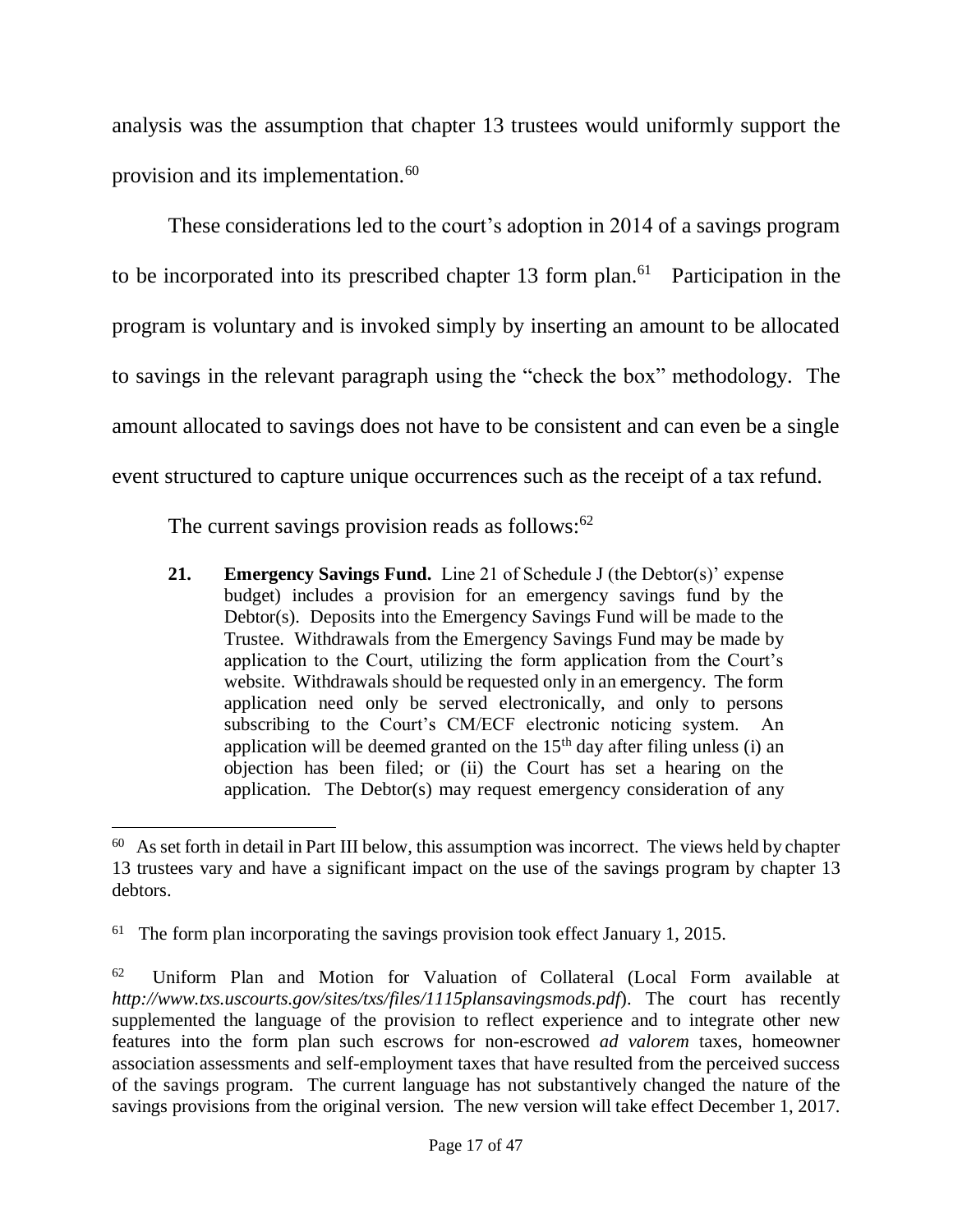application filed under this paragraph. The balance, if any, in the Emergency Savings Fund will be paid to the Debtor(s) following (i) the granting of the discharge in this case; (ii) the dismissal of this case; or (iii) the conversion of this case to a case under chapter 7, except under those circumstances set forth in 11 U.S.C. § 348(f)(2).

The deposits into the Emergency Savings Fund will be:

| <b>Month of First Deposit</b><br>of this Amount | <b>Month of Last Deposit</b><br>of this Amount | Amount       | <b>Total</b> |
|-------------------------------------------------|------------------------------------------------|--------------|--------------|
|                                                 |                                                |              |              |
|                                                 |                                                |              |              |
|                                                 |                                                | <b>TOTAL</b> |              |

Funds paid to the Trustee will not be credited to the Emergency Savings Fund unless, at the time of receipt by the Trustee, the Debtor(s) are current on payments<sup>9</sup> provided for the in the Plan that are to be distributed to creditors or that are to be reserved under Paragraph 22. After funds have been credited to the Emergency Savings Fund, they may only be withdrawn in accordance with this paragraph.

<sup>9</sup> If the Debtor(s)' payments are made by a wage order that is routinely paying the Trustee, the Debtor(s) will be considered "current" for the purposes of this Paragraph and Paragraph 22 if the Debtor(s) are less than 1 month delinquent in their plan payments.

Two important facets of the savings provision should be noted. First, any

funds that are held by the chapter 13 trustee at the case's conclusion are returned to the debtor.<sup>63</sup> This distribution occurs whether (i) the case is converted to chapter 7; (ii) the case is dismissed pursuant to 11 U.S.C. § 1307; or (iii) a discharge is granted or denied under 11 U.S.C. § 1328. Second, the savings provision contains a withdrawal mechanism for emergencies. The withdrawal process was designed to

<sup>63</sup> Consider the social impact of having an individual debtor emerge from chapter 13 with a discharge and a savings account for future contingencies. Ignoring for the moment the ability to withstand a future economic shock, if the experience fosters a change in future behavior or the lesson is passed on to a future generation, the benefits are immeasurable.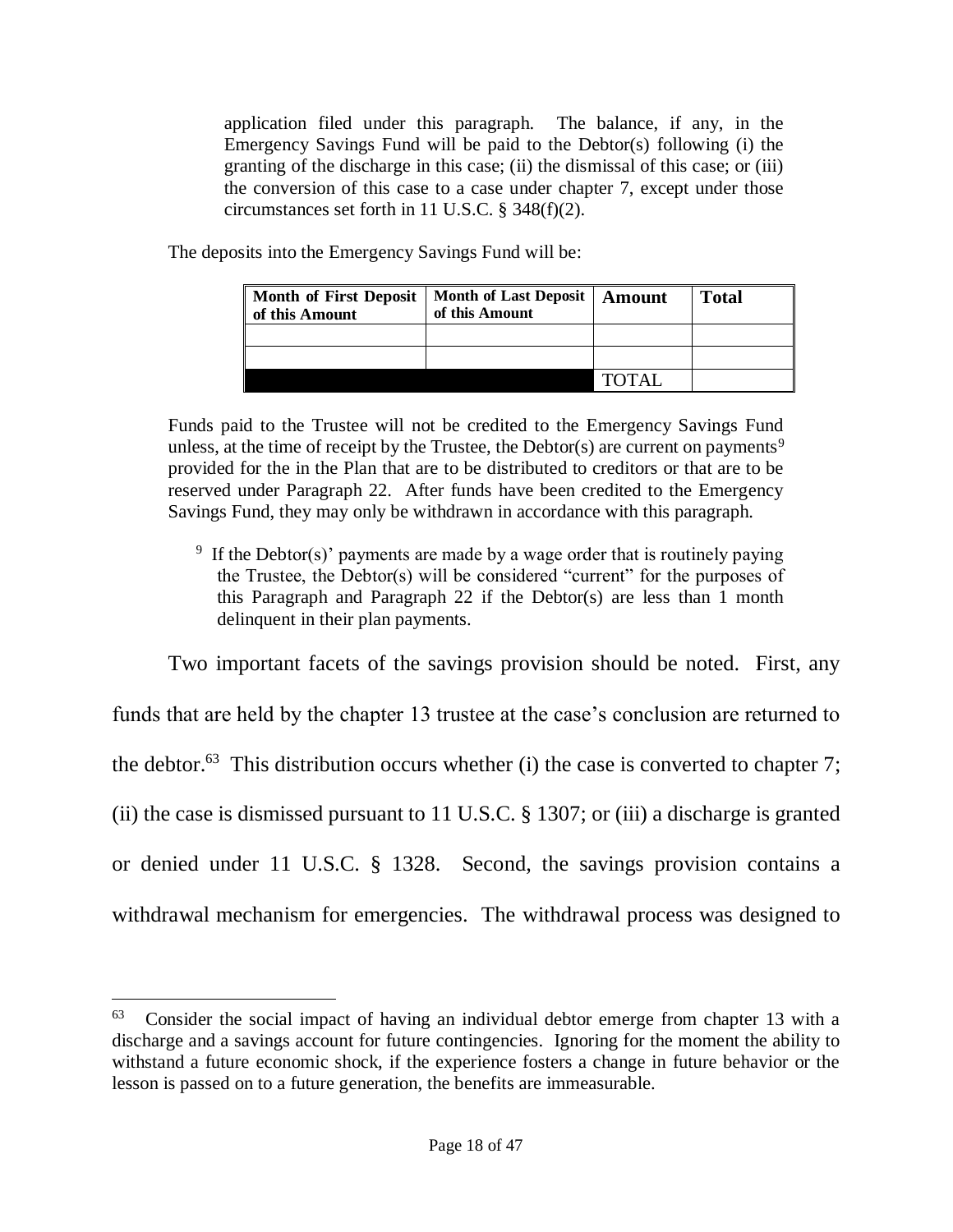be a self-effectuating and a cost-effective procedure using a very simple form that does not require an attorney's involvement. In essence, the debtor is required only to specify the amount requested to be withdrawn and the reason for the withdrawal. The form is currently being integrated into the court's electronic filing system so that no paper form will be required, thereby further decreasing any associated cost.

<span id="page-18-0"></span>The legal basis for the savings provision is relatively simple. For belowmedian<sup>64</sup> debtors, disposable income is based on a debtor's forecasted income and expenses as of the filing date, including "the full amount for 'maintenance or support.' "<sup>65</sup> The current Official Form B106J (Schedule J) is intended to reflect a debtor's expenses. The form includes expense categories which necessarily require monthly estimates such as property taxes (line 4a), insurance (line 4b), property repairs, maintenance and upkeep (line 4c), car repairs and maintenance (line 12) and medical and dental expenses (line 11) even though these types of expenses typically occur as single events. Line 21 provides a space for "Other." In reality, debtors do

<sup>&</sup>lt;sup>64</sup> Use of the savings plan becomes slightly more problematic with an above-median debtor due to the expense provisions of § 1325(b) even though the identical expenses are allowed. The general effect of these provisions is that use of the savings provision may cause the monthly plan payment of the above-median debtor to increase. Other factors such as the amount of secured debt and the best-interest test may also limit the use of the savings provision. Notwithstanding the foregoing, above-median debtors often need a mechanism for disciplined savings to a greater extent than below-median debtors. Based on the results of the data collected in the study discussed in Part III below, above-median debtors do not participate in the savings program.

<sup>65</sup> *Hamilton v. Lanning*, 560 U.S. 505, 510 (2010).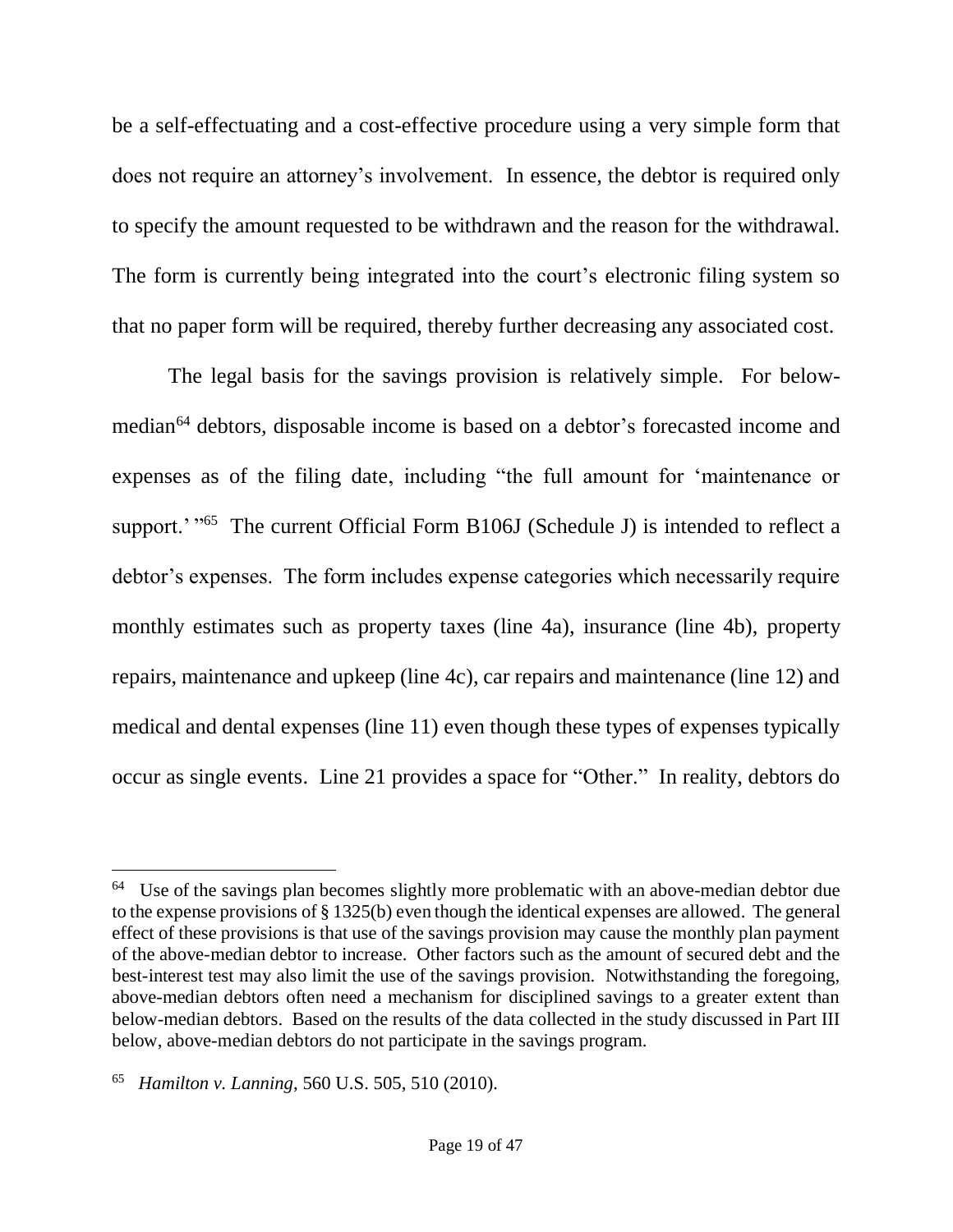not save for these events. These numbers typically operate only as plugs in an unrealistic budget used primarily for the purpose of obtaining the chapter 13 trustee's support for confirmation of the plan.<sup>66</sup>

 Official Form B106I (Schedule I) reflects a debtor's forecasted income and includes provisions for voluntary contributions to savings vehicles such as retirement plans.<sup>67</sup> It logically follows that by utilizing the savings provision and inserting a real and measurable number into Line 21 that is administered by the chapter 13 trustee and overseen by the court, a debtor's ability to meet a future economic shock event with accumulated savings becomes real.

Once the language of the savings provision was approved, the court recognized the need for interaction with the bar to discuss the provision and its implementation if the program was to succeed. The court prepared and engaged in a series of presentations that were designed to provide a forum for education and discussion. To encourage participation, (i) continuing legal education credit was offered to all participants; (ii) multiple judges participated in each presentation; and

<sup>&</sup>lt;sup>66</sup> It is not unusual to see manipulation of budget numbers to "create" feasibility in tight cases. For instance, a debtor might reduce a food budget to an unrealistic number to create enough income to satisfy the statutory tests. These types of manipulation generally work only in the short run and can have negative consequences for both debtors and their counsel if noticed and upon inquiry, the debtor answers that she knows the number is wrong but her lawyer told her that she had to use the number so that the court would approve the plan.

<sup>67</sup> *See In re Miner*, 2017 WL 1011419 (W.D. La., March 14, 2017) (allowing a 3% of income contribution to a 401(k) plan under a chapter 13 plan).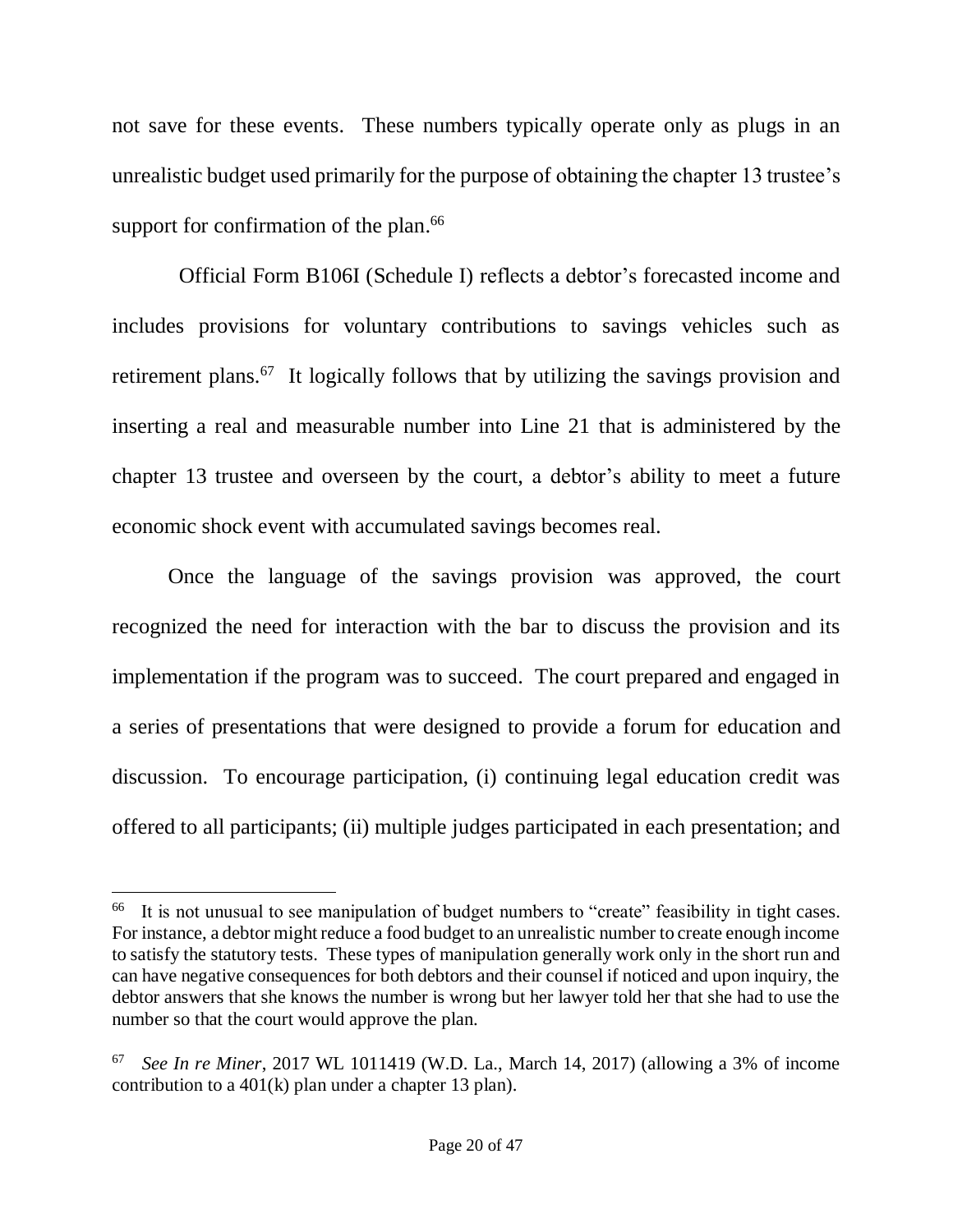(iii) the presentations were offered during the noon hour on days when a large number of consumer bankruptcy practitioners were expected to be in the courthouse.

The savings program took effect on January 1, 2015. As of approximately June 1, 2017, the sum of \$756,167 was on deposit in the savings program with the two chapter 13 trustees that were included in the study described in Part III below.

### **Part III – An Empirical Study**

To test the effectiveness of the savings program, this paper presents the results of an empirical study of chapter 13 cases filed after the program's implementation. In order to determine the impact of the savings program, it is first necessary to define the measure of success. This definition is complicated by the unavoidable fact that the natural measure of success would be a comparison of plan completion rates of similarly-situated debtors utilizing the savings provision to those debtors that chose not to use the provision. As the savings program was not formally implemented until January 1, 2015, a meaningful data set for such a comparison does not yet exist. The available data is, however, sufficient to highlight the benefits of the savings concept and promote a discussion among both courts and commentators. Subsequent studies will examine the savings program's long-term effects and recommend improvements to improve plan feasibility. An increase in feasible plans means more debtors will complete their plans and receive their discharges. An increase in plan completion rates also means that secured creditors receive more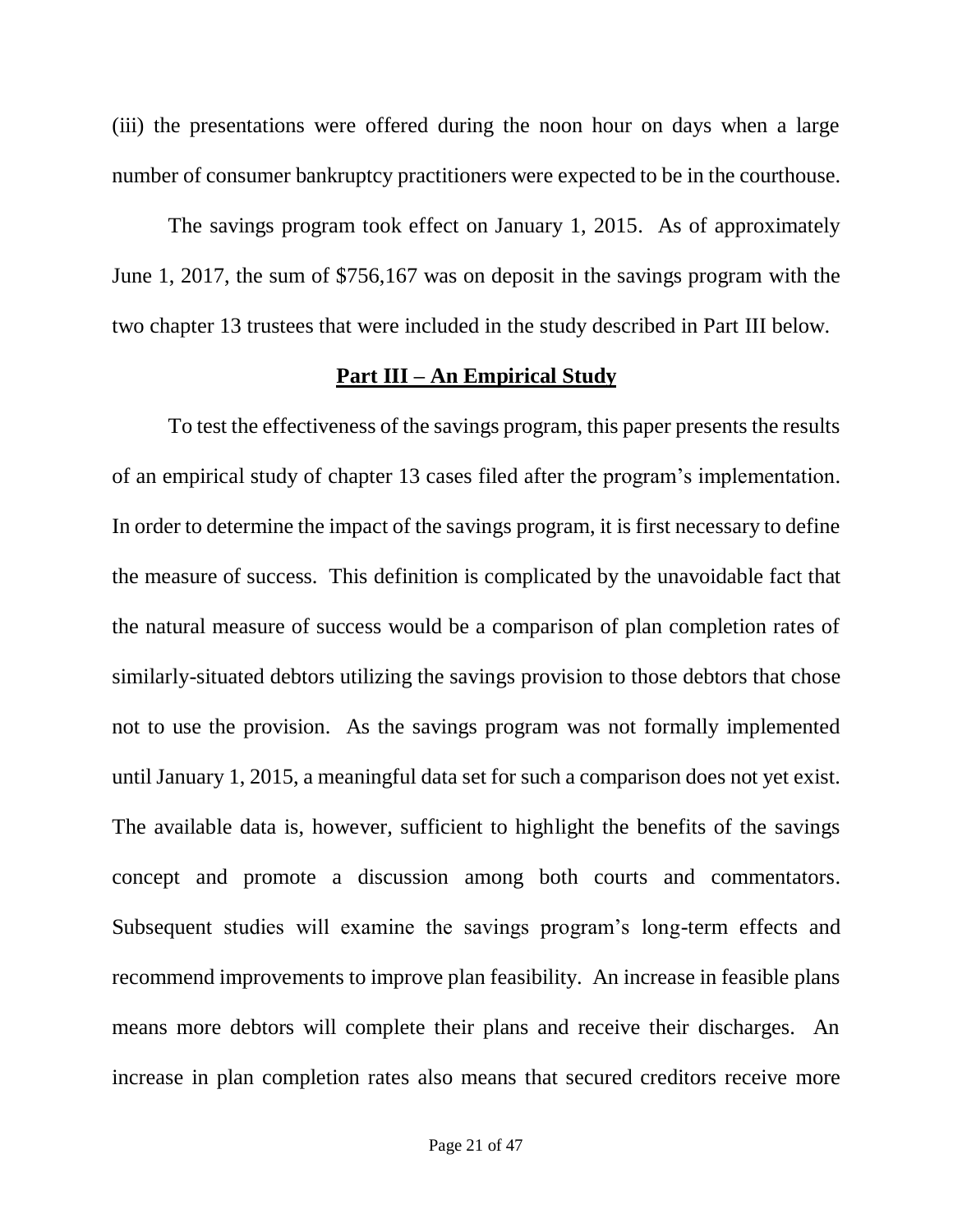payments on their debts and that unsecured creditors receive more meaningful distributions.

Accordingly, for purposes of the study reflected in this paper, success is defined as an increase in plan feasibility. Plan feasibility is measured based on the length of time between the filing of the bankruptcy case and a dismissal. Obviously, cases that remained pending as of the date of the study will cause this measure to be understated. The study attempts to compensate for this fact by separately examining the differences between plans utilizing the savings provision and those that don't on a number of different bases, including pre and post-confirmation dismissal rates, in order to view variations from multiple perspectives.

The dataset for the study consists of a random selection of 350 chapter 13 cases filed in the Southern District of Texas since the implementation of the savings program. 68 The data was selected and coded from January - March, 2017. Although subject to a level of imprecision, the term, "the date of the study" is defined as December 31, 2016.

The only limiting criteria imposed in the selection of cases was that the cases had to be assigned to one of two particular judges in the Houston, Victoria or Laredo

<sup>&</sup>lt;sup>68</sup> The random selection of cases began with cases having a petition date of July 1, 2015, or after to allow 180 days for debtors and their lawyers to become better educated and properly evaluate the merits of the savings program. This may or may not have been a sufficient amount of time as change generally comes slowly to large institutions.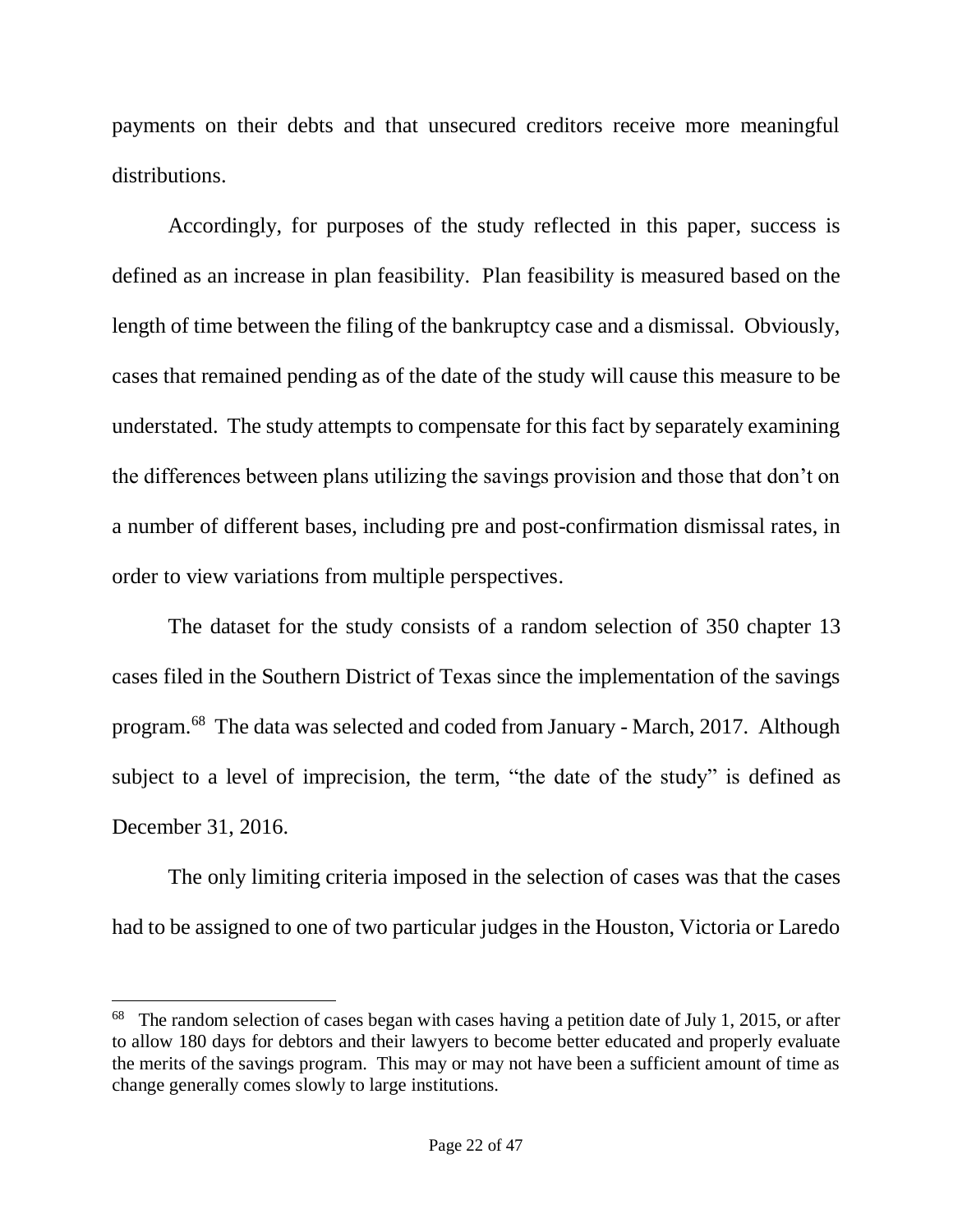divisions of the Southern District of Texas. This limitation was required for several reasons. First, all of the cases filed in these divisions are administered by one of two chapter 13 trustees. These two trustees are at the forefront of national chapter 13 bankruptcy policy and are generally recognized as two of the finest chapter 13 trustees in the country. Historically, these two trustees exhibit general similarity in their administration of chapter 13 cases. It was believed that any chapter 13 trustee bias in the analysis would therefore be minimized or, at worst, consistent.<sup>69</sup>

 Second, the two judges that were selected were the two most active proponents of the savings program, with one being its creator and both being the provision's drafters. The Southern District of Texas has six bankruptcy judgeships. Although the savings program was unanimously adopted by the court, the judges expressed differing views about the utility of the savings program at the time of its approval. The two selected judges have formal education and prior work experience in the area of finance prior to taking the bench. Both judges had active debtor practices prior to taking the bench. The two selected judges also hold similar views on the importance of savings in creating debtor financial responsibility. Again, the intent of the limitation was to minimize judge bias, or, at least to achieve a consistent level of bias. It was believed that, at worst, consistent bias would not be

<sup>69</sup> As discussed below, this belief was incorrect.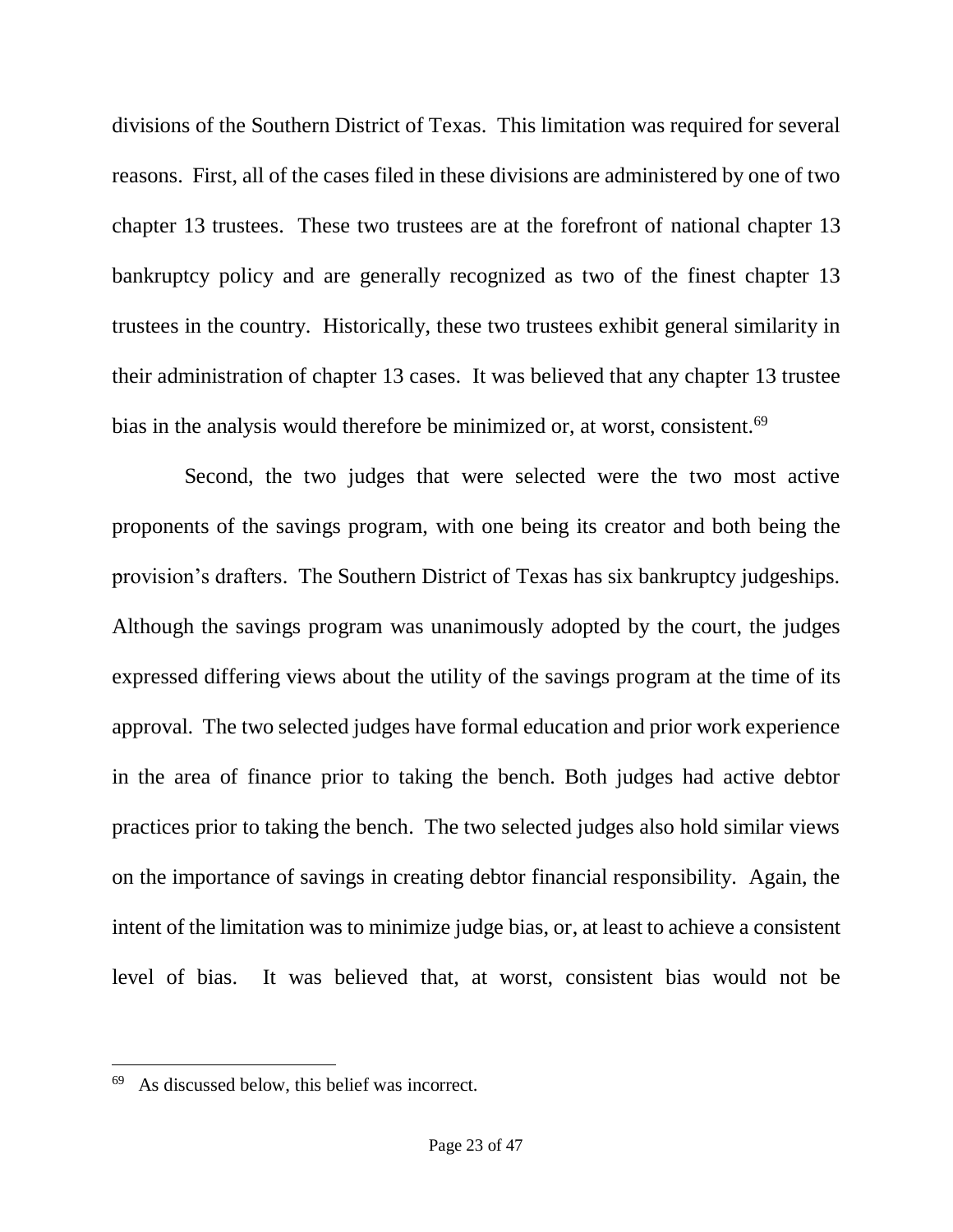substantively reflected in the relative measure of the life span of chapter 13 plans between debtors who utilize the savings program and those who elected not to use the provision. Moreover, at the time of the study, the two chapter 13 trustees both appeared before the two selected judges, although not with equal frequency. Trustee 1 appeared only before Judge 2 while Trustee 2 appeared before both Judge 1 and Judge 2.<sup>70</sup>

From the 350 selected cases, 11 cases were deleted from the data sample as containing conditions that could not be adequately accounted for and had a tendency to skew the data for inapplicable reasons. These conditions included: (i) the death of a debtor during the case; (ii) the filing of a divorce proceeding by a debtor;<sup>71</sup> (iii) the approval of a home loan modification that required (or resulted in) the dismissal of the bankruptcy case; and (iv) a significant medical event or injury that required the debtor's hospitalization for an extended period of time and that resulted in the dismissal of the case. Of the remaining 339 cases, the study first looked at the overall use of the savings provision. Table 1 below reflects the results.

 $70$  Based on recent changes in division assignments of judges, both trustees now appear before both judges.

<sup>71</sup> Cases involving a divorce are often filed for strategic litigation reasons with a subsequent dismissal being contemplated at the initiation of the case. While a divorce could certainly be considered to be an unforeseen financial shock event, there are simply too many variables and the removal of cases involving a divorce did not significantly affect the sample size as the total subset of all 11 deleted cases accounted for only 3.14% of the data sample.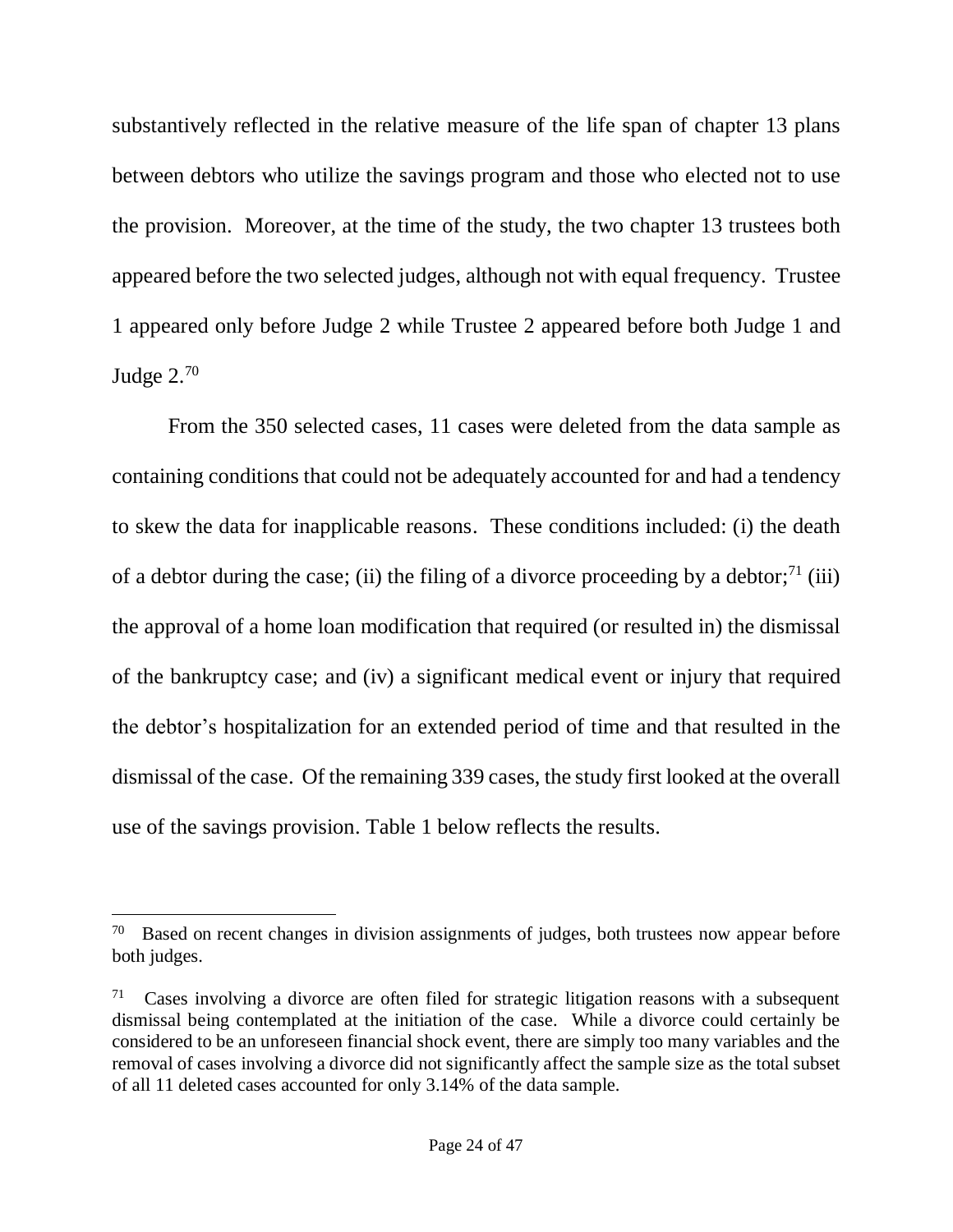|                                       | Cases  | Cases pending at<br>time of study |
|---------------------------------------|--------|-----------------------------------|
| Plans using the savings provision     | 94     | 55                                |
| Plans not using the savings provision | 245    | 124                               |
| % using the savings provision         | 27.73% |                                   |
| % not using savings provision         | 72.27% |                                   |
| % of plans w/ savings pending         |        | 58.51%                            |
| % of plans w/o savings pending        |        | 50.61%                            |

**Table 1**

Most strikingly, the use of the savings provision occurred in only 27.73% of the cases. This figure is surprising. The economic and social cost to a debtor of invoking the savings provision is zero. The amount of the monthly plan payment is unaffected. There are no additional fees incurred or requirements for additional court appearances. No stigma is attached. To the contrary, both Judge 1 and Judge 2 routinely compliment the "wisdom" of debtors that choose to participate in the program. With no additional cost, it seems logical that one would always prefer to settle one's debts for less and keep the difference than pay more for the identical result.

The data also reflects that at the time of the study, 58.51% of the plans invoking the savings provisions remained pending versus 50.61% of plans that did not utilize the savings provision. While arguably significant, this result is easily affected by a number of factors, including the timing of the bankruptcy filing itself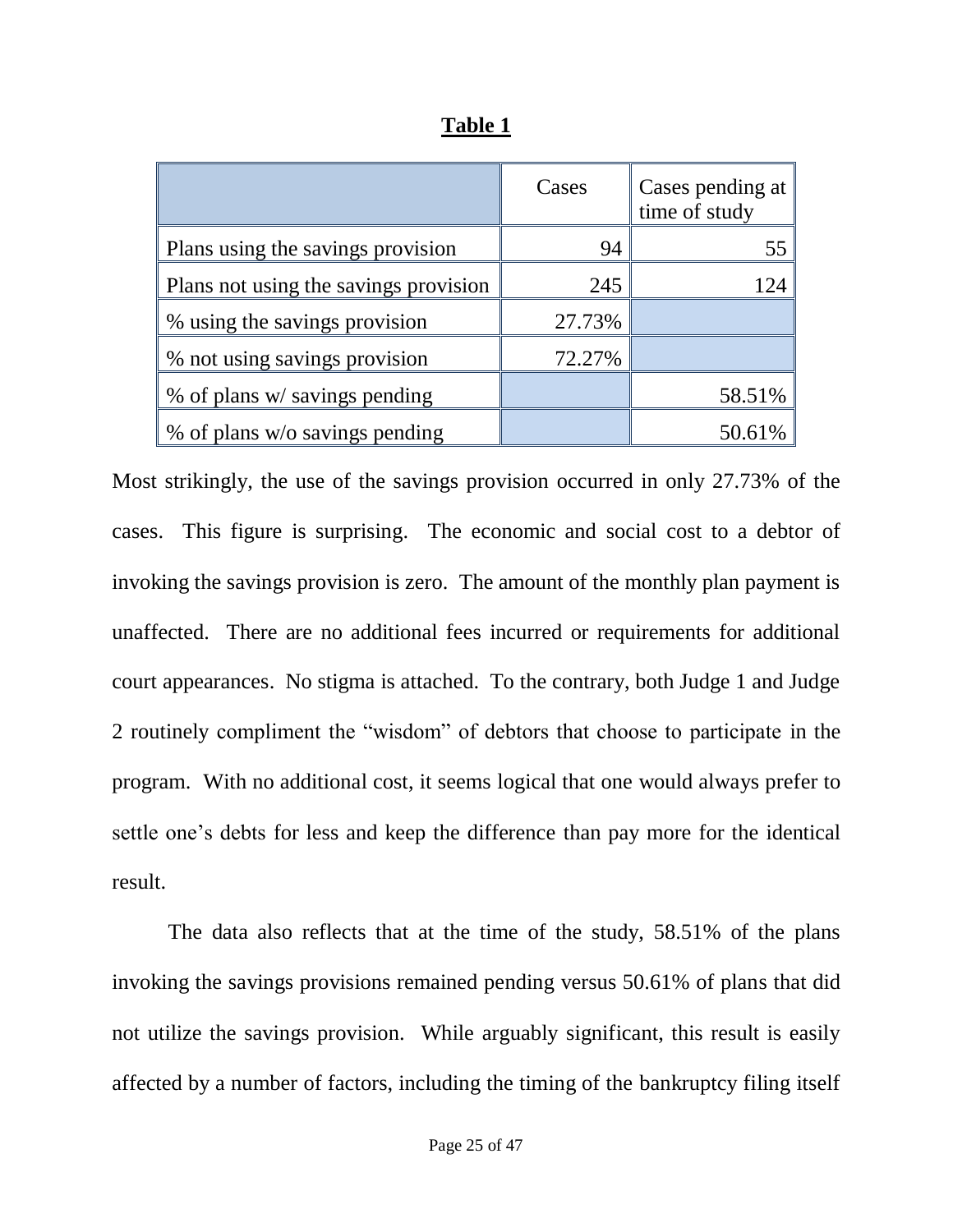in relation to the study. In order to reach a reasoned conclusion on the meaning of the difference, several other measures require examination, including the possible effects of potential bias exhibited by the chapter 13 trustee and the presiding judge.

In order to test the effects of potential judge and trustee bias, the study first looked that the distribution of cases by trustee as well as the number of cases that utilized the savings provision. Second, the study examined the distribution of cases by judge on the same basis. The findings are represented by the following tables:

|                    | Trustee 1 | Trustee 2 |
|--------------------|-----------|-----------|
| Cases              |           |           |
| Cases w/Savings    |           |           |
| \% Cases w/Savings | 19.49%    | 32.13%    |

| ını<br>16<br>. .<br>и |
|-----------------------|
|-----------------------|

 $Chi<sup>2</sup> = 6.115<sup>72</sup>$  $P = .0134$ 

## **Table 3**

|                   | Judge 1 | Judge 2 |
|-------------------|---------|---------|
| Cases             | 159     |         |
| Cases w/Savings   | 56      |         |
| % Cases w/Savings | 35.22%  | 21.11%  |

 $Chi^2 = 8.363$  $P = .0038$ 

 $72$  All statistical tests were performed using the Medcalc statistical software calculator available at https://www.medcalc.org.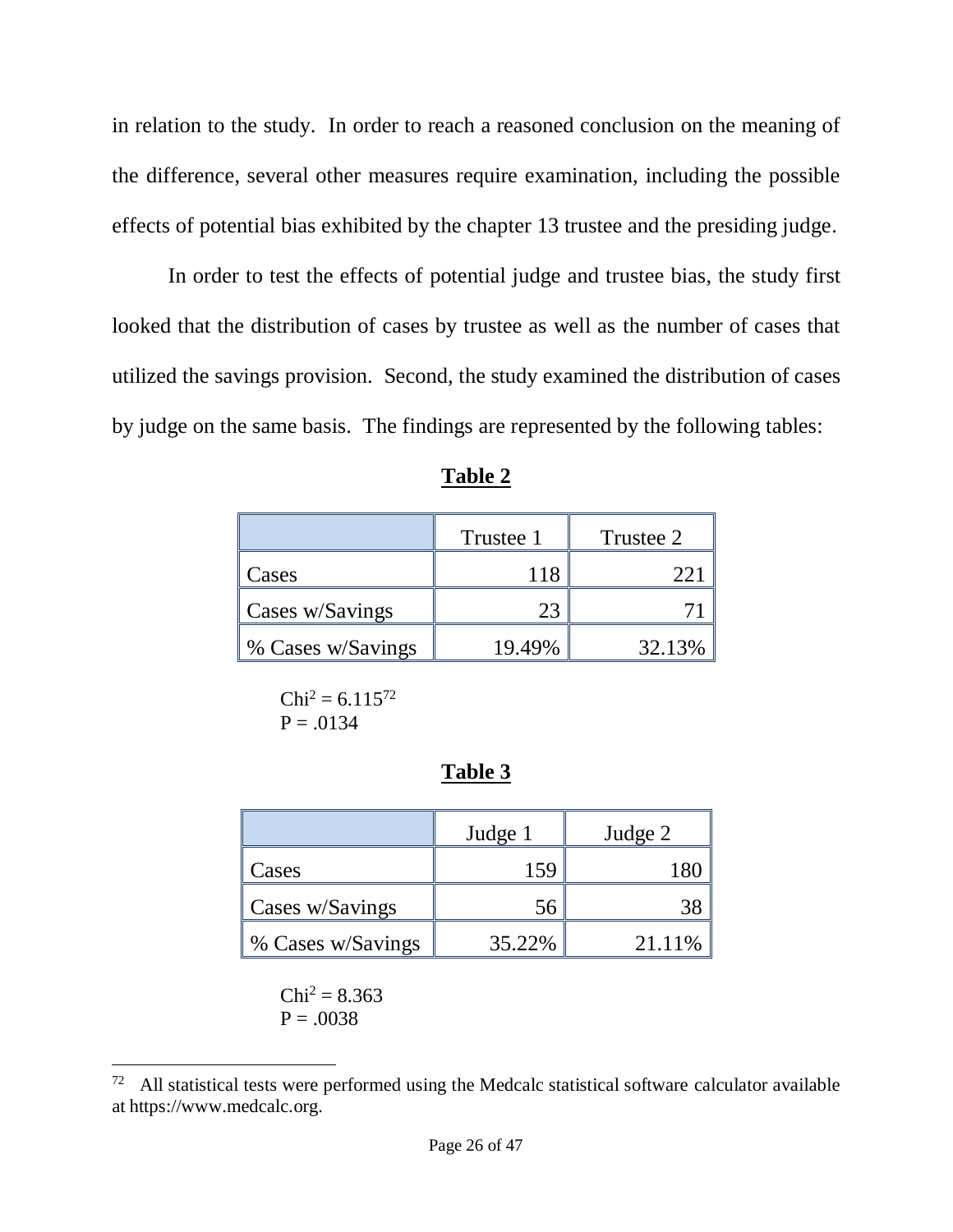The distribution of total cases between trustees is not surprising. Trustee 2 appears before both Judge 1 and Judge 2 while Trustee 1 appears only before Judge 2. The distribution of cases between judges is likewise not surprising. The division of work between all bankruptcy judges in the Southern District of Texas is governed by a work order. The case assignment percentages in the work order is adjusted throughout the year as required. Both judges in the study are assigned cases in multiple divisions within the Southern District of Texas. The assignment percentages are based on several factors including overall workload, travel requirements and divisional caseloads. It is noted that all chapter 13 cases assigned to Judge 2 involve either Trustee 1 or Trustee 2. Judge 1, however, receives case assignments from Trustee 2 as well as the District's third trustee that was not included in the study. After a comprehensive review of these factors, there appear to be no abnormalities in the distribution of cases.

The statistics regarding plans using the savings provision reflect that, on a percentage basis, significantly more cases administered by Trustee 2 invoke the savings provision that those cases administered by Trustee 1. This result suggests that the assumption that Trustee 1 and Trustee 2 hold similar views about the savings provision may be incorrect. To test the assumption, an informal survey with a crosssection of the 48 firms noted below was performed during a series of educational seminars which yielded an interesting trend. The attorneys surveyed stated that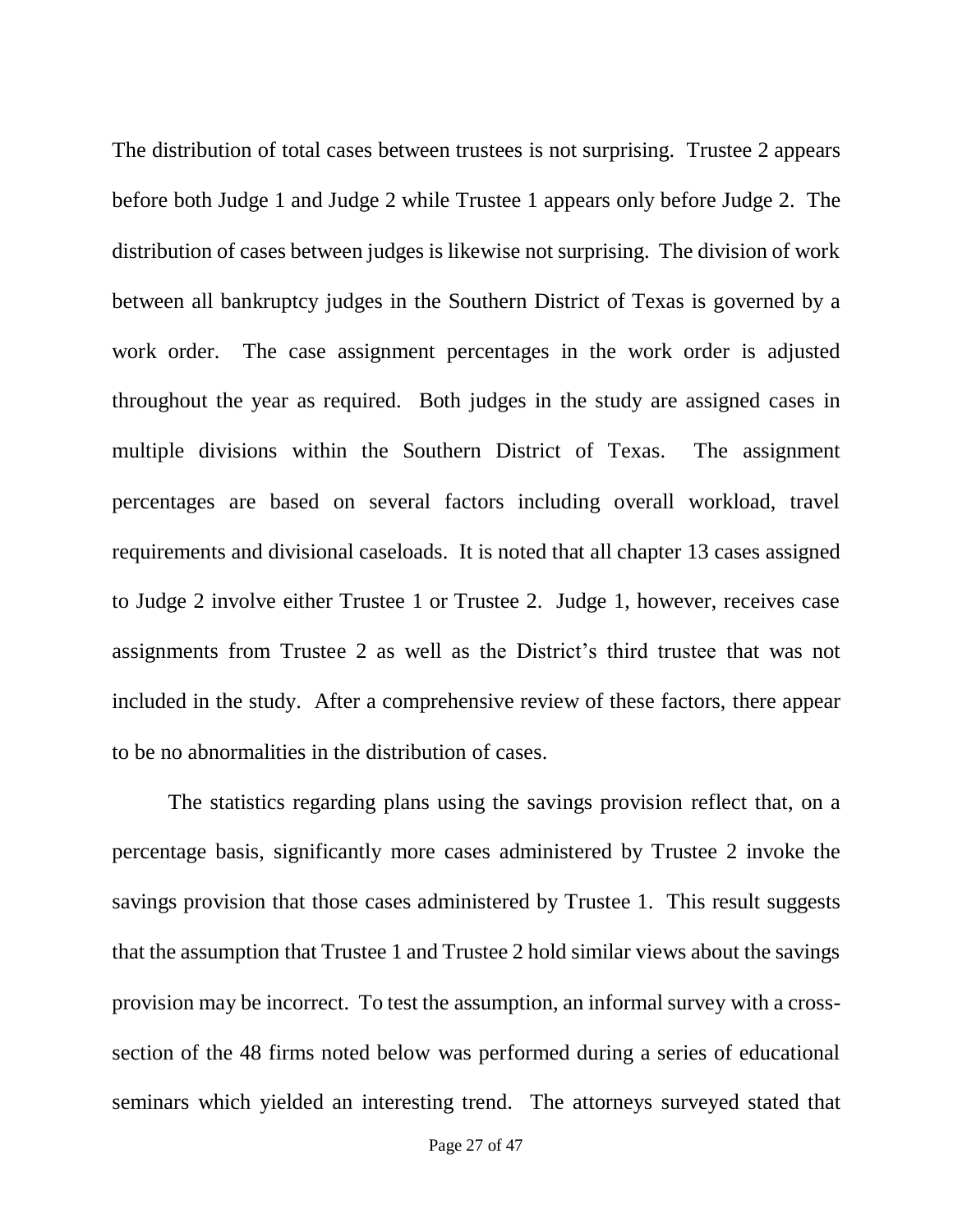Trustee 1 consistently conveyed a resistance to utilization of the savings provision on anything more than a minimal basis. This resistance conveyed a sense to the attorneys that the savings program should not be used. This unwritten policy appears to have resulted in some practitioners abandoning use of the savings provision altogether in cases administered by Trustee 1 in order to avoid perceived conflicts with Trustee 1.<sup>73</sup>

Support for this trustee policy was noted by examining the results of Table 2 reflecting the distribution by judge of plans employing the savings provisions. As noted, 35.22% of the cases filed before Judge 1 utilized the savings provision while only 21.11% of the plans filed before Judge 2 invoked the provision. Recall that Trustee 1 appears only before Judge 2. The conclusion regarding the negative influence of Trustee 1 on use of the savings program is supported although it does not fully explain the differences between the two judges.

Although not anticipated, these initial inquiries suggest that a chapter 13 trustee's views on the savings provision have an impact on its use by debtors. The results also suggest that debtors' counsel have substantial influence on the debtor's

<sup>73</sup> This phenomenon exists in the debtor attorneys' bar and routinely surfaces as a motivating factor in decision making by attorneys. At a given time, most practitioners will have multiple cases being administered by the same chapter 13 trustee. Many attorneys worry that by taking an adverse position in one case, a spillover effect will occur affecting the success or failure of other cases and generally making practice before that trustee more difficult. The impact of this concern is more fully discussed in Part IV.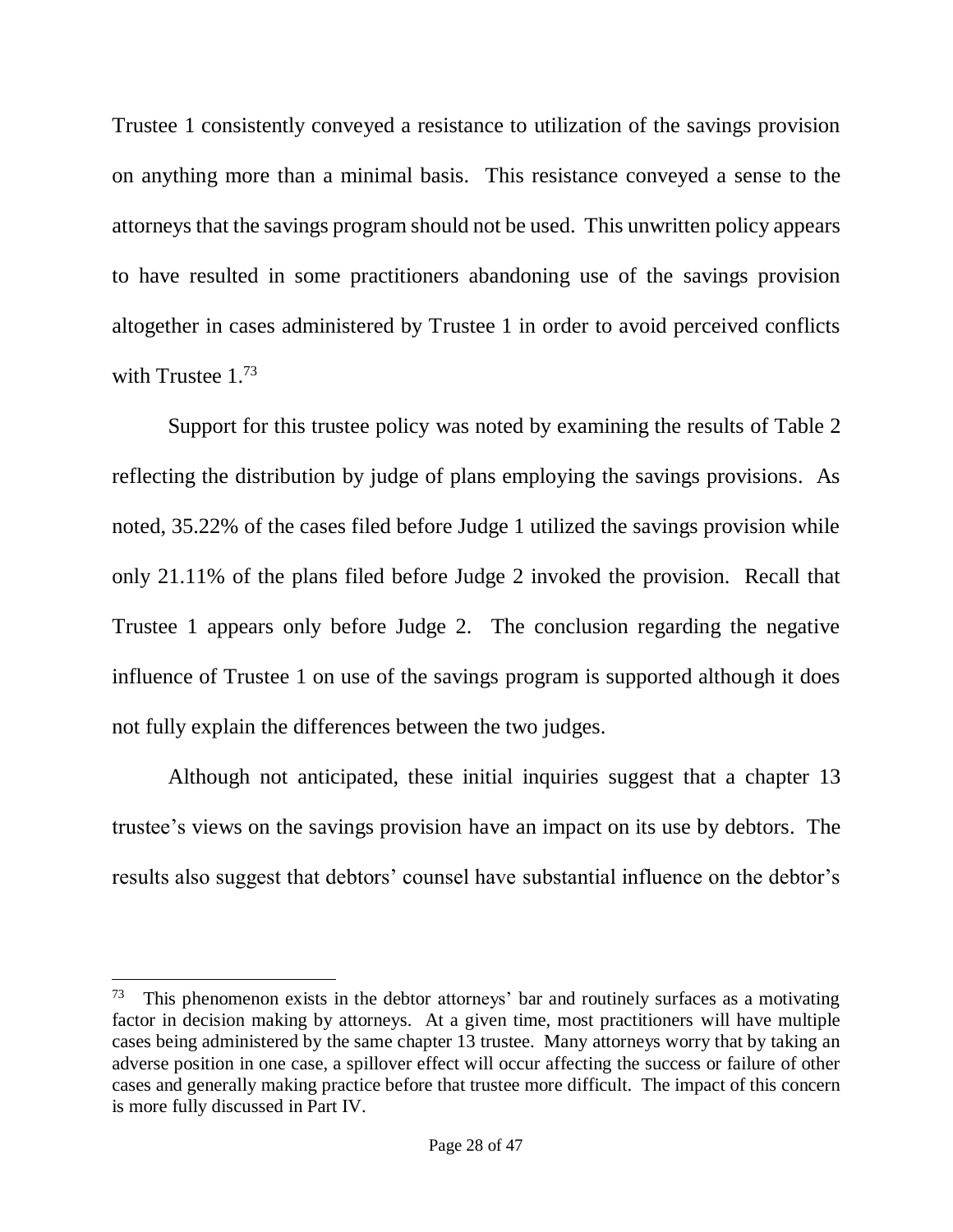decision to utilize the savings provision. Further examination of the impact these institutions have on the savings program will be made in Part IV.

Because two ideologically similar judges produced such different results, the study informally examined the practices employed by both judges with respect to the savings program. As a result of that inquiry, a major practice difference was noted. Both Judge 1 and Judge 2 believe that special emphasis on the use of the savings program is appropriate under certain circumstances such as repeat bankruptcy filings. Judge 1, however, strongly recommends and occasionally mandates the use of the savings provision in these circumstances while Judge 2 only ensures that debtors are personally aware of the savings program and its benefits but does not require its use as a condition to proceeding in a subsequent case.

To test the impact of judicial encouragement on the use of the savings provision, the study examined cases pending at the time of the study by judge.<sup>74</sup> The results are represented in Table 4.

# **Table 4**

<sup>74</sup> To be clear, this data focuses only cases that remained pending at the time of the study regardless of the date the case was filed.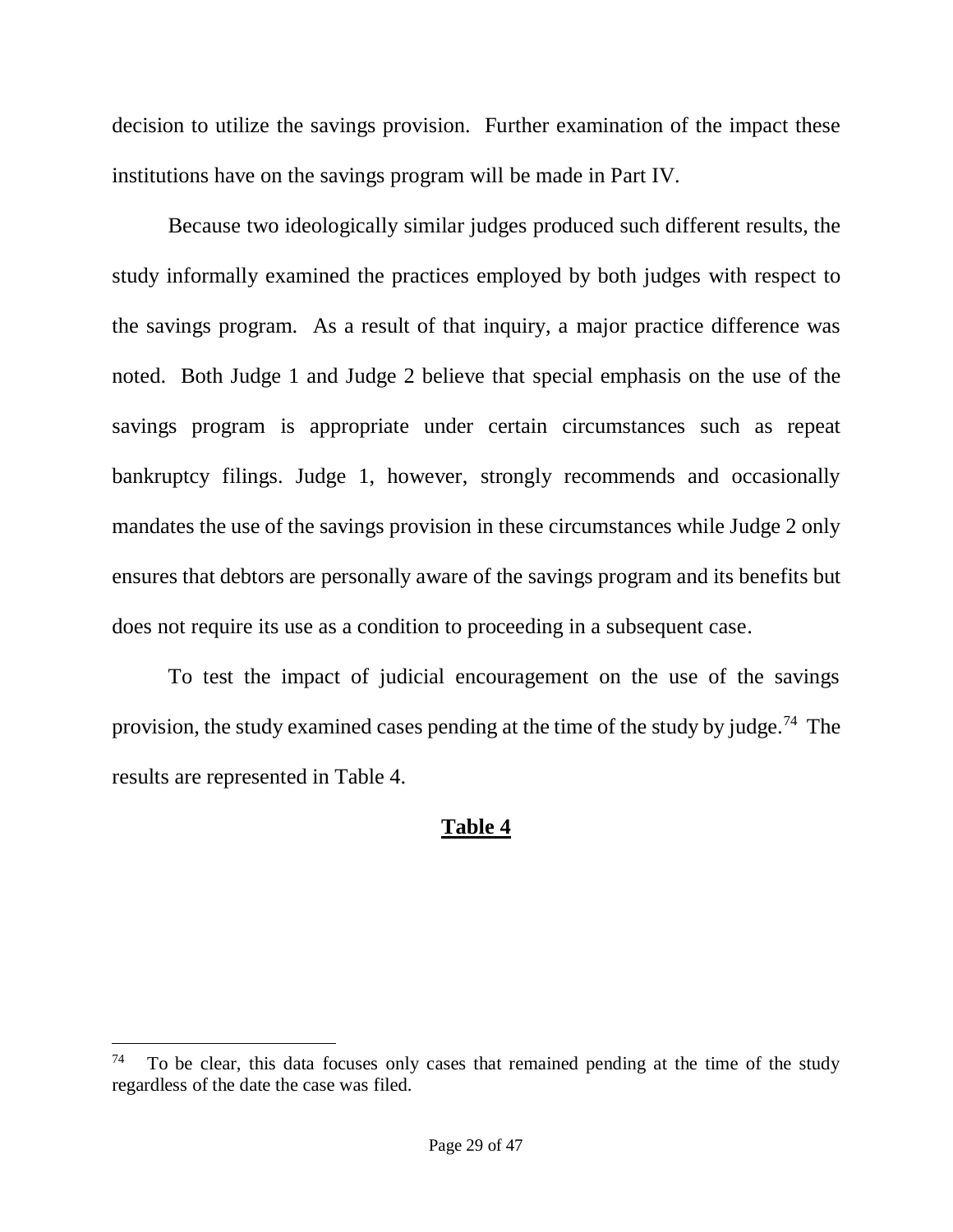|                            | Judge 1 | Judge 2 |
|----------------------------|---------|---------|
| Pending Cases              |         |         |
| Pending Cases<br>w/Savings | 34      |         |
| ∥% Cases w/Savings         | 40.48%  | 22.11%  |

$$
\text{Chi}^2 = 7.028
$$

$$
\text{P} = .0080
$$

The foregoing data, when compared to results set forth in Table 3 of plans originally filed using the savings plans suggests that strongly encouraging or even mandating that a debtor invoke the savings provision has no apparent negative impact on plan feasibility. To the contrary, the data suggests that once the savings provision is invoked and the chapter 13 plan confirmed, debtors that were required or strongly encouraged to use the savings provision perform better than debtors that voluntarily chose to participate. The data further suggests that debtor education about the program and subsequent "debtor vesting" in the completion of the chapter 13 plan play a significant role in the outcome—an unanticipated upshot that will be further examined below.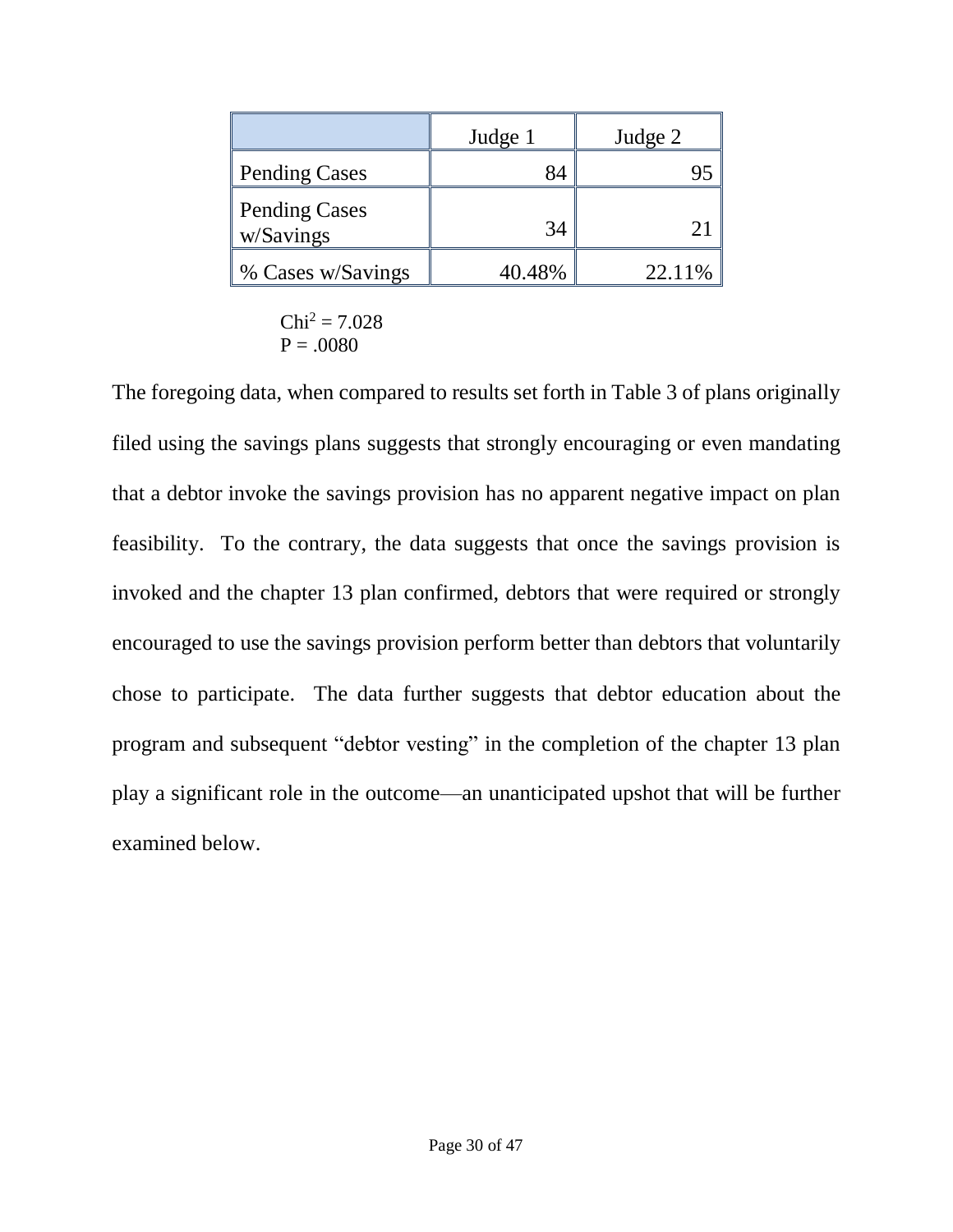The study next looked at the average time periods between the filing date and date of disposition for chapter 13 cases that were not pending at the time of the study. The cases were divided into two categories—cases that were dismissed prior to confirmation of the chapter 13 plan and cases that were dismissed after confirmation of a plan. The basis for this division is that cases dismissed prior to confirmation are presumed to have other statutory or practical problems that would skew the data for plans that are approved as complying with applicable law. The results of the analysis regarding cases that are dismissed prior to confirmation are set forth in the following chart.



**Chart 1**

The foregoing reflects a 52-day increase in the length of cases that are dismissed prior to confirmation and that utilize the savings provision. A comparison of the calculated averages reveals a T-value of 3.233 and a P-value of .0016. Conventional wisdom suggests that this result may actually be undesirable as cases that cannot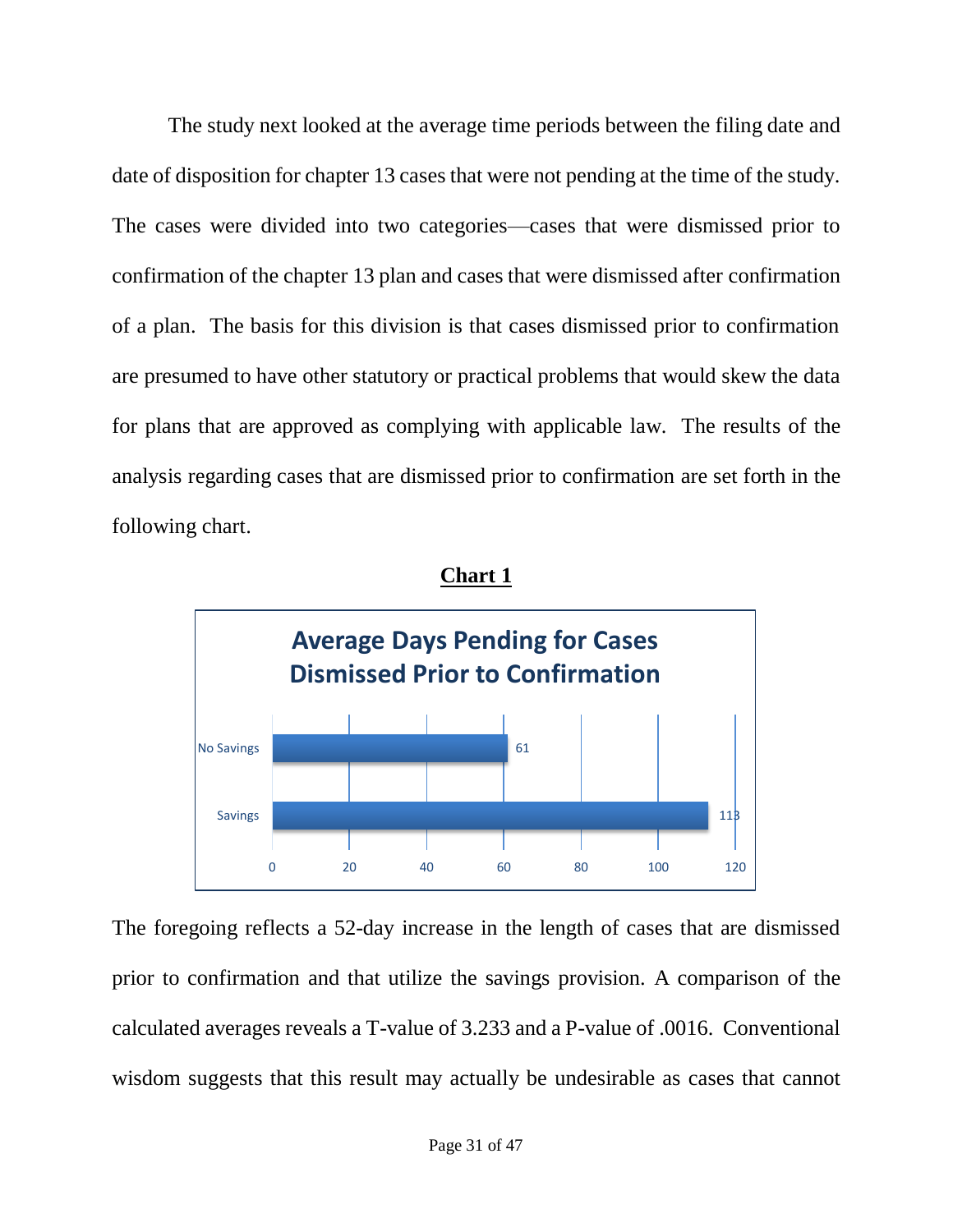ultimately be confirmed should be promptly dismissed. Alternatively, it may be that the savings program is allowing debtors to explore all possible alternatives prior to dismissal. Given BAPCPA's stated purpose of curbing repeat filers, perhaps this is indeed the desired result. The increase could also be attributable to better educated counsel whose skill set and knowledge of the law allow them to keep a case alive longer than those less skilled. The possibilities are endless.

Based on the initial results of the effects of the selection of chapter 13 trustee as well as the particular judge presiding over the case, the study next parsed the above results based on trustee and judge selection. The findings by trustee assignment are represented by Chart 2.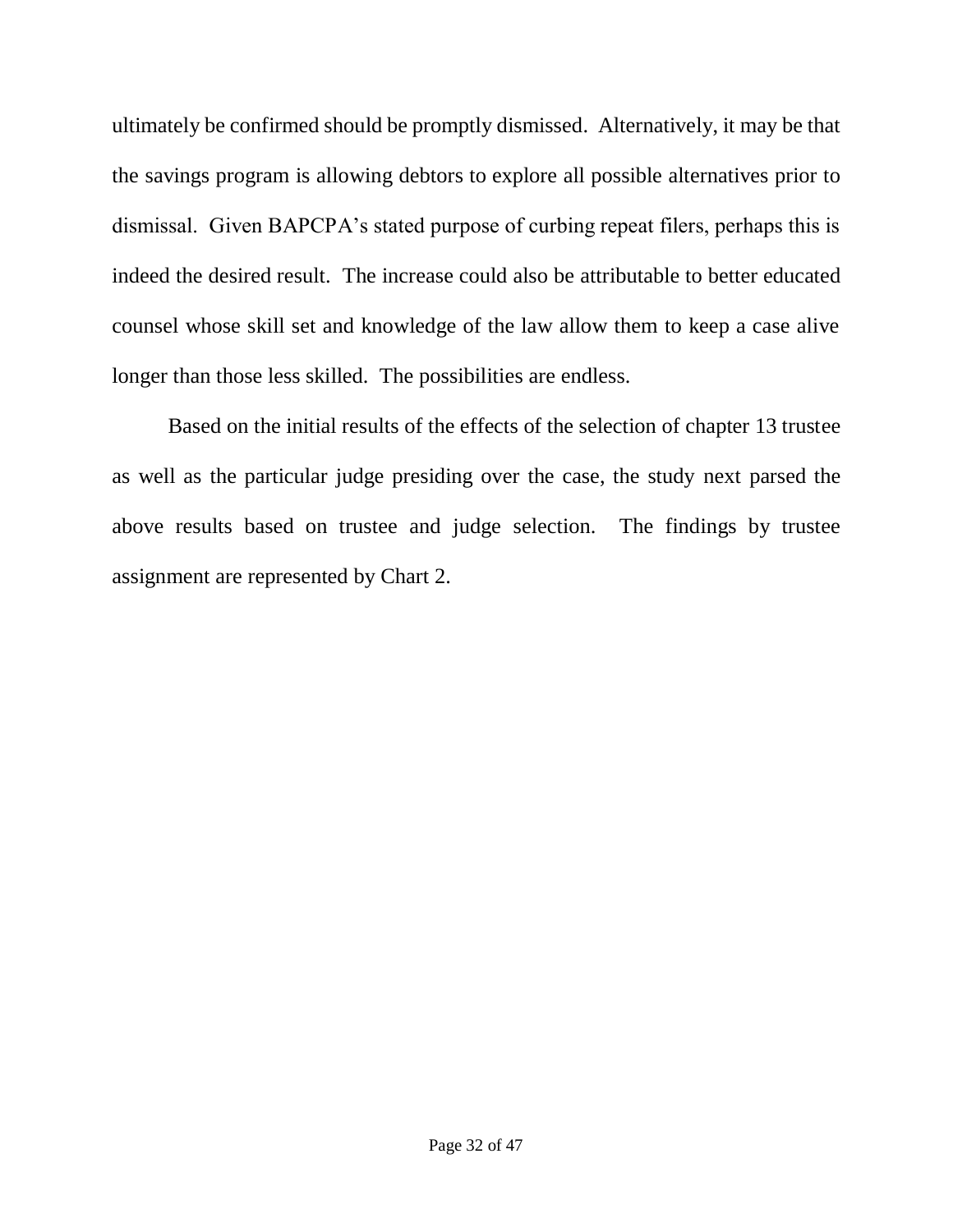**Chart 2**



This analysis reflects that all cases regardless of the use of the savings provision remain pending longer if administered by Trustee 1 than if administered by Trustee 2. Recall, Trustee 2 appears before both Judge 1 and Judge 2 while Trustee 1 only appears before Judge 2. A statistical comparison of the averages yields the following information:

| No Savings     | $T_{value}: 1.911$         | $P_{value}: .0592$ | $N_{\text{T1}} = 33$ | $N_{T2}=58$ |
|----------------|----------------------------|--------------------|----------------------|-------------|
| <b>Savings</b> | $T_{\text{value}}$ : 1.956 | $P_{value}: .0682$ | $N_{T1}=7$           | $N_{T2}=11$ |

To fully understand the conclusions suggested by Chart 2, the results must be considered concurrently with the data grouped by judge as set forth in Chart 3.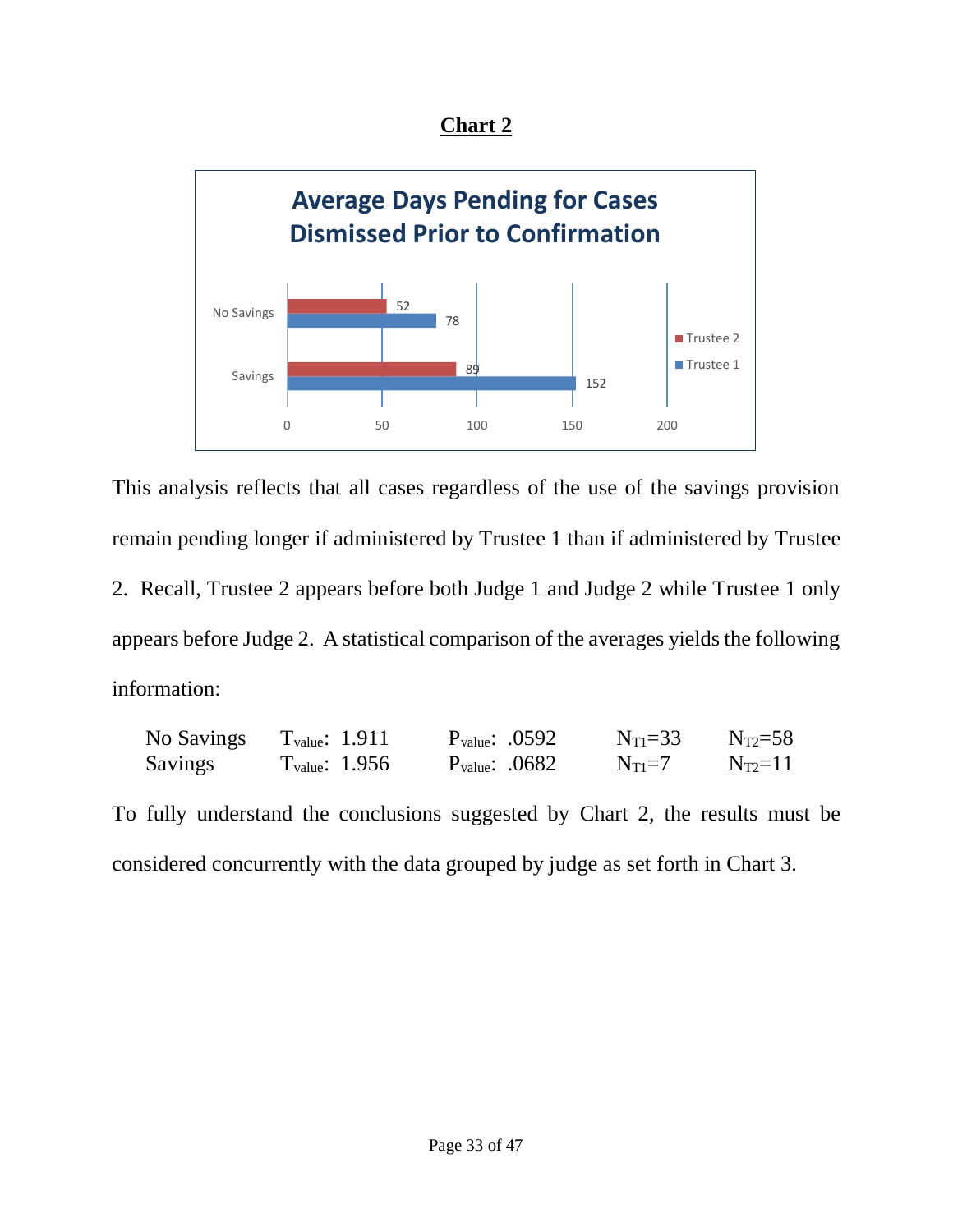



The foregoing comparison suggests a bias between the two judges in their administration of chapter 13 plans. Interestingly, although cases remain pending longer before Judge 2, the relative difference between cases invoking the savings provision and those that did not are similar—49 days for Judge 1 and 56 days for Judge 2. A statistical comparison of the averages yields the following:

| No Savings     | $T_{value}: -2.471$         | $P_{value}: .0154$ | $N_{II} = 42$ | $N_{12}=49$ |
|----------------|-----------------------------|--------------------|---------------|-------------|
| <b>Savings</b> | $T_{\text{value}}$ : -1.163 | $P_{value}: .2619$ | $N_{J1}=9$    | $N_{J2}=9$  |

The foregoing suggests another influence at work. Based on informal discussions between the two judges, a substantive difference was noted regarding the use of "catch-up" payments<sup>75</sup> to cure payment deficiencies. Judge 1 is more stringent in

<sup>75</sup> The "catch-up" payment program is a device created and implemented by Judge 1 and Judge 2 that may be applied in chapter 13 cases where the proposed plan meets the statutory requirements for confirmation but the debtor is behind in her required monthly payments. Both Judge 1 and Judge 2 will require a debtor to appear monthly before the court and make a regular payment plus some amount toward the deficiency amount until the debtor is current. Judge 1 and Judge 2 differ, however, in the requirements for being eligible to participate in the catch-up program as well as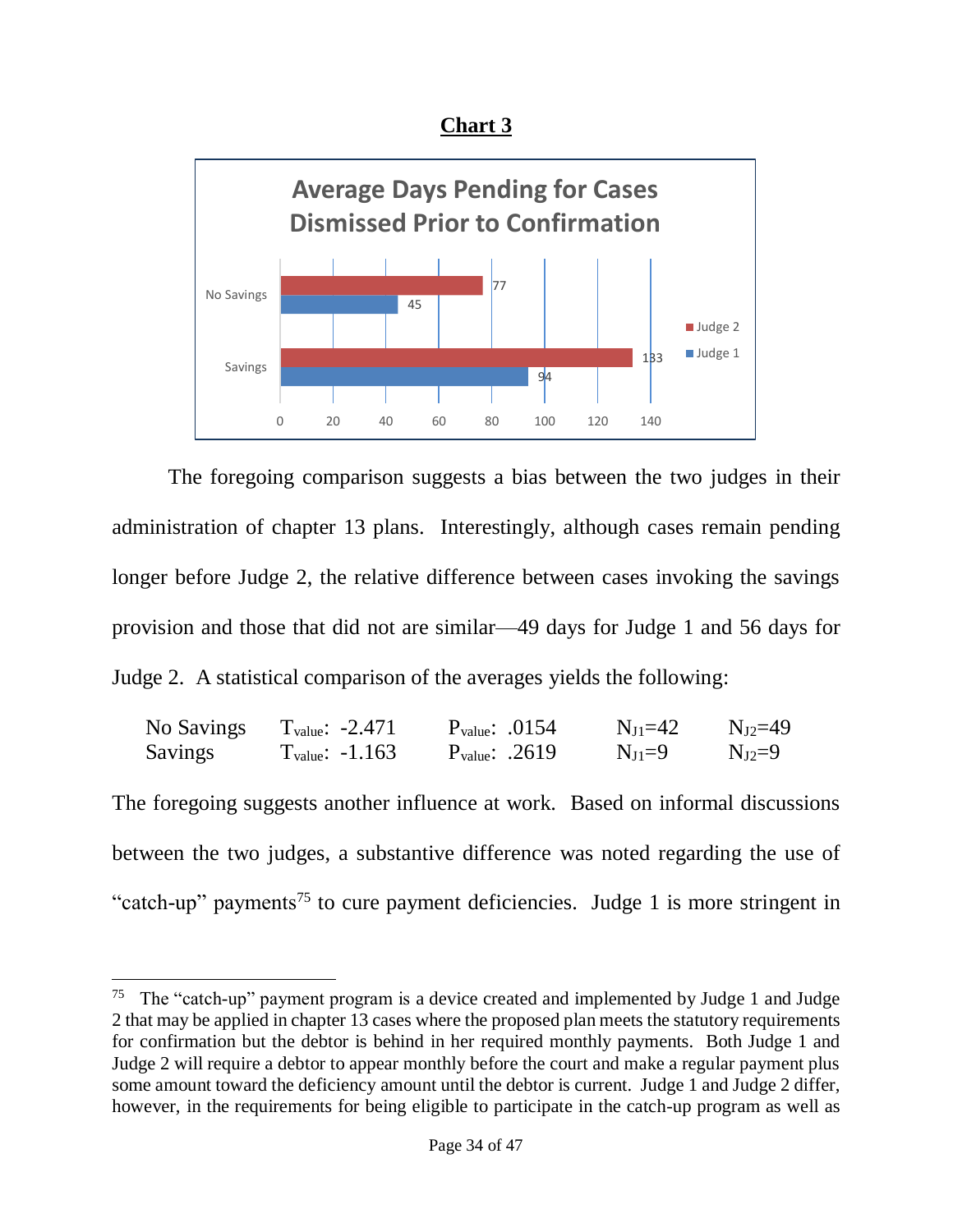the use of this mechanism than Judge 2. To understand whether the increased flexibility incorporated by Judge 2 in the application of "catch-up" payments has a significant impact on the success of chapter 13 cases, a future study would need to examine plan completion rates using this distinction.

The identical analysis was applied to cases that were dismissed after confirmation. The results of the analysis are set forth in Charts 4, 5 and 6.





The data reflects a 51-day increase in the length of chapter 13 plans that are dismissed after confirmation that utilize the savings provision versus those plans that do not use the provision. This is the expected result based on the underlying premise

the number of months in which they will allow a deficiency to be cured and the extent to which they will consider reasons for noncompliance.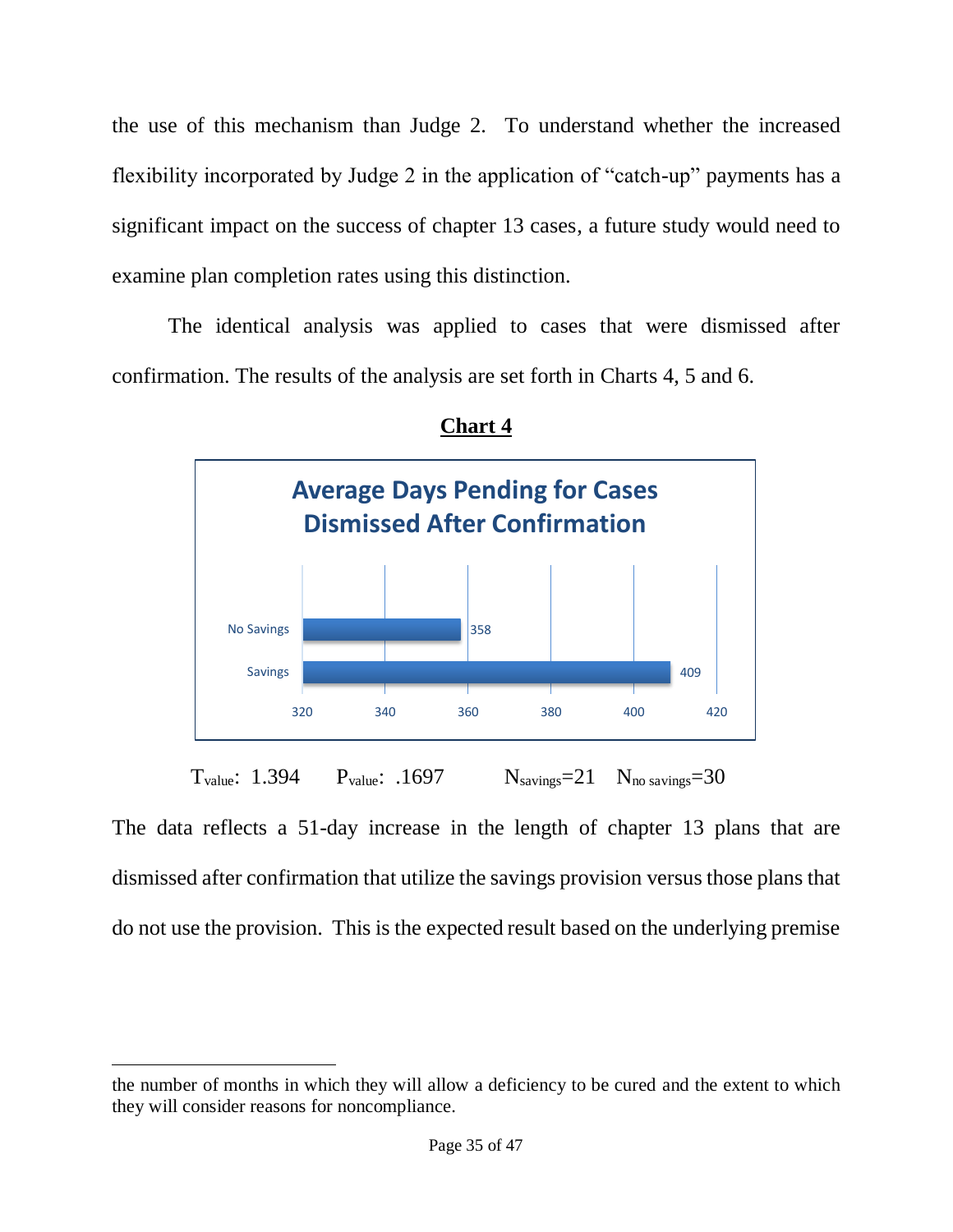that the savings provision is beneficial. To understand the impact of any potential bias, the study again looked at these results by trustee assignment as well as by judge.



**Chart 5**

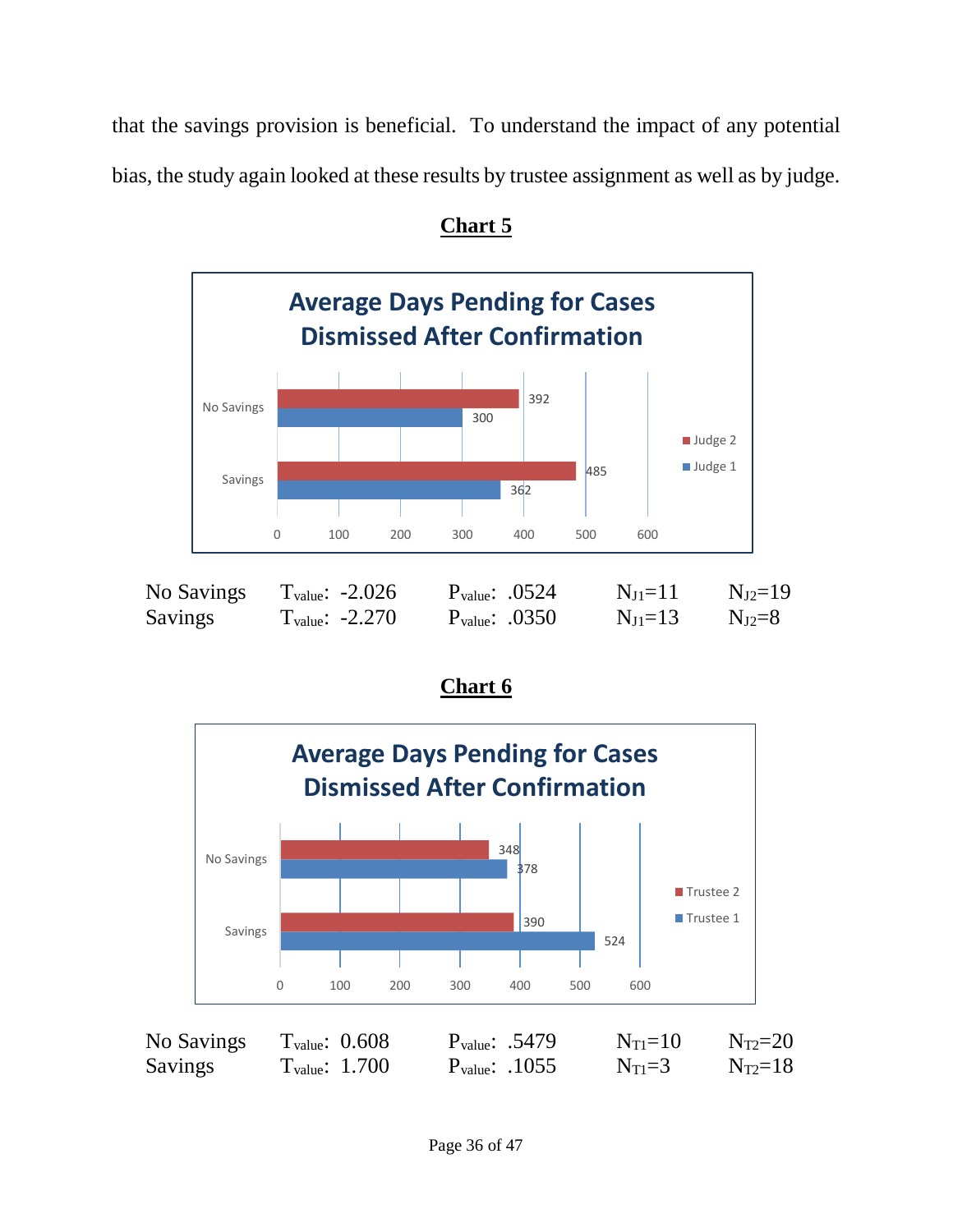The foregoing analysis supports the prior notion that a judge bias exists in the administration of chapter 13 plans. Again, the measurement of the relative difference between the two dates appears to have a netting effect (62 days – Judge 1, 93 days – Judge 2) although not as much as existed in the pre-confirmation dismissal data. This comparison suggests that Judge 2 disproportionately rewards debtors that confirm a plan using the savings provision.

Moreover, looking at the absolute differences in the measures yields an interesting result. The absolute time differentials between dismissed plans that utilize the savings provisions and those that do not are 51 days for post-confirmation dismissals and 54 days for pre-confirmation dismissals. When one accounts for the fact that dismissal dockets in the Southern District of Texas generally occur on a monthly basis, the data reflects that plans that invoke the savings provisions last, on average, an extra two months during which debtors have an opportunity to work through their difficulties although the variation between judges becomes much more pronounced in the post-confirmation period than in the pre-confirmation period.

The above analysis establishes that the savings program has a positive effect of the success of chapter 13 plans. An average increase of two months in the average length of dismissed cases is an extremely encouraging result, especially in view of the fact that plans which remained pending are not accounted for in the study. The analysis suggests, however, that the ultimate success of the savings program is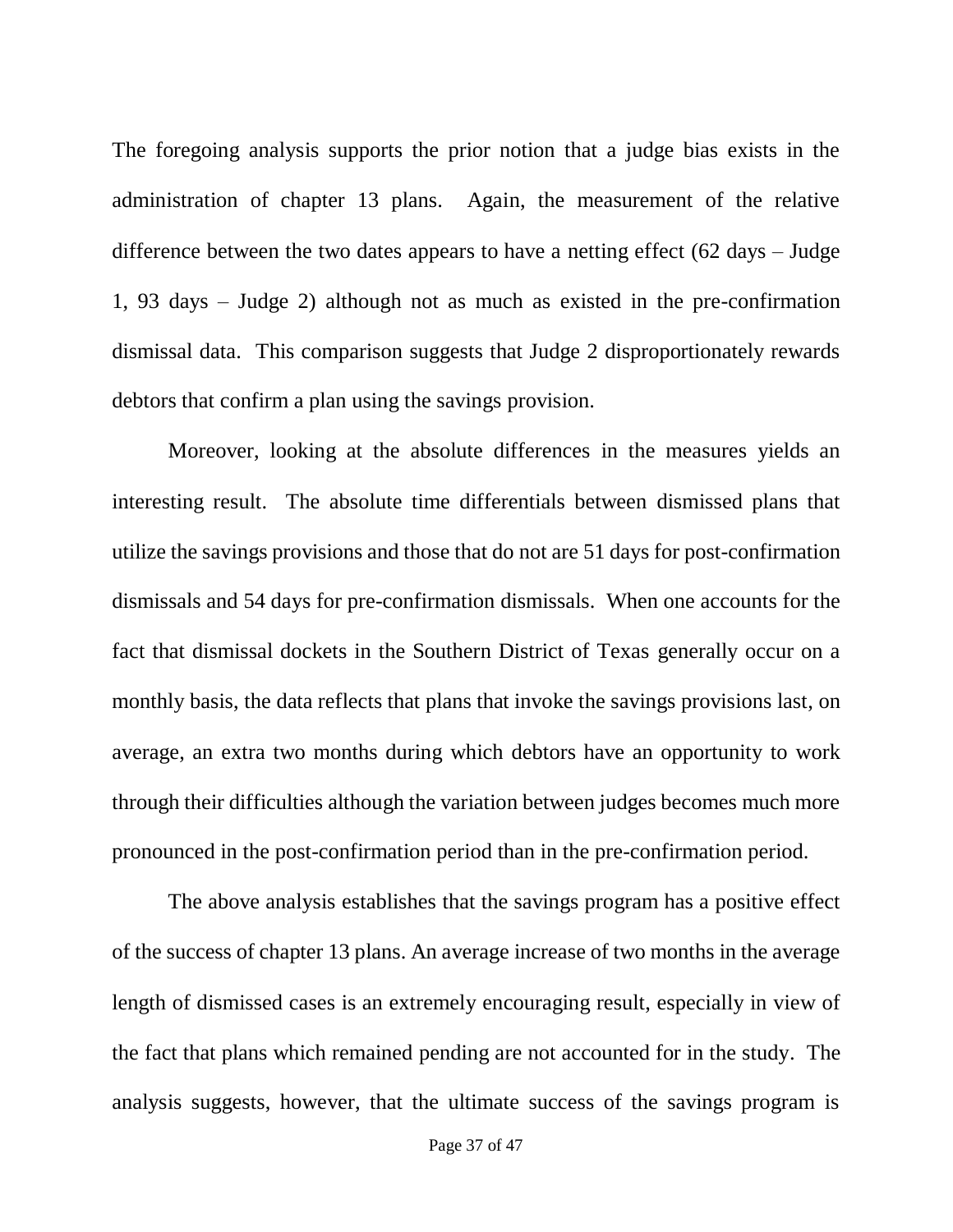affected both by chapter 13 trustees and judges. Extrapolating the study data to a five-year term which would encompass the "pending cases" would result in significantly more plans reaching their term—a conclusion that, alone, would be satisfactory.

In reviewing the cases that were the subject of the study, however, a very interesting fact surfaced. In none of the dismissed cases did the debtor ever seek to withdraw the accumulated savings. Of all 94 cases in the data sample that utilized the savings provision, only seven requests for withdrawals were made—all in cases that remained pending as of the date of this study. This discovery reflects that: (i) debtors are successfully using the savings program to manage unanticipated financial shocks to keep their cases pending; and (ii) the savings program is providing an unanticipated benefit termed an increase in "debtor feasibility."

The data suggests that when invoking the savings provision and receiving positive feedback, debtors are becoming more vested in the bankruptcy process and are devoting more effort to making their plans work. This is debtor feasibility. Five years is a long time to sacrifice for a past financial difficulty that becomes more distant with each passing month. Although anecdotal, in multiple cases after the court personally explained the savings provision and told the debtors that the court wanted them to succeed, the debtors responded by stating that they would not let the court down and that they appreciated the statement of confidence. Multiple debtors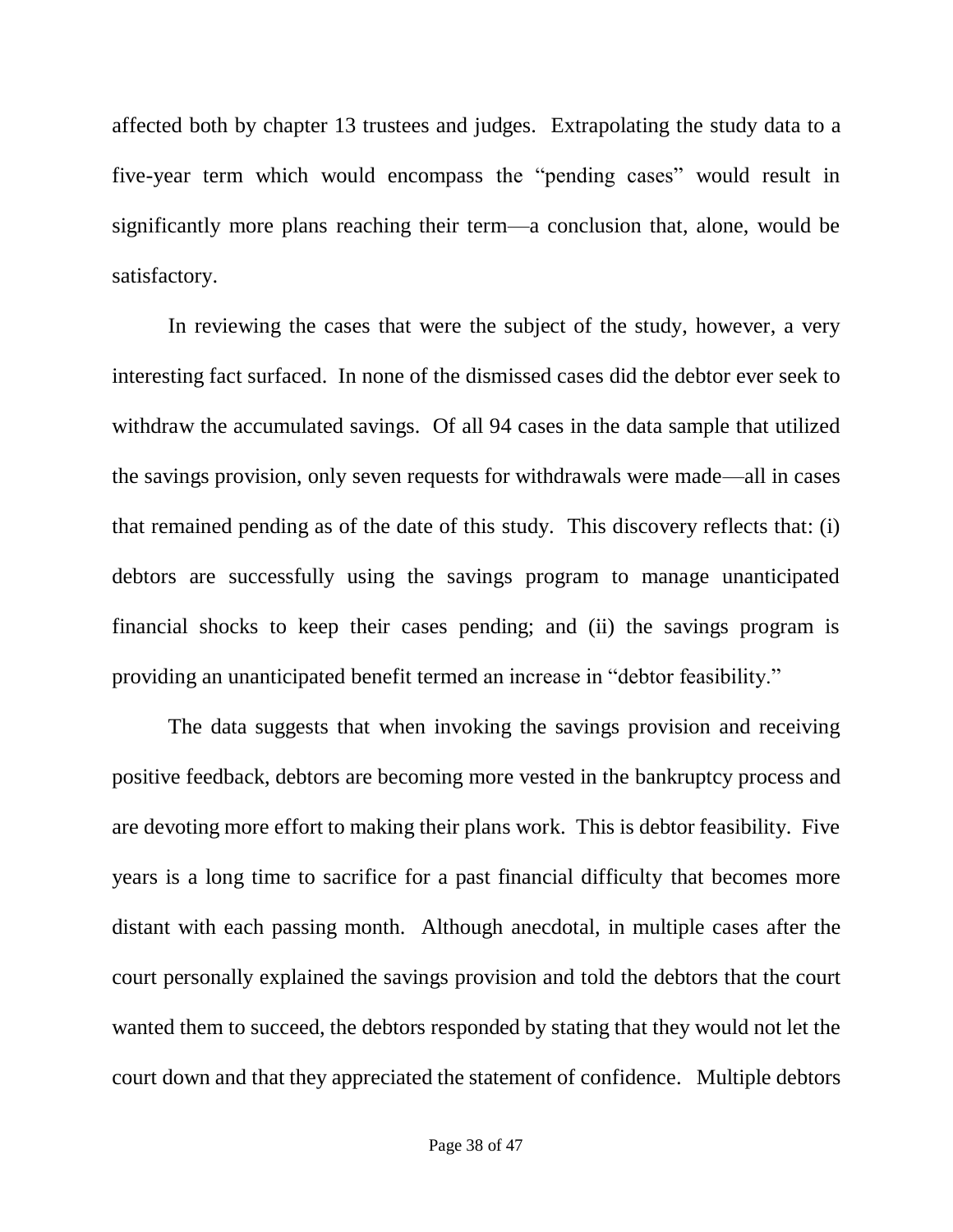have made these comments through tears. The data suggests that these promises were not simply hollow gestures. It is further noted that on several occasions in which cases failed, the debtors insisted on appearing and apologizing for their failure. Perhaps this is the type of financial responsibility that BAPCPA was intended to generate.

## **Part IV – Institutional Impact**

# Debtors' Attorneys

 $\overline{a}$ 

If, as the data suggests, debtors' attorneys have a major impact on whether debtors elect to participate in the savings program, an understanding is needed as to why lawyers (i) recommend that debtors participate in the program; (ii) recommend that debtors not participate in the program; (iii) make no recommendation; or (iv) do not advise their clients about the program. To begin to answer this question and understand the low utilization of the savings provision, the study next examined which lawyers had clients that elected to participate in the savings program. Within the dataset of 339 cases, sixty-seven "firms"<sup>76</sup> were identified that had filed at least one chapter 13 case on behalf of a client. After examining the firms, two groups were created. Group 1 consists of those firms that regularly send at least one attorney

<sup>&</sup>lt;sup>76</sup> A firm is defined as a solo practitioner or a group of attorneys practicing under a common firm name regardless of structure. The only exception is that a single firm was created into which all *pro se* filers were placed in order to minimize the effects of these filings.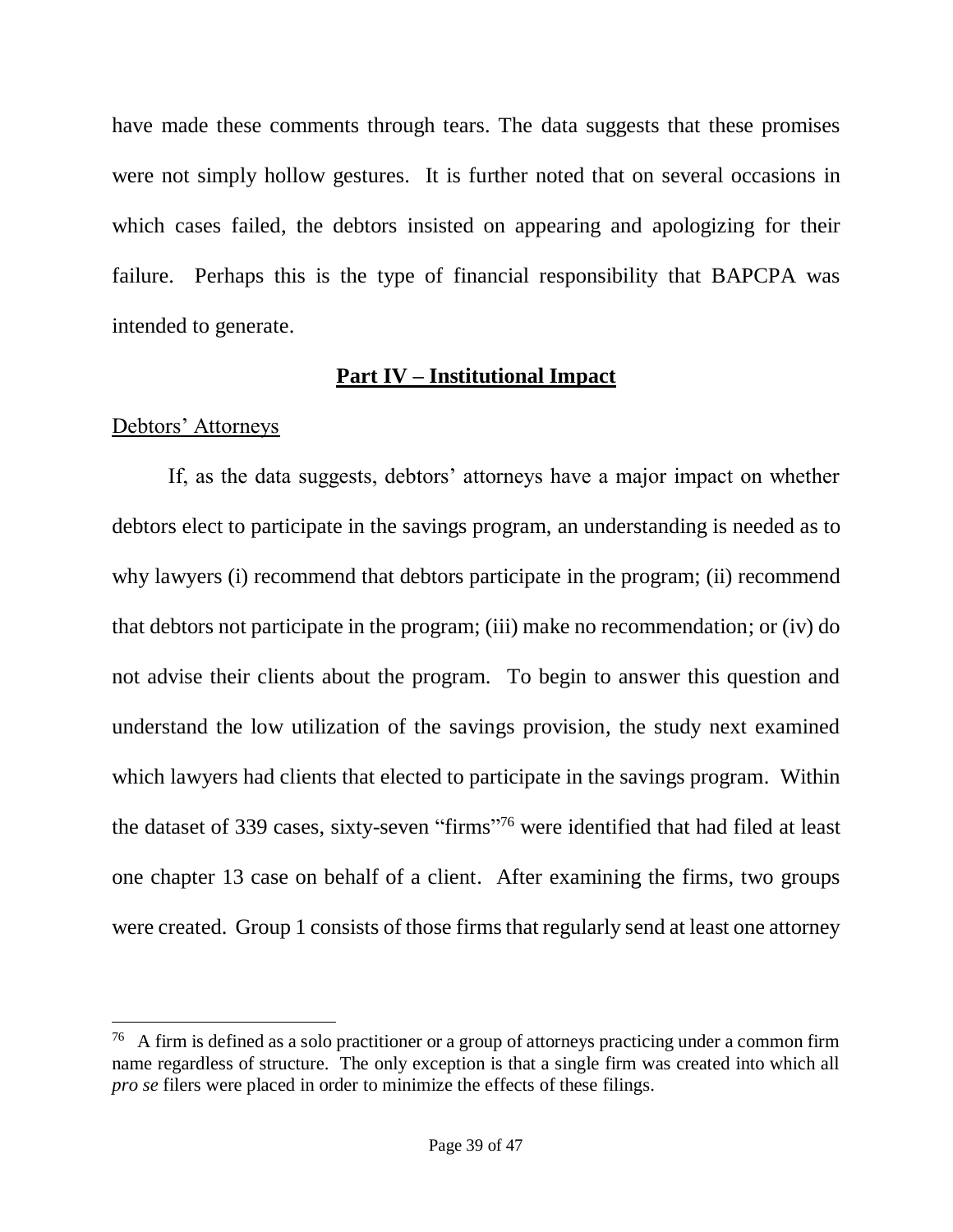to a weekly in-court bankruptcy class<sup>77</sup> or otherwise actively participate in local educational programs involving the judiciary.<sup>78</sup> The remaining firms were placed in Group 2. The composition of the groups is set forth in Table 5 below.

|                                    | Group 1 | Group 2 |
|------------------------------------|---------|---------|
| Firms                              | 13      |         |
| Cases filed                        | 115     | 224     |
| Cases filed w/savings<br>provision | 76      |         |

| ank<br>μ |  |
|----------|--|
|          |  |

Table 6 is even more illustrative.

<sup>&</sup>lt;sup>77</sup> For several years, Judge 2 has taught a weekly class in his courtroom that is sponsored by the Houston Young Lawyers' Association. The purpose of the class is to teach courtroom techniques although the structure is largely driven by the participants. Although attendance is voluntary, participation is required and the discussions are quite frank. In recent classes, the group has focused on areas such as how to apply and understand basic financial ratios, how to construct a workable budget, how to negotiate a fee arrangement, etc. Judge 2 also uses the class to talk about things he finds of particular importance such as the savings program. Judge 2 continues to regularly refer to the savings program as a reminder to encourage continued use. This study results confirm the suspicion that those young lawyers who regularly attend the class become better lawyers through the development of "good" habits.

<sup>78</sup> In the Southern District of Texas, there are "brown bag" educational programs that are given at least monthly. The programs are held in a courtroom during the lunch hour with the typical format consisting of one or two judges talking about a specific subject. The ensuing discussions are generally lively.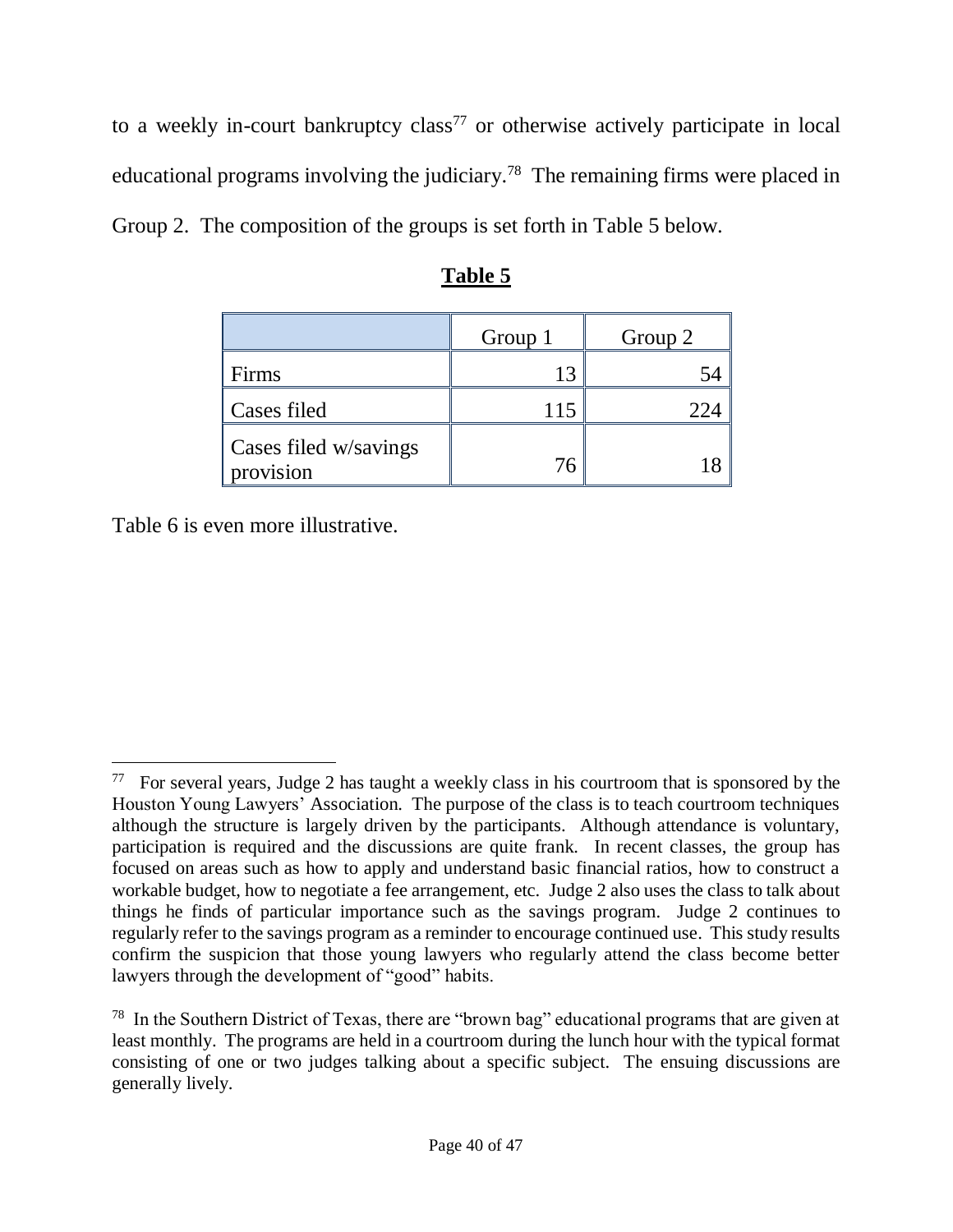|                                   | Group 1 | Group 2 |
|-----------------------------------|---------|---------|
| \% of firms in group              | 19.40%  | 80.60%  |
| % of cases filed                  | 33.92%  | 66.08%  |
| % of cases filed that use savings | 66.09%  | 8.04%   |
| ↓ % of total saving cases filed   | 80.85%  | 19.15%  |

**Table 6**

For cases that use the savings program:

$$
\begin{aligned} \text{Chi}^2 &= 127.39\\ \text{P} &< .0001 \end{aligned}
$$

 $\overline{a}$ 

Two conclusions are readily evident. First, the choice of counsel plays almost a controlling role in whether the savings provision is utilized. This is consistent with the notion that chapter 13 is a complex process and debtors generally accept their counsel's recommendation without question.<sup>79</sup> Second, and more important, the level of an attorney's knowledge of and familiarity with the savings program directly dictates the debtors' decisions regarding use of the savings provision.

Attorneys in Group 1 utilized the savings provisions in over two-thirds of their cases—a percentage that seems  $logical^{80}$ —versus approximately eight percent for

<sup>79</sup> *See* National Bankruptcy Review Commission, Bankruptcy: The Next Twenty Years 79 (1997), available at *http://govinfo.library.unt.edu/nbrc/report/05acons.*pdf (stating that "[n]o area of bankruptcy law is more complex than consumer bankruptcy."); Lois R. Lupica, *The Consumer Bankruptcy Fee Study: Final Report,* 20 AM. BANKR. INST. L. REV.17, 30 (Spring 2012) (noting 100% failure rate in study of chapter 13 cases filed without an experienced attorney).

<sup>&</sup>lt;sup>80</sup> In theory, the savings provision should be used in all chapter 13 cases filed by below-median debtors and a significant percentage of cases filed by above-median debtors. In reality, the amount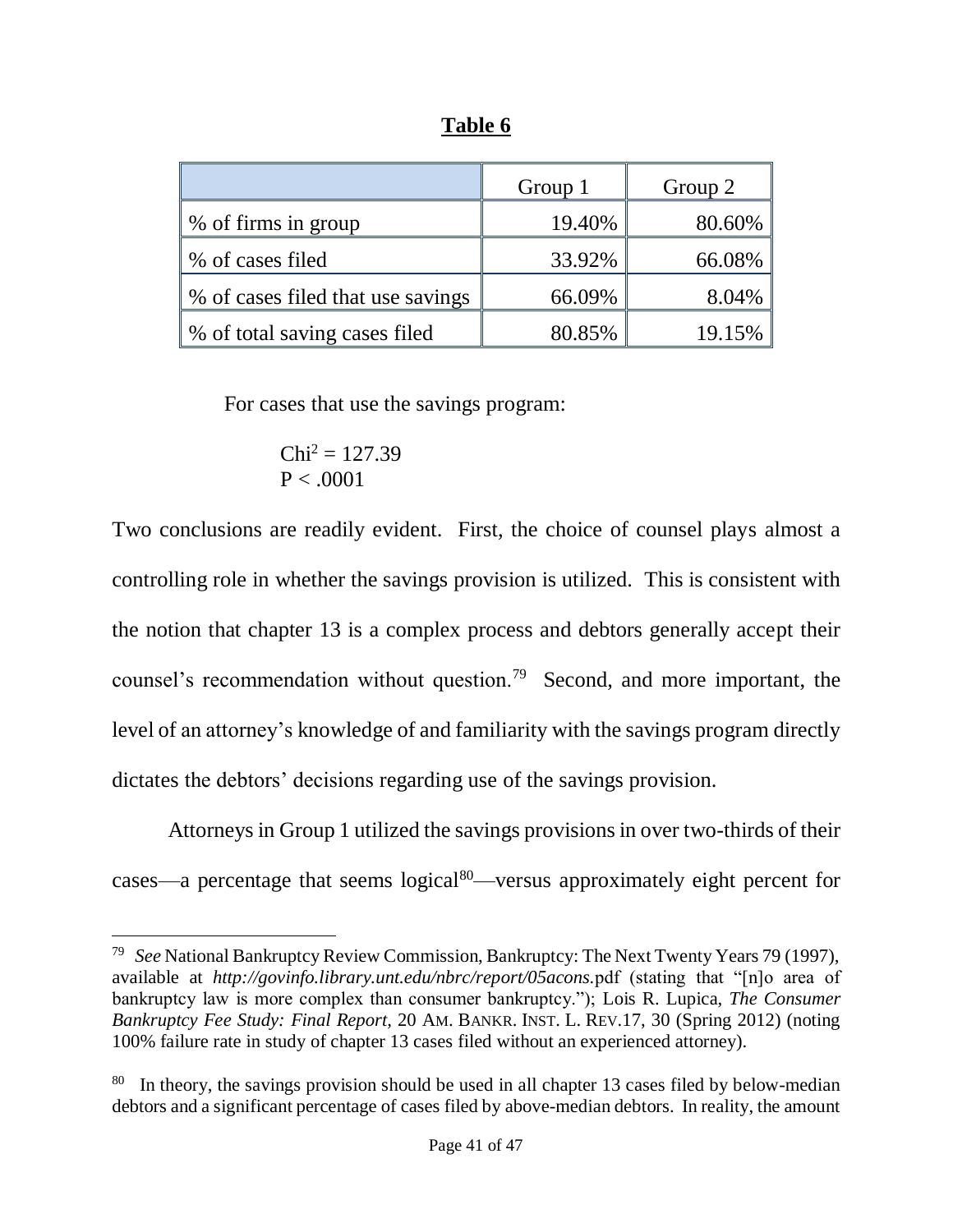Group 2. It is significant that over eighty percent of the cases that use the savings provisions are filed by a smaller group of firms that are repeatedly exposed to an actively engaged judge that explains and answers questions about the savings program and how it works on a frequent basis.

In a completely unscientific and anecdotal experiment, multiple debtors were informally questioned in court proceedings (not their counsel) about their decision not to use the savings program. The results were remarkably consistent with the collected data. Debtors represented by attorneys in Group 2 were generally not aware of the savings provision and did not understand how it worked or the benefits provided. Debtors in Group 1 that had elected not to use the savings provision (i) had specific recollection of conversations with their counsel about the savings program; (ii) generally understood its existence and how the program worked; and (iii) had specific reasons for not electing the provision. These debtors also generally had a better understanding of the overall chapter 13 process and their goals in the case. In this sense, attorney education is debtor education.

## The Chapter 13 Trustee

 $\overline{a}$ 

In defining the original scope of the study, two specific chapter 13 trustees were chosen. These two trustees are nationally recognized and prior experience

of a debtor's secured and priority unsecured debt along with confirmation criteria such as the best interest test may limit the ability to utilize the savings program. *See* 11 U.S.C. § 1325 and *supra* note [64.](#page-18-0)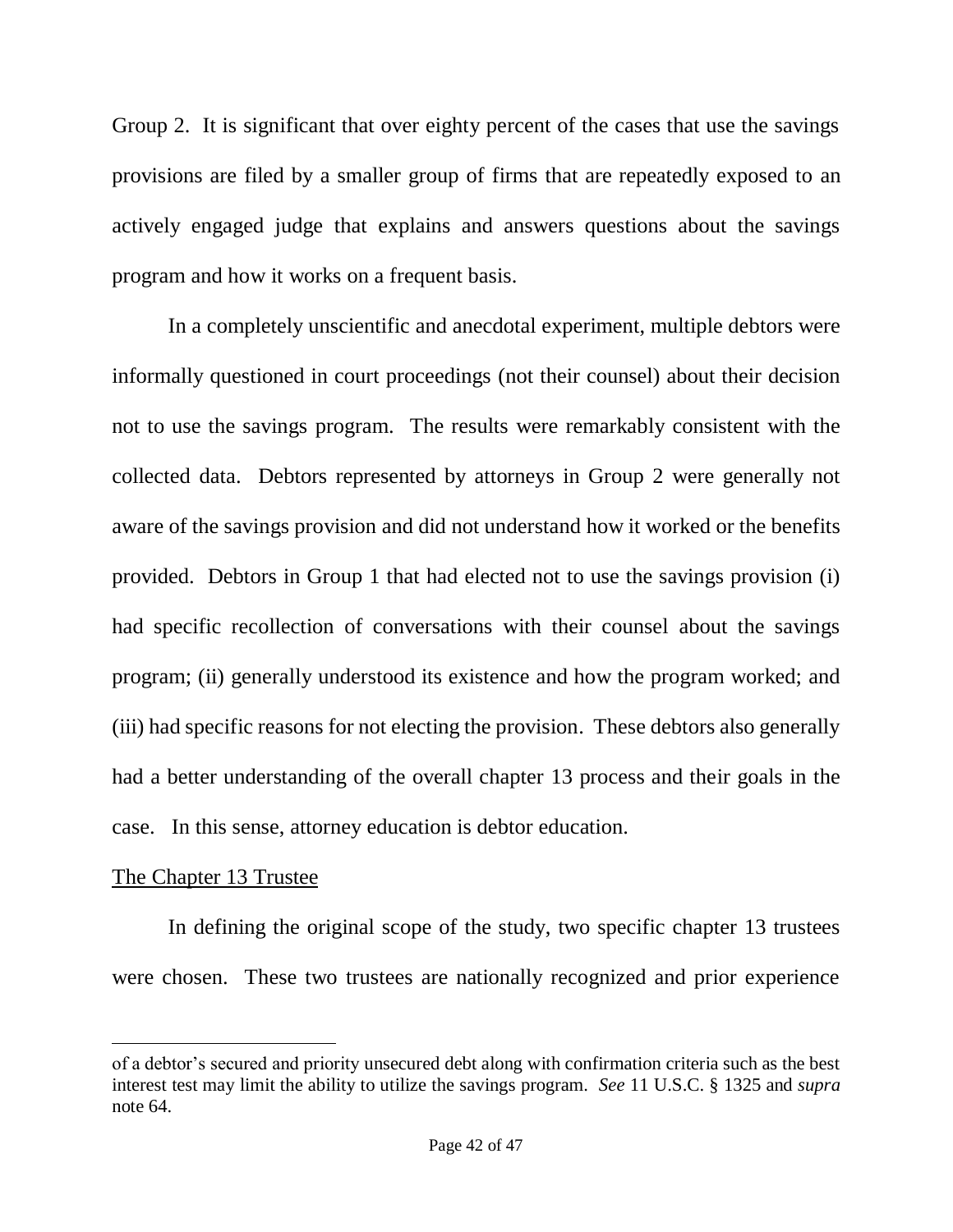suggested that the two were ideologically similar in their administration of chapter 13 cases. Logic would suggest that any device which increases the feasibility of chapter 13 plans would be accepted, if not embraced, by a learned chapter 13 trustee. Moreover, basic economic principals suggest that a chapter 13 trustee would be, at worst, neutral toward the savings program. As set forth above in Part II, a chapter 13 trustee is paid a percentage fee based on disbursements made in the case. The longer a case lasts, the more money that is received and the more disbursements that are made. The data suggests that these beliefs are incorrect. To the contrary, a chapter 13 trustee's personal views on the underlying issue of allowing a debtor to save money are incorporated into public expressions of policy which are acted upon by debtors' attorneys.

The impact of a policy statement by a chapter 13 trustee can shape the behavior of a local bar due to basic economic forces. In the Southern District of Texas, a majority of chapter 13 cases are handled on a "no-look" fee basis.<sup>81</sup> As previously mentioned, the requirements on counsel under BAPCPA are significant.

<sup>&</sup>lt;sup>81</sup> This is a process employed by many bankruptcy courts across the country. Ordinarily, debtor's counsel must file a written fee application with the court in order to receive compensation. The fee application contains a detailed accounting of time spent and fees charged. In the Southern District, attorneys are required to keep their time in one-tenth of an hour increments. The cost of the fee application process is compensable and is not insignificant. As chapter 13 cases involve relatively nominal fees, courts have implemented no-look fees. A no-look fee is a fixed amount which an attorney will be paid for a chapter 13 case without the necessity of a fee application. The fee is the same regardless of the amount time spent on the case. In the Southern District, the nolook fee is currently approximately \$4,000.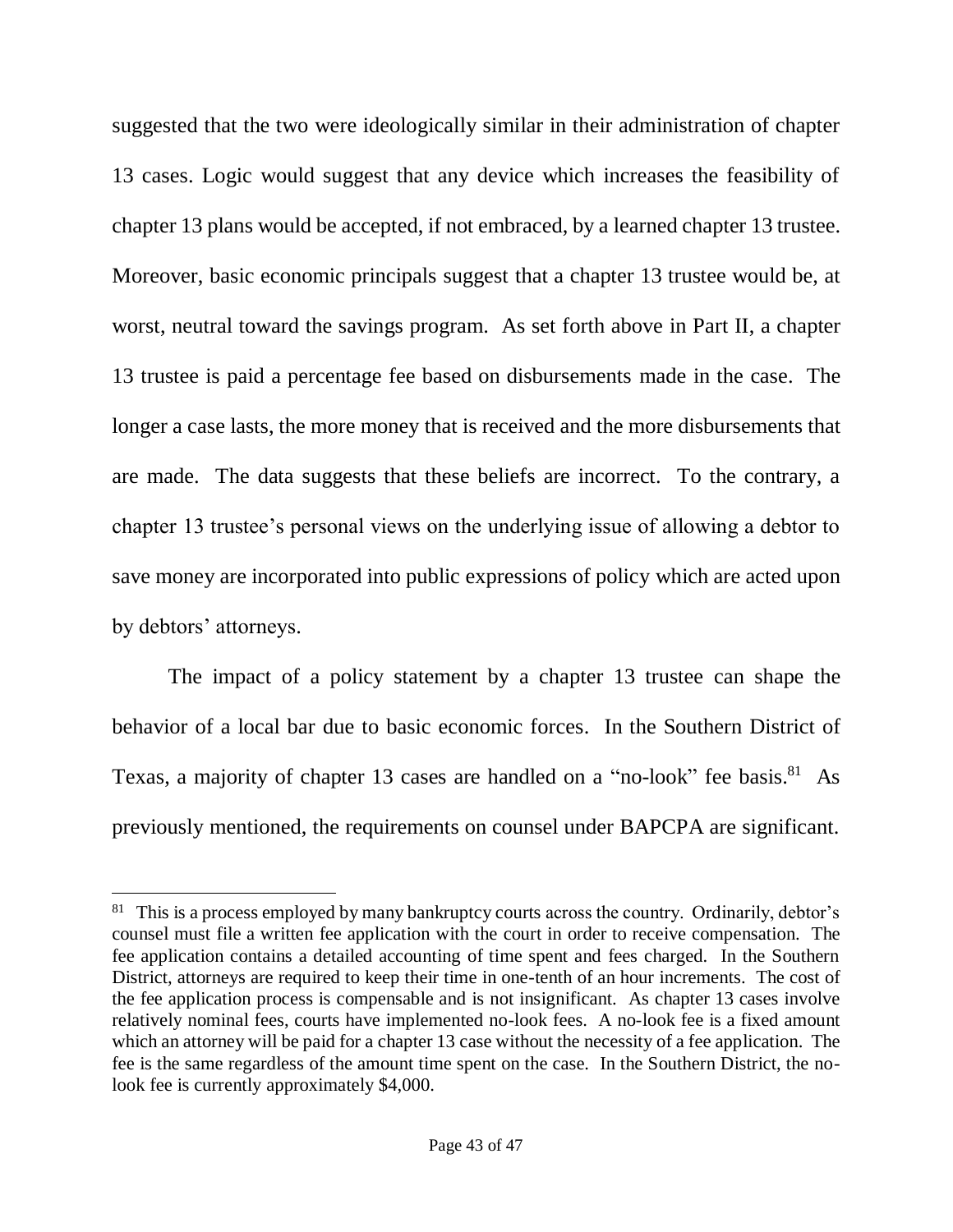It is relatively easy for an attorney to get into a loss position on a particular case. Moreover, an average chapter 13 practitioner has multiple cases pending at any given point in time. Larger operations may file 15-20 cases or more per month. Each of those cases has a potential life span of five years. The numbers quickly get large and profit/loss margins are magnified. Attorneys pay close attention to the reactions of chapter 13 trustees to all new case authorities, rule changes and practices. Repeated reactions become trends which then quickly become standard practices. Further, attorneys justifiably worry that the consequences of actions taken in one case will have a spillover effect into unrelated cases.<sup>82</sup> Attorneys adjust their behavior to incorporate these practices in order to guide their clients through the bankruptcy process with a minimum of friction. Finally, few debtors have the resources to fund an appeal to test the validity of a trustee's policy.

Consequently, when a chapter 13 trustee expresses a view on the savings program, that view has an immediate impact on the attorney's decision making. In the study, a perceived negative statement by Trustee 1 regarding the use of the savings program had a measurable effect on its use. Even though Trustee 1 apparently has no objection to minimal use of the savings program, it appears that

<sup>&</sup>lt;sup>82</sup> This is not to suggest that any attorney sacrifices the interests of one client for another. Disputes between debtors and chapter 13 trustees routinely occur. Thoughtful attorneys, however, always consider the consequences of their actions.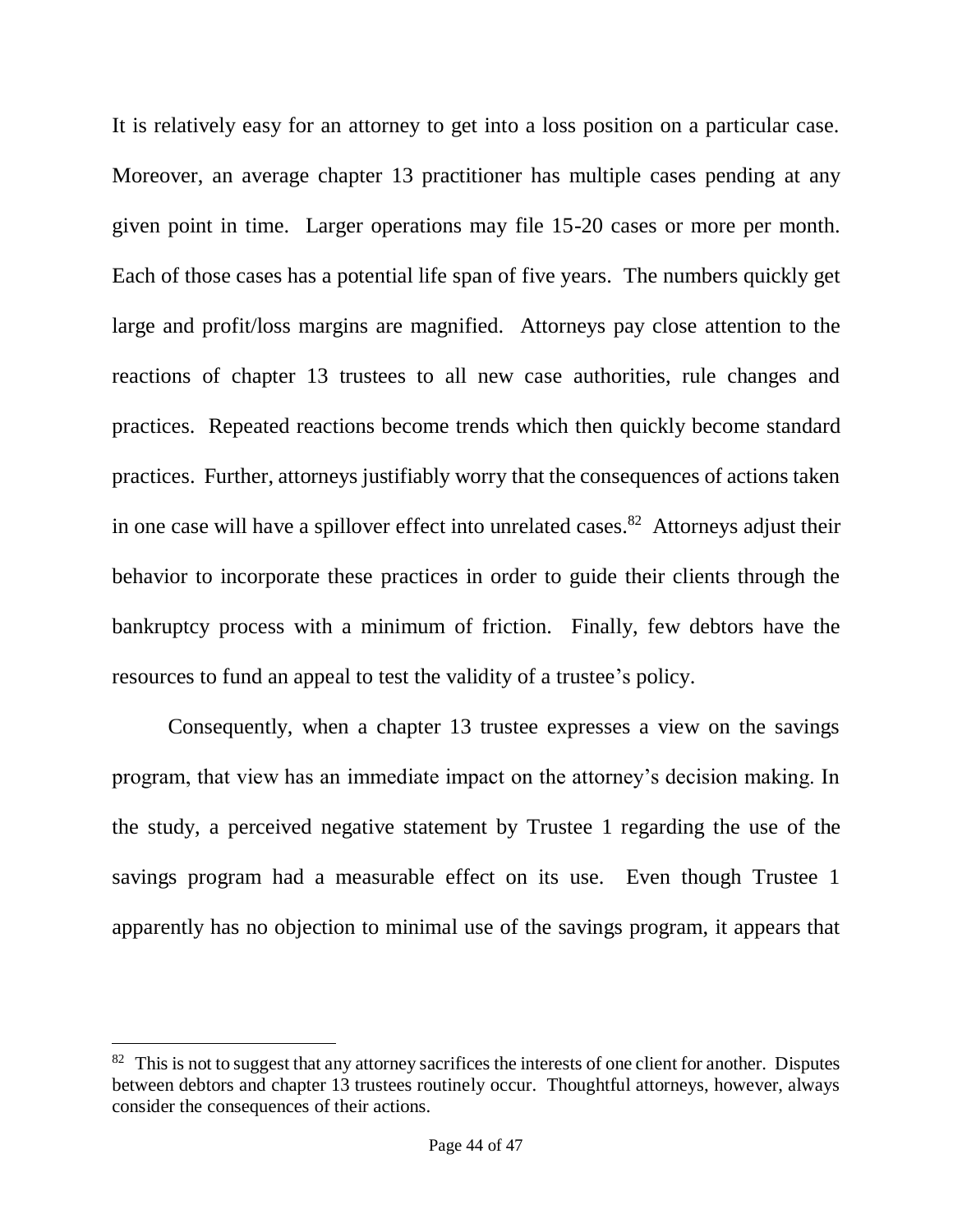some attorneys have erred on the side of caution and simply avoided its use altogether.

## The Court

The notion that judicial support of a particular practice has an impact on the success of that practice is unsurprising. The degree and method of support utilized by the judges in the study did yield a number of unexpected consequences. First, the savings program was designed as an "opt-in" program. To participate, a debtor must insert an amount into the box in paragraph 21 of the chapter 13 form plan. At the time of the program's design, it was believed that attempting to force debtors to utilize the savings provision would negatively impact its success. The study showed, however, that Judge 1's required or "strongly-encouraged" use of the savings program had no negative effect on its success once implemented. To the contrary, the data suggests that these debtors performed better than those that voluntarily participated. This suggests that mandatory participation in the savings program under certain circumstances such as in motions to extend or impose the automatic stay under § 362(d)(3) or (4) for repeat filers might be appropriate.

Second, personal interaction with the debtor by the court has an impact on the debtor's view not only of the savings program, but of the bankruptcy process itself. Most debtors come to bankruptcy as failures in one form or another. To have a judge encourage their success and to offer in plain English something that has an easy-to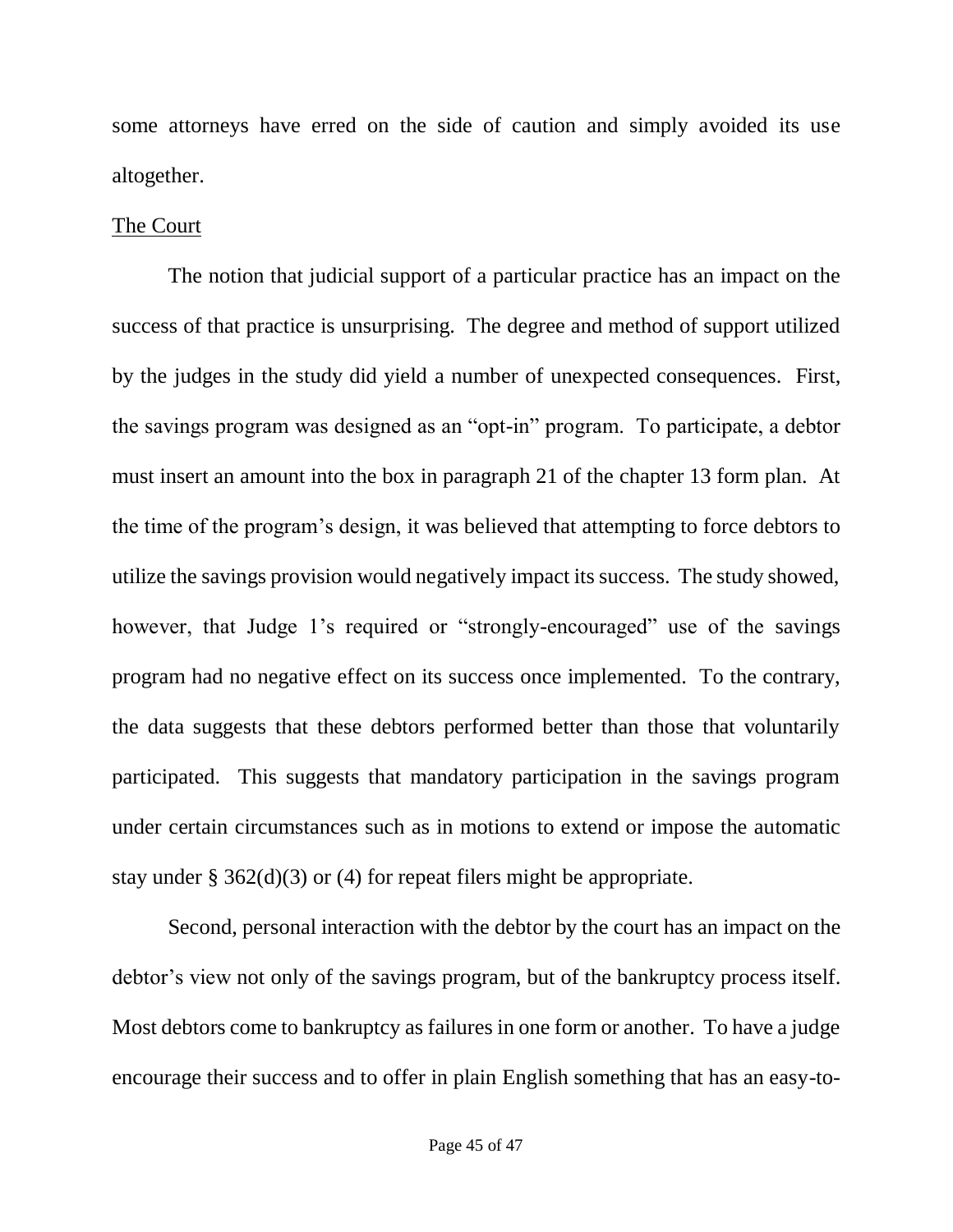understand monetary benefit provides self-motivation and a project/reward scenario that must be completed.

Finally, the frequency with which the court expresses its support of a practice impacts practitioners' willingness to adopt that practice as normal behavior. As discussed, once the savings program was approved, significant consideration was given to the manner in which it was presented to the bar. While the continuing legal educational seminar were a start, the data reflects they were insufficient to achieve the desired goal. Those attorneys that routinely interacted with a judge totally immersed in the concept more readily accepted and utilized the savings program versus those attorneys that were exposed to the program only once or twice in a formal setting.

### **Part V- Conclusion**

The savings program implemented in the Southern District of Texas is a viable tool for increasing the viability of chapter 13 plans. From an economic perspective, it provides a legal means of assisting debtors in dealing with financial shocks that inevitably occur during the term of a chapter 13 plan. I look forward with anticipation examining a future dataset containing a full five years' worth of cases. In the interim, I find solace in the occasional debtor for whom I informally implemented plan in prior years obtaining a discharge and expressing gratitude for the assistance.